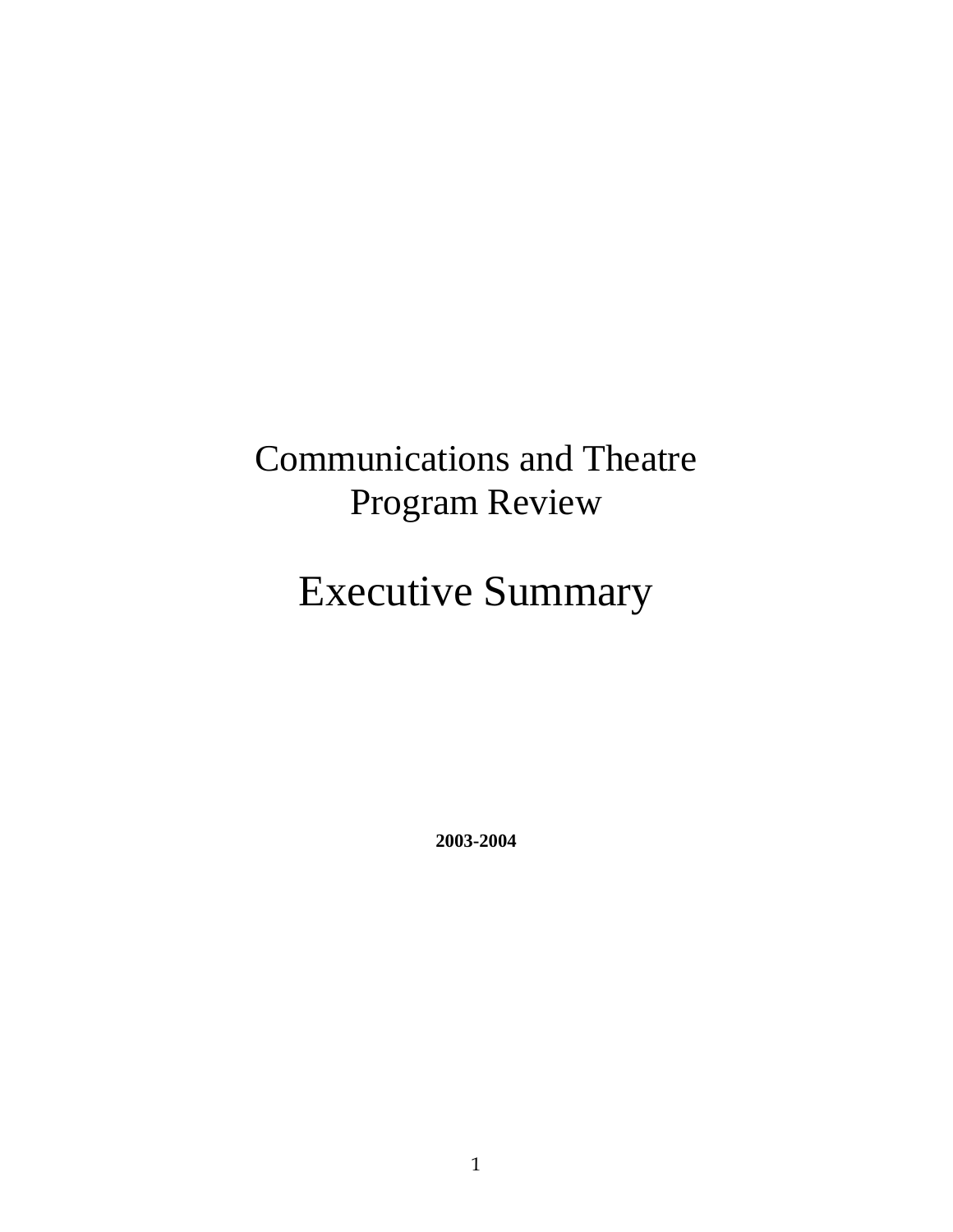# **EXECUTIVE SUMMARY**

The Department of Communication and Theatre at Point Loma Nazarene University enters the 2003-2004 year a healthy academic unit, with strong faculty, quality programs and more than 200 students choosing its major programs of study. It has achieved this status through investments by the administration in personnel, resources and program development. Students also respond positively to the sustaining co-curricular programs of the department which have brought regional and national attention to the school.

Nevertheless, the department faces challenges, some of which are distinct to PLNU, and others that relate to the natural vagaries of a fast-growing program. PLNU is now faced with an enrollment cap, which has effectively eliminated any proportional growth in programs. This has implications for staffing, even as this department reaches most of its targets for full-time faculty. Budget resources are tighter, and investment in costly infrastructure, such as new academic buildings will be limited both by economic and geographic concerns on the Point Loma campus.

In this report, the department identifies critical areas of need, primarily with a view to managing in the current environment rather than suggesting a massive overhaul or an unrealistic spending increase. The department seeks to use its existing personnel and physical resources more efficiently, while requesting additional staffing support and physical plant investment in areas that need immediate attention. In particular, the report addresses class sizes in general education courses that may require more staffing, additional load release for theatre personnel, and stafflevel technical support for media operations. While many facilities are adequate, demand on the facilities continues to increase and students need more time and access to assure continued excellence. There are also significant, ongoing needs to improve the university's theatre building as a step towards assuring the quality of the Theatre major and its contribution to the cultural interests of the campus.

The department is also implementing changes of its own to both maintain quality control and manage its existing programs more effectively. A first-ever assessment plan is outlined for the department, to be instituted in Spring 2004. A series of curricular proposals concludes this document, aimed at utilizing instructional resources more efficiently, improving instruction in foundational areas, offering more diversity and choice, centralizing programs around the department's core values, and keeping pace with changes in the communication discipline.

The faculty of this department consider their work at PLNU a privilege and a fulfillment of their Christian calling. There is great satisfaction in the department that has formed over the last 10 years, but also gathering concern about the challenges ahead. These pages represent their best effort to clearly and honestly take the pulse of the department in terms of present realities. Their desire is to maintain a quality program for the many students still to come, allowing them to discover and nurture their gifts as communicators in an environment that asks their best and offers nothing less in return.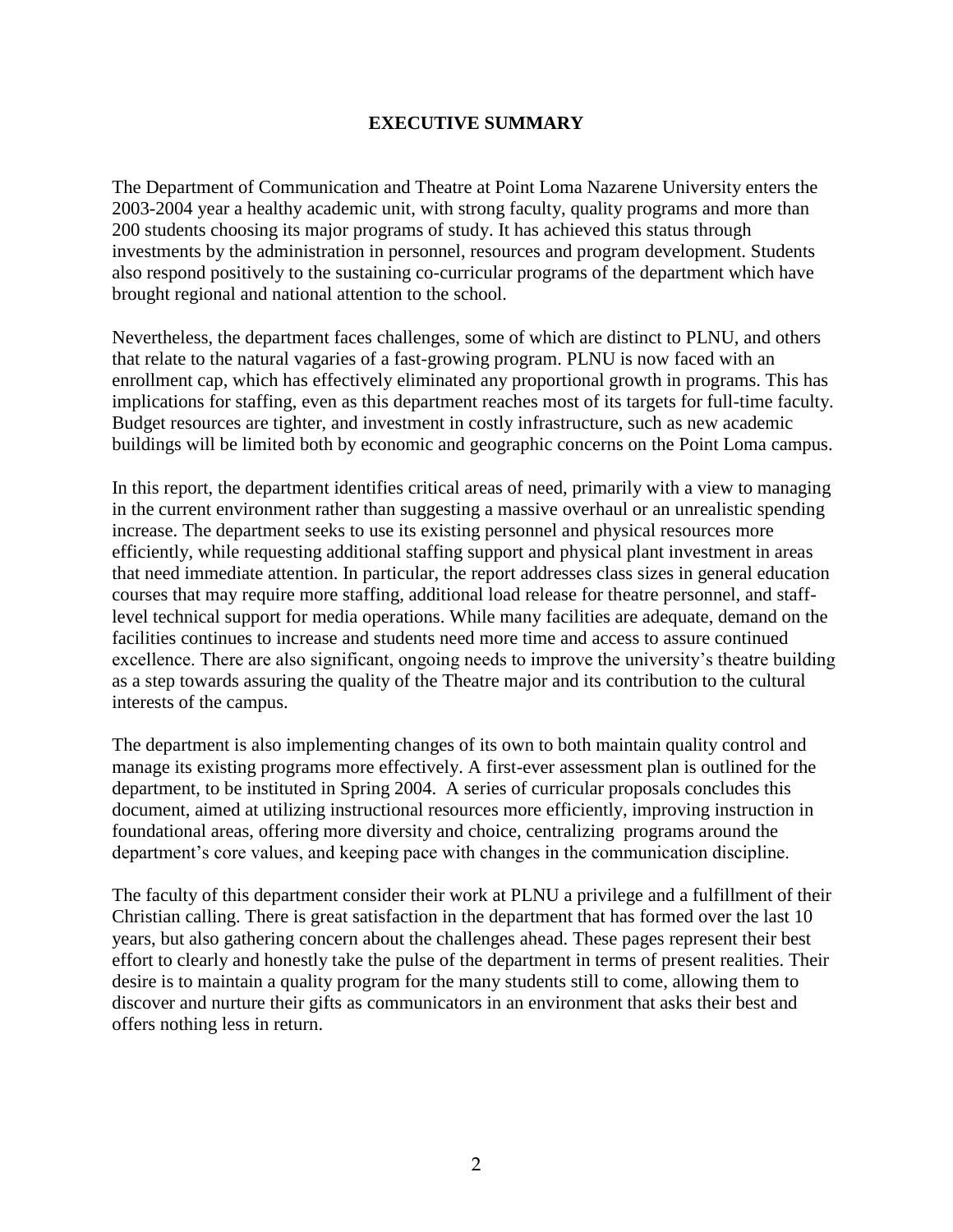# Current Status of the Department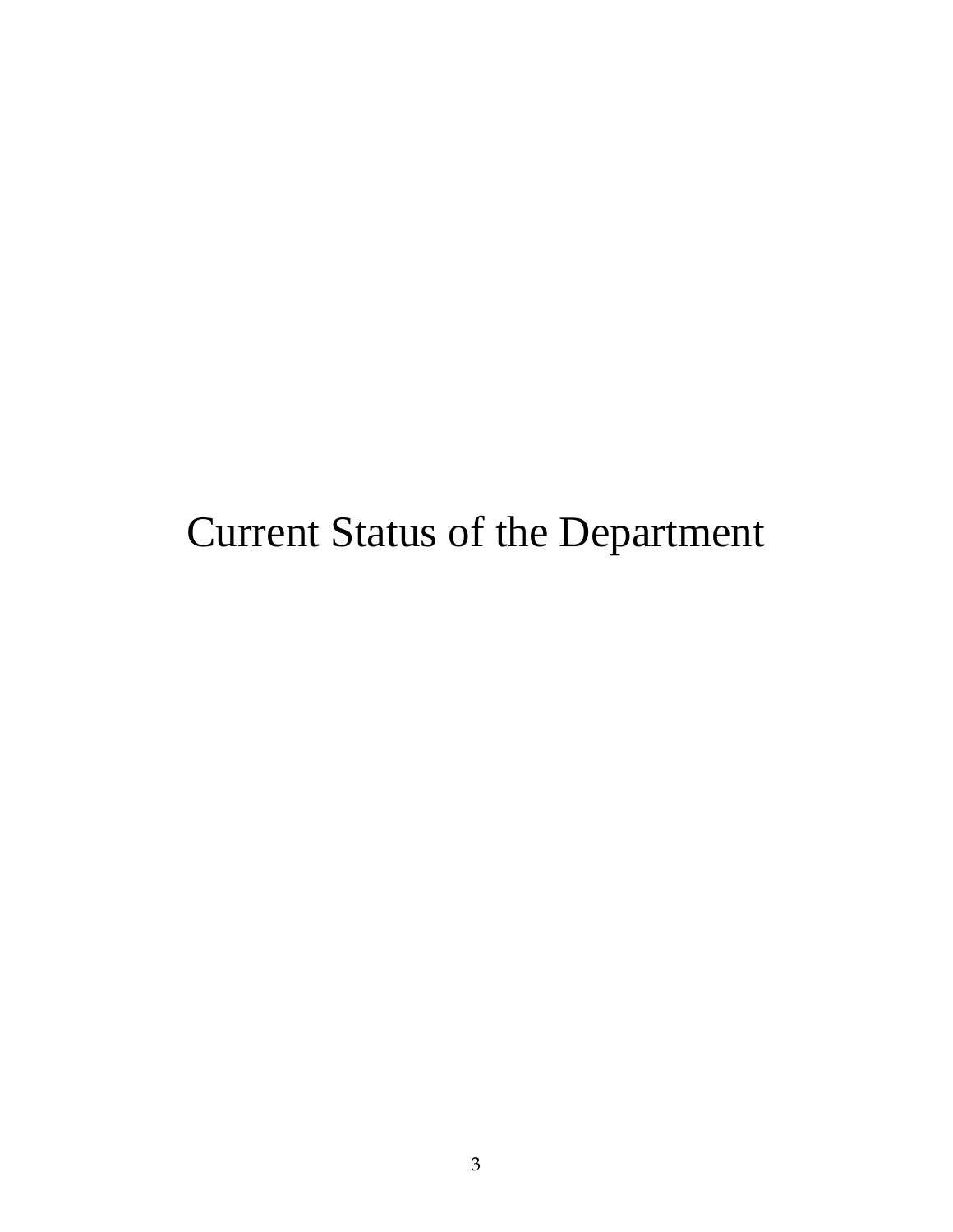# **CURRENT STATUS OF THE DEPARTMENT**

#### **Introduction**

The Department of Communication and Theatre is one of PLNU's five largest academic units, as measured by total number of students enrolled in its majors. During the last decade, the department has diversified and broadened its programs, emerging from a traditional speech communication and theatre department, into a modern center of communication education with areas of study that are academically and professionally challenging. The department has developed primarily because of quality personnel, new facilities and a focus on curriculum development that has kept pace with the communication discipline. Consistent with this excellence is a focus on the mission of the university, understanding how PLNU's Christian and Wesleyan traditions permeate and inform the study of communication.

In many ways, the report and recommendations that follow are more surgical, than revolutionary. Many of the changes emerging from the department's first-ever review in 1998-99 have been implemented, with great success. The "heavy lifting" of curriculum and facility change was done in preparation for or as a result of that first review. The department faculty believe the challenges of the next five years have more to do with maintaining programmatic excellence, than seeking radical change. These challenges are framed by institutional realities that are discussed here so all readers have a common frame of reference:

- 1. Enrollment Cap Conditional use permits with the city of San Diego limit PLNU's FTE on the main campus to 2000. Since the 2000-01 academic year, this has meant a leveling of the number of students admitted annually. While departments have not been told to set limits in individual programs, the result has been a proportional stasis across all departments. This cap has implications for budget, staffing, recruitment, curriculum and infrastructure. Virtually no entity on campus is unaffected by the reality that PLNU is not growing on its main campus.
- 2. Physical Plant PLNU has been blessed with natural beauty and a well-developed campus plan; but it is clear most of the 90-acre campus has been developed to meet current needs and there will be few major construction projects in the next five to ten years. This has implications for the Department of Communication and Theatre, which needs additional space for instruction, theatre, media and forensic activities. During an academic year, this department will utilize parts of six campus buildings on a regular basis for sustaining programs not related to specific classes. The department is unable to hold all of its classes in one place. It appears this will not be changing any time soon.
- 3. Staffing Primarily due to the enrollment cap, most areas of the department will not likely see an increase in its number of faculty. One exception to this generalization is the MOCM major which at any time has between 80-100 students enrolled. This alone would justify a third faculty member assigned to the program. However, if the university proceeds with a Master of Arts in Organizational Leadership that involves this department, an additional faculty member will be essential.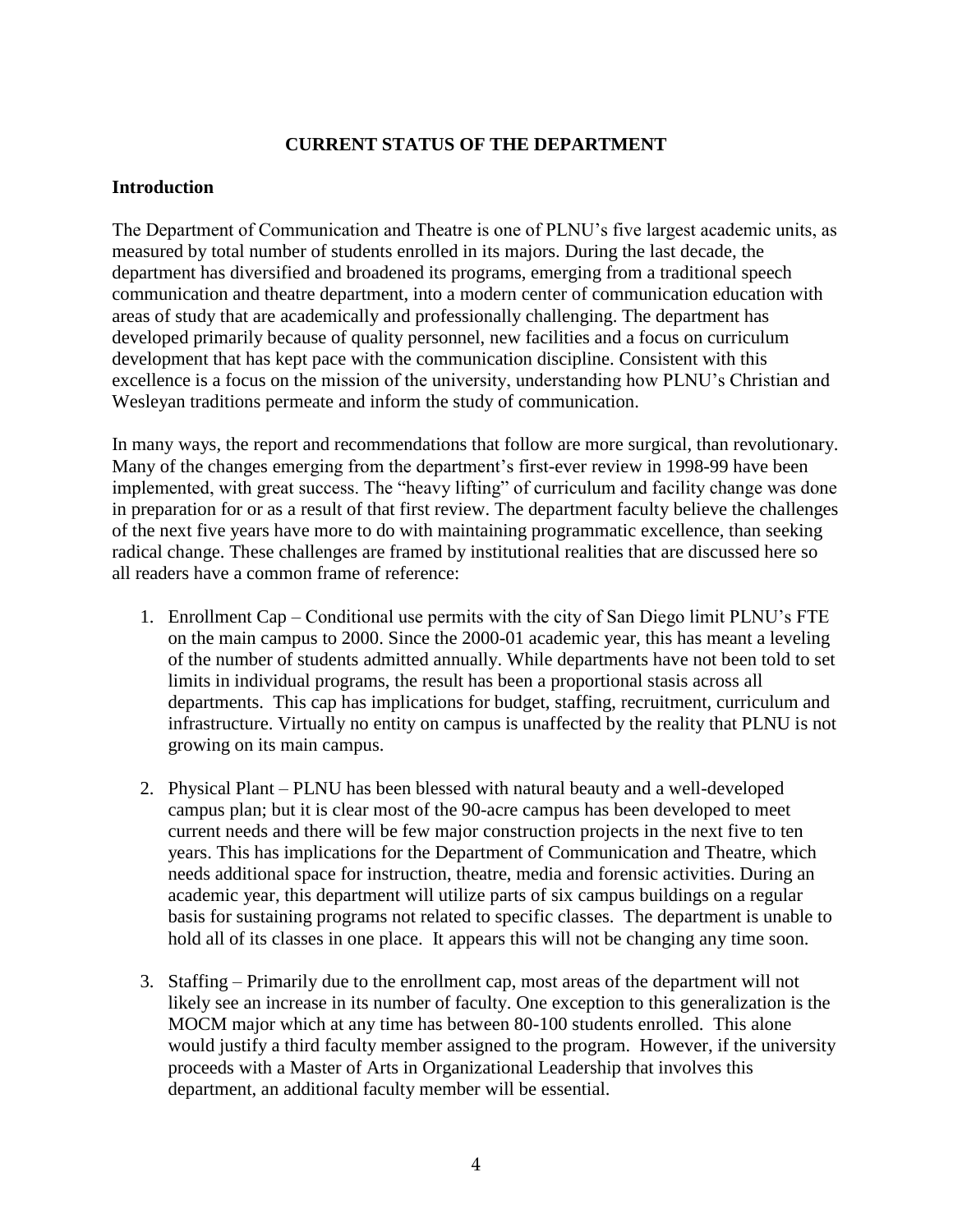These challenges are discussed here simply to give a foundation for the report that follows. The department recognizes that not everything faculty desire can be delivered here or in any institution. But inasmuch as this process is designed to hold a mirror up to the current program, reviewers and administrators must understand how these institutional realities impact the continuing desire for excellence.

### **Mission and Values**

PLNU's mission statement declares:

Point Loma Nazarene University exists to provide higher education in a vital Christian community where minds are engaged and challenged, character is modeled and formed, and service becomes an expression of faith. Being of Wesleyan heritage, we aspire to be a learning community where grace is foundational, truth is pursued, and holiness is a way of life.

More simply, the University desires:

#### TO TEACH \* TO SHAPE \* TO SEND

The Department of Communication and Theatre reflects this mission through a series of core values found in each of its program:

- 1. Communication Competence with human communication, whether it be spoken, written, or mediated, is foundational to this field of study. Students are exposed in multiple ways to instruction and application that will build these skills, appropriate for both general educational goals and specific professional fields.
- 2. Critical Thinking The department believes the skills of Communication are not enough. The student must know the content of the field from history, to philosophy to theory. Students must know their field, and they must be able to critique it using the best traditions of the discipline.
- 3. Collaboration Communication is a community enterprise. On stage, in a studio, on a work team or public service, communicators must work with people and in that engagement create shared meaning and purpose. Students in this department have multiple opportunities to create their work through the group dynamics so critical to modern society.
- 4. Character In direct and indirect ways, the department helps students understand their faith as the foundation of their communication and the ethical implications of living out that faith in a modern world. The department believes that good communicators, especially good Christian communicators, place paramount importance on caring for and serving the interests of the community around them, and utilize communicative skills in a compassionate rather than self-serving manner. The department seeks strategic ways to reinforce and nurture the Christian character of its students by applying it directly to the content and skills they are learning.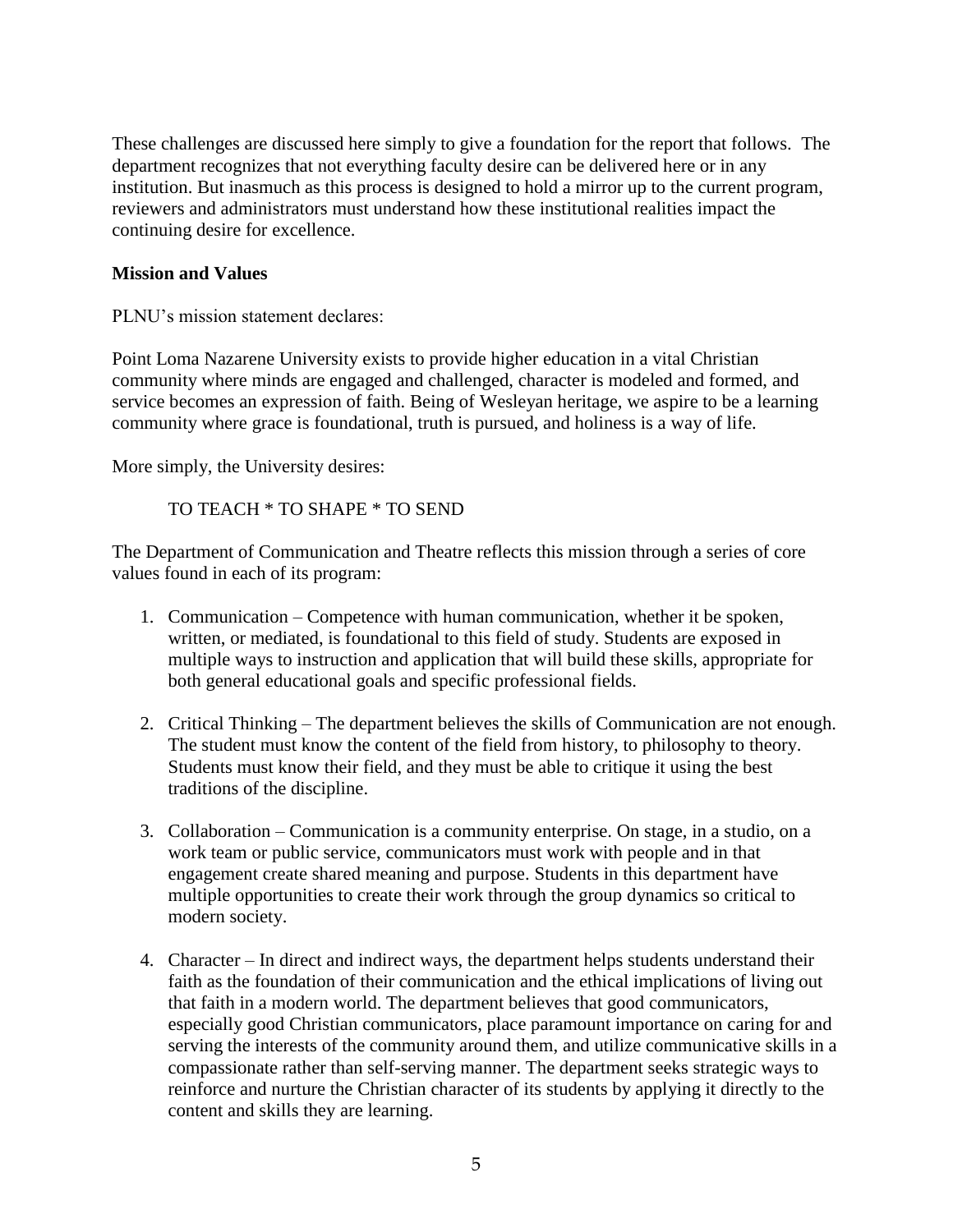# **Programs and Statistics**

### Majors

The majors are designed to provide comprehensive training, knowledge, and skill acquisition for those desiring to enter the fields of mass communication, management, public relations, theatre, sales, corporate affairs, and training and development. This overview can be supplemented using the university catalog and other supporting documents provided with this report:

#### **Communication**

This major prepares students for a variety of communication-intensive careers by improving their oral and written communication skills, and by enhancing their knowledge of non-verbal communication and the dynamics of group communication. The major includes two concentrations: societal and public address.

### Managerial & Organizational Communication

This major prepares students to be more effective and efficient organizational members in business, non-profit, government, religious, and education contexts. The major is devoted to the study and practice of those organizational activities most dependent on communicative behavior (interpersonal competence, conflict management, leadership, decision-making, group process management) and other areas in an effort to create healthier corporate habitats.

#### Media Communication

This major is devoted to the study and practice of media. This includes media systems, purposes, techniques, and effects of media on individuals and society. The major includes four concentrations, which include production, performance, multimedia, and film studies.

#### **Theatre**

The purpose of this major is to achieve an understanding of the elements and practice of theatre, including a general knowledge of the theatre arts, an awareness of the historical context, and an appreciation of the effect of theatre on society.

#### Broadcast Journalism

This major is devoted to the study and practice of broadcast news. Students are prepared for reporter and management careers in broadcast and cable television and radio. It is a crossdepartment major, managed jointly by this department and the Department of Literature, Journalism and Modern Languages. Some more historical context to this unique major is provided in the section titled "Action Taken Since Last Review."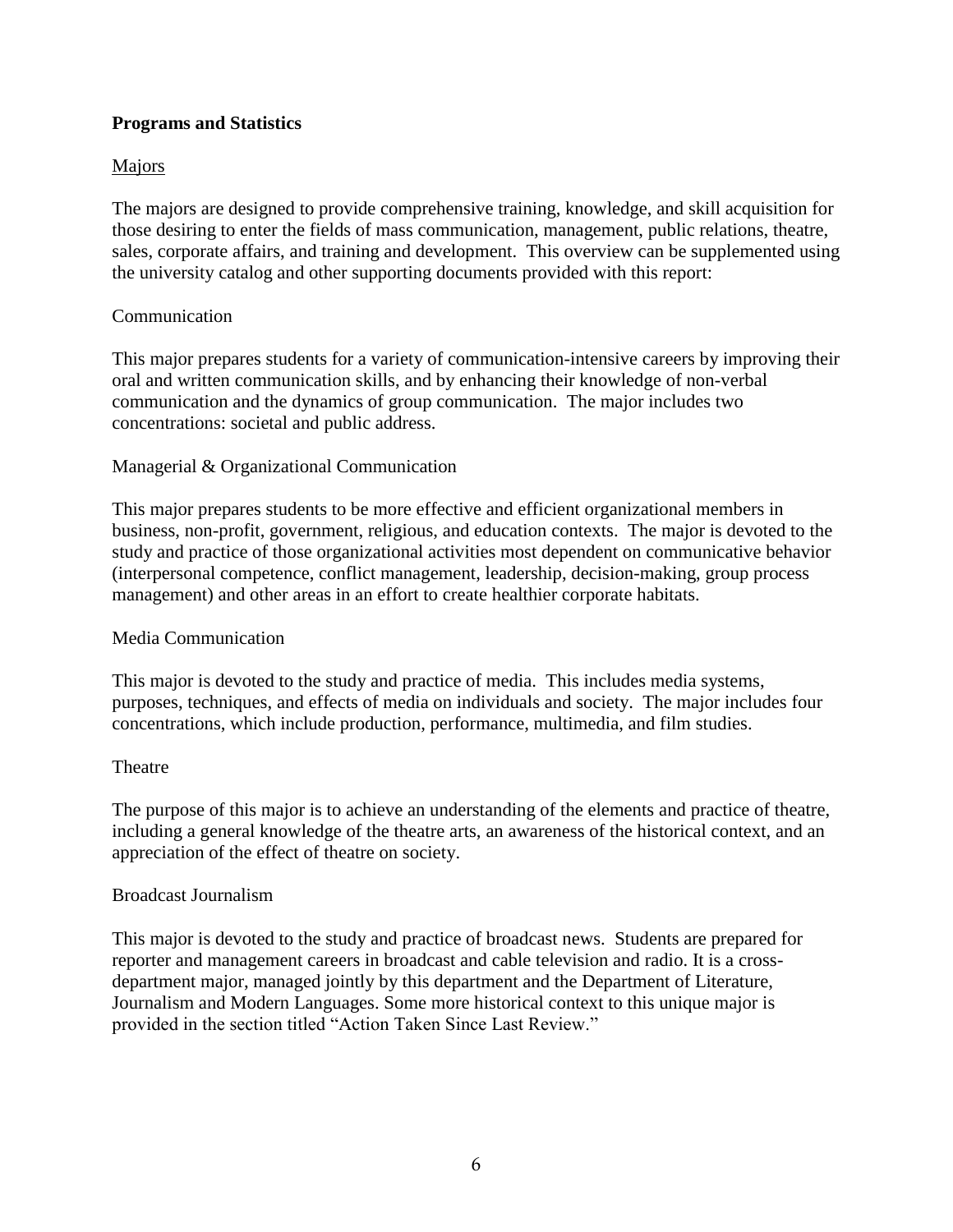#### **Statistics**

| <b>Enrolled Majors</b>          | 1999 | 2000 | 2001 | 2002  | 2003  |
|---------------------------------|------|------|------|-------|-------|
| <b>Broadcast Journalism</b>     |      |      | $4*$ | $13*$ | $30*$ |
| Communication                   | 48   | 25   | 47   | 58    | 50    |
| <b>Media Communication</b>      | 65   | 45   | 49   | 49    | 47    |
| Managerial and Organizational   | 62   | 84   | 78   | 90    | 84    |
| Theatre                         | 18   | 16   | 12   | 11    | 13    |
| <b>Total</b>                    | 193  | 170  | 190  | 221   | 224   |
|                                 |      |      |      |       |       |
| <b>Degrees Granted by Major</b> | 1999 | 2000 | 2001 | 2002  | 2003  |

| Degrees Granted by Major      | 1999 | 2000 | 2001 | 2002 | 2003 |
|-------------------------------|------|------|------|------|------|
| <b>Broadcast Journalism</b>   |      |      |      |      | 1∗   |
| Communication                 |      |      |      |      | 14   |
| <b>Media Communication</b>    |      |      |      |      |      |
| Managerial and Organizational |      | 26   |      |      | 34   |
| Theatre                       |      |      |      |      |      |
| <b>Total</b>                  |      | 49   |      |      |      |

\* Broadcast Journalism majors are divided evenly between two departments. Totals shown here.

#### Minors

Communication: this minor contributes to the development of student's oral and written communication skills, along with their knowledge of non-verbal communication and the dynamics of group communication.

Media Communication: this minor contributes to the development of student's understanding of media technologies, including their systems, and techniques of production.

Theatre: this minor contributes to the development of student's understanding of the history and techniques of theatre.

Enrollment by Minor - 2003

| Communication |  |
|---------------|--|
| Media         |  |
| Theatre       |  |

#### Sustaining Activities

The department is committed to offering sustaining co-curricular programs that provide learning laboratories for student's skill and leadership development. In addition to serving majors in this department, the activities serve a broad constituency across campus. Each activity is also supported by members of the full-time faculty, receiving load compensation:

Forensics – PLNU maintains a nationally ranked Speech and Debate team, ending the 2002-03 year with two national championships in parliamentary debate, one for Christian colleges (NCCFI) and one for all schools participating in this activity (NPDA). Approximately 25-30 students compete regularly on the team, traveling to 20 tournaments. Over the last seven to eight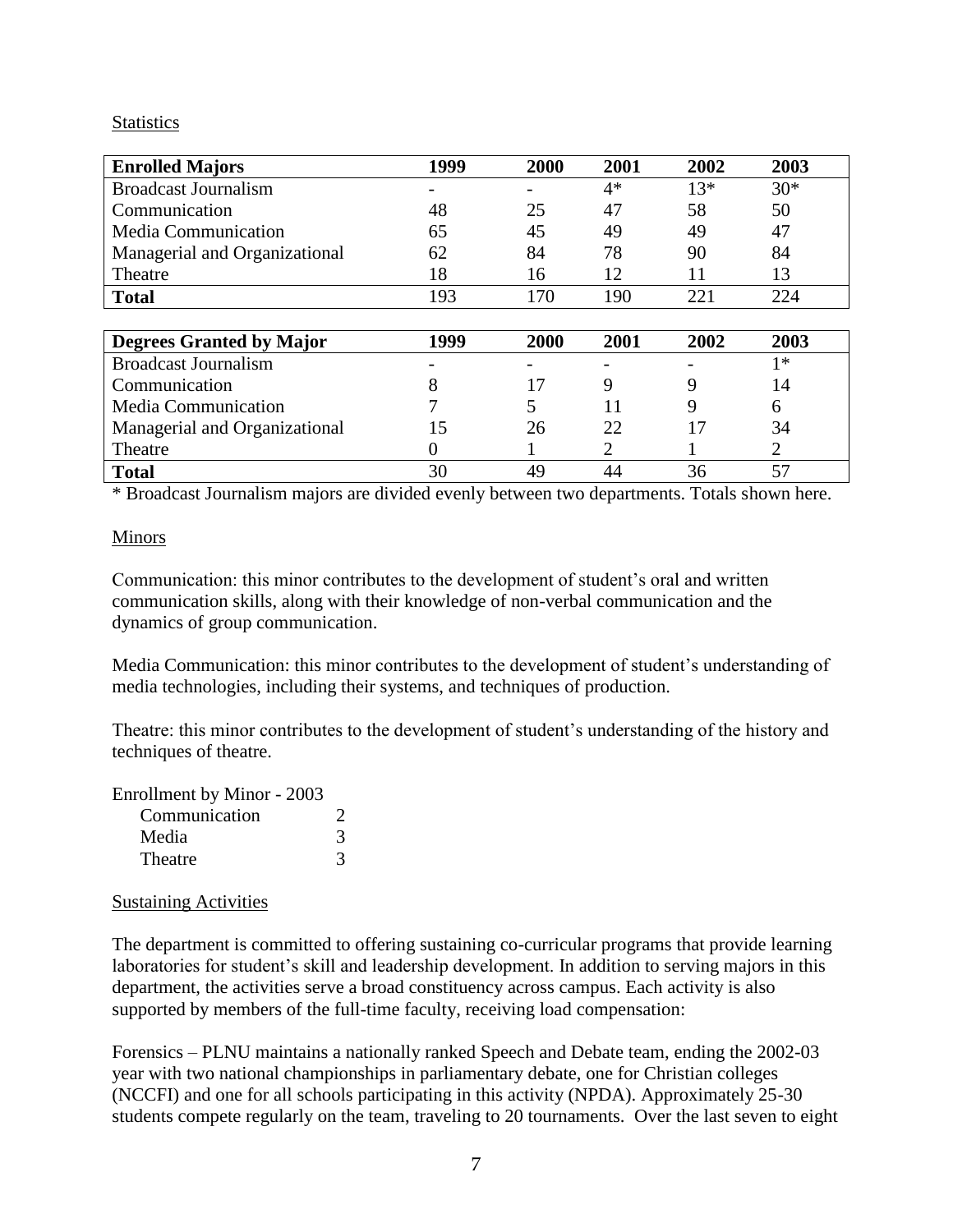years, Point Loma has ranked in the top five programs in the nation for parliamentary debate, and has hosted three major national championship tournaments, in addition to hosting several other prestigious tournaments each year.

KPLR Radio – The department supervises courses and advising activities for an on-campus, carrier current and Internet-distributed radio station. Approximately 30-40 students are involved with the station each semester, which also is student-managed.

Campus Cable Television – Effective Fall 2004, the department will supervise an on-campus, student-managed cable channel. A full-time faculty member will advise the channels programming and production activities.

Theatre – Salomon Theatre produces three major productions each year, in addition to several one-act play festivals and a bi-annual musical production in cooperation with the Department of Music. Department faculty typically serve as directors and technical directors of each production.

### Special Events

The department sponsors a number of activities each year that benefit students across campus:

Sunset Cliffs Invitational – This national tournament for speech and debate is hosted each February, bringing 700-800 students to campus from 90 colleges and universities across the country.

The Point Loma Round Robin Tournament of Champions – This event brings the top 20 debate teams in the country for an elite competition.

The San Diego Classic – This speech and debate tournament is offered to help the growing home school forensics league (NCFCA).

International Study – The department is leading two international study residential programs in 2004. One will be a communication-focused summer study program in London. The other is a residential London semester in Fall 2004 with a general education focus, but significant involvement by two faculty of this department.

Broadcast Education Association – In addition to being an institutional member of BEA, the department sponsors bi-annual trips to the national convention in Las Vegas, and two PLNU students have received BEA scholarships.

Western Communication Association – The department supports bi-annual trips to the WCA undergraduate communication research conference.

Media Festival – The department sponsors a video/audio festival showcase of student work at the end of each academic term. An average of 100 students have attended each of the last five years.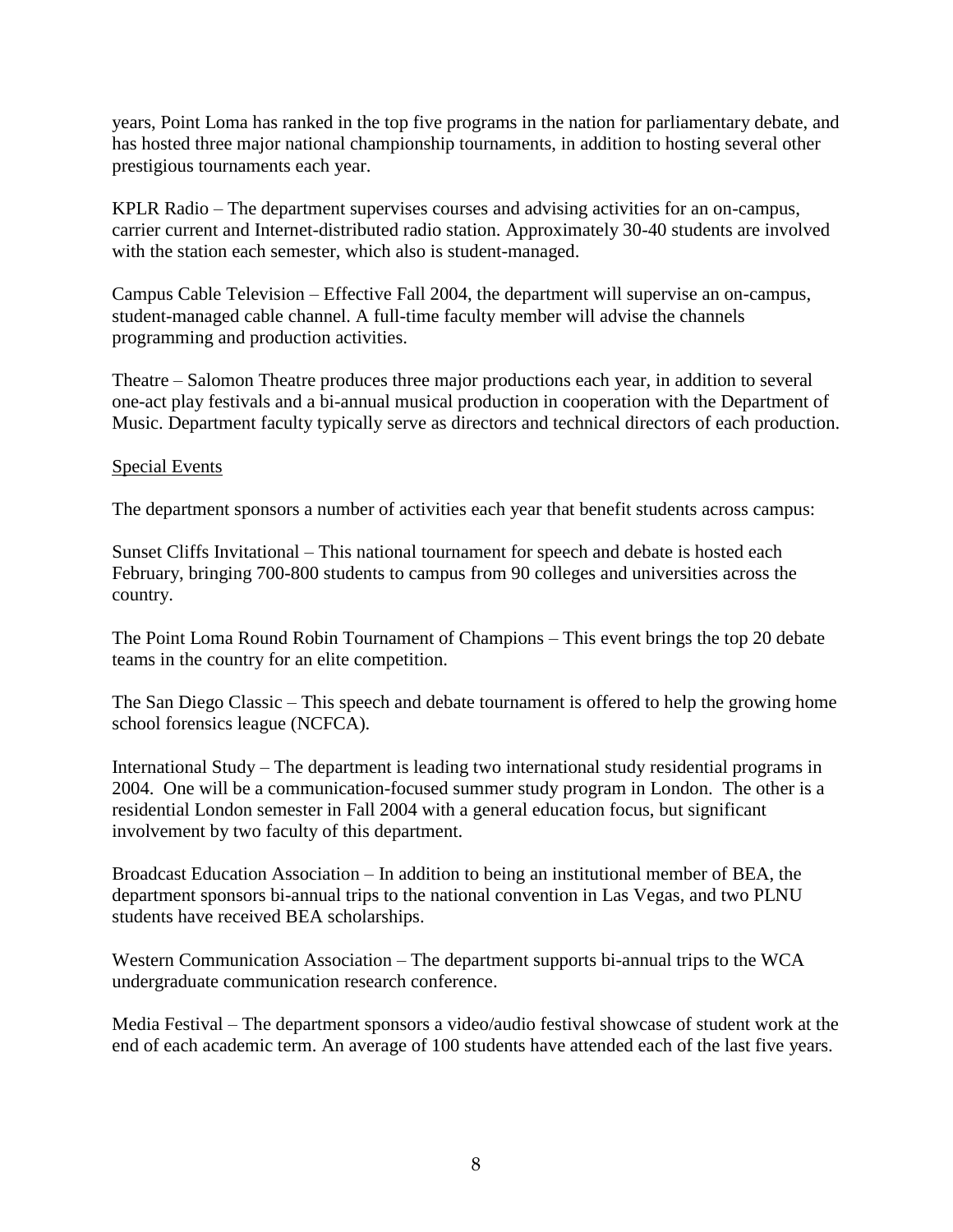Los Angeles Films Studies Center – PLNU has placed seven students over the last five years in the LAFSC program sponsored by the Council for Christian Colleges and Universities. The program is an integrated concentration of the media communication major.

San Diego BestFest – The department hosts the final judging for the largest student film festival in America. Eight PLNU communication majors participated through film submissions, and three PLNU faculty and several students participated as board members, hosts, and/or judges.

# **Staffing**

In addition to its majors, the department services the general education core through:

COM100 Principles of Human Communication – required of all students. Focus is on interpersonal, group and public communication with a central outcome of public speaking competency.

TRE101 Introduction to Theatre – one of three fine arts options for required for all students. The course is a survey of history and appreciation for the art form.

In the 2003-2004 academic year, the department is responsible for 218 total units of instruction. Full-time faculty have 24 unit loads by contract.

This staffing is accomplished through:

Full-time faculty: (8 total – see appendix for curriculum vitas)

| Paul Bassett, Professor of Communication Studies (1978). |                                                                 |  |  |
|----------------------------------------------------------|-----------------------------------------------------------------|--|--|
| J.D.                                                     | Southern Methodist University                                   |  |  |
| M.F.A                                                    | <b>Trinity University</b>                                       |  |  |
| <b>B.A.</b>                                              | Pasadena College                                                |  |  |
|                                                          | Responsibilities: Theatre Major and Director of Salomon Theatre |  |  |

Kathleen Czech, Assistant Professor of Communication (2001)

- Ed.D., Candidate University of San Diego
- M.A. University of Nevada, Reno
- B.A. Northern Arizona University

Responsibilities: Co-advisor Managerial and Organizational Communication, Co-advisor **Communication** 

G.L. Forward, Professor of Organizational Communication (1995)

- Ph.D. The Ohio State University
- M.A. Emerson College
- M.Div. Nazarene Theological Seminary
- B.A. Eastern Nazarene College

Responsibilities: Managerial & Organizational Communication, Director of Internship Program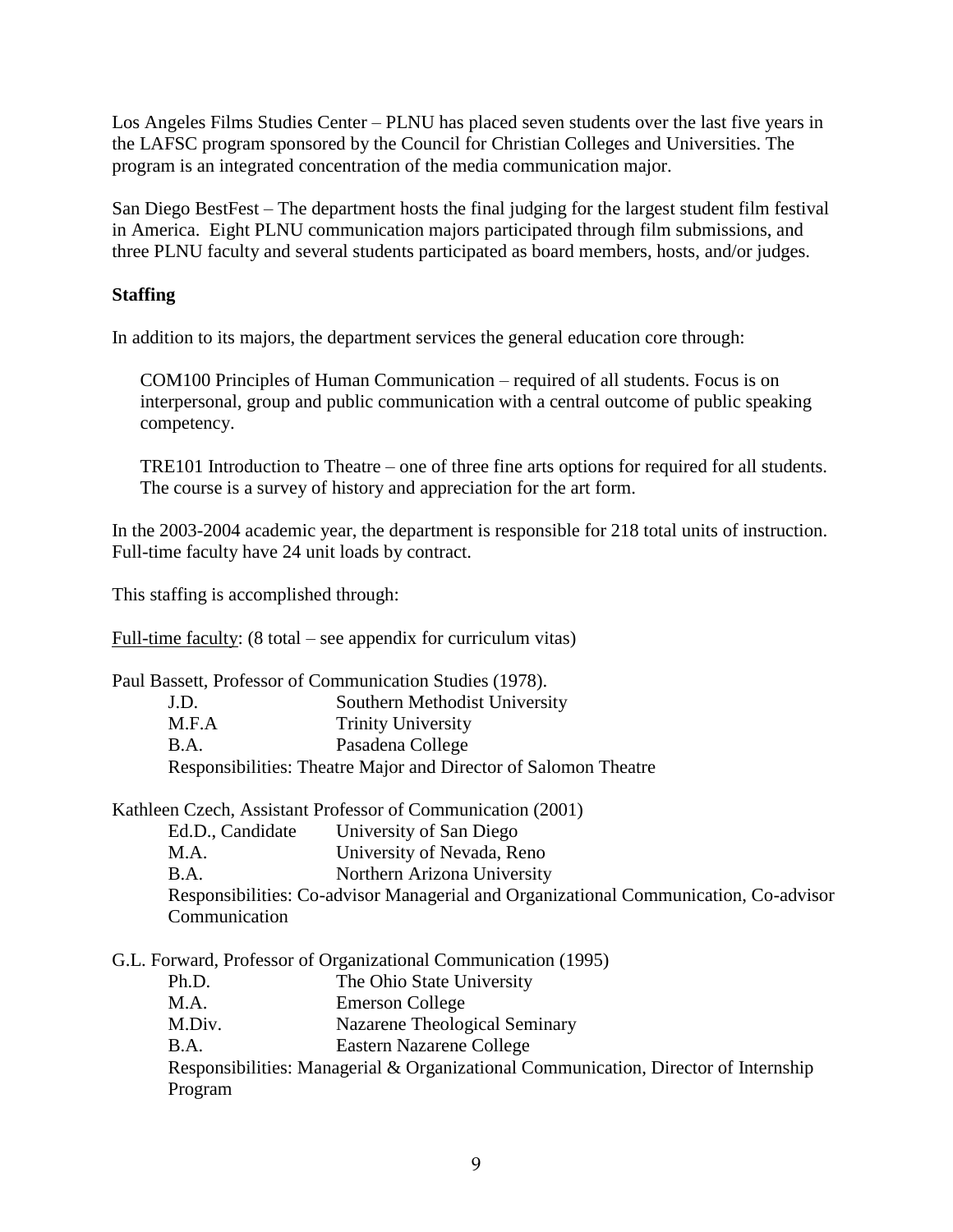| Alan C. Hueth, Professor of Communication Studies (2002)                                                                                                                                                                                                                                                                                                                             |                                                                                      |  |  |
|--------------------------------------------------------------------------------------------------------------------------------------------------------------------------------------------------------------------------------------------------------------------------------------------------------------------------------------------------------------------------------------|--------------------------------------------------------------------------------------|--|--|
| Ph.D.                                                                                                                                                                                                                                                                                                                                                                                | University of Dayton                                                                 |  |  |
| M.A.                                                                                                                                                                                                                                                                                                                                                                                 | San Diego State University                                                           |  |  |
| B.A.                                                                                                                                                                                                                                                                                                                                                                                 | California State University, Chico                                                   |  |  |
|                                                                                                                                                                                                                                                                                                                                                                                      | Responsibilities: Co-advisor Media Communication                                     |  |  |
|                                                                                                                                                                                                                                                                                                                                                                                      | Randall E. King, Associate Professor of Communication Studies (1997)                 |  |  |
| Ph.D.                                                                                                                                                                                                                                                                                                                                                                                | University of Tennessee                                                              |  |  |
| M.A.                                                                                                                                                                                                                                                                                                                                                                                 | Southwestern Baptist Theological Seminary                                            |  |  |
| B.A.                                                                                                                                                                                                                                                                                                                                                                                 | <b>Olivet Nazarene College</b>                                                       |  |  |
|                                                                                                                                                                                                                                                                                                                                                                                      | Responsibilities: Department Chair, Co-advisor Media Communication, Co-advisor       |  |  |
| <b>Broadcast Journalism</b>                                                                                                                                                                                                                                                                                                                                                          |                                                                                      |  |  |
|                                                                                                                                                                                                                                                                                                                                                                                      | Lewis E. (Skip) Rutledge, Associate Professor of Communication & Forensics (1989)    |  |  |
| Ph.D., Candidate                                                                                                                                                                                                                                                                                                                                                                     | <b>Regent University</b>                                                             |  |  |
| B.A.                                                                                                                                                                                                                                                                                                                                                                                 | <b>Claremont McKenna College</b>                                                     |  |  |
| M.A.                                                                                                                                                                                                                                                                                                                                                                                 | San Diego State University                                                           |  |  |
|                                                                                                                                                                                                                                                                                                                                                                                      | Responsibilities: Director of Forensics, Co-advisor Communication                    |  |  |
|                                                                                                                                                                                                                                                                                                                                                                                      | Walter Williams, Associate Professor of Communication & Theatre (2000)               |  |  |
| Ph.D.                                                                                                                                                                                                                                                                                                                                                                                | <b>Regent University</b>                                                             |  |  |
| M.A.                                                                                                                                                                                                                                                                                                                                                                                 | <b>Regent University</b>                                                             |  |  |
| B.A.                                                                                                                                                                                                                                                                                                                                                                                 | University of California, Los Angeles                                                |  |  |
|                                                                                                                                                                                                                                                                                                                                                                                      | Responsibilities: Co-advisor Theatre, Coordinator of Basic Course                    |  |  |
|                                                                                                                                                                                                                                                                                                                                                                                      | Ronda Rice Winderl, Professor of Communication & Theatre (2003) (on leave Fall 2003) |  |  |
| Ph.D.                                                                                                                                                                                                                                                                                                                                                                                | New York University                                                                  |  |  |
| M.A.                                                                                                                                                                                                                                                                                                                                                                                 | <b>Emerson College</b>                                                               |  |  |
| B.A.                                                                                                                                                                                                                                                                                                                                                                                 | <b>Olivet Nazarene University</b>                                                    |  |  |
| Responsibilities: Co-advisor Theatre                                                                                                                                                                                                                                                                                                                                                 |                                                                                      |  |  |
| Part-Time Faculty (4 total)                                                                                                                                                                                                                                                                                                                                                          |                                                                                      |  |  |
|                                                                                                                                                                                                                                                                                                                                                                                      |                                                                                      |  |  |
| Greg Ghio, M.A., San Diego State University                                                                                                                                                                                                                                                                                                                                          |                                                                                      |  |  |
| $\overline{1}$ $\overline{1}$ $\overline{1}$ $\overline{1}$ $\overline{1}$ $\overline{1}$ $\overline{1}$ $\overline{1}$ $\overline{1}$ $\overline{1}$ $\overline{1}$ $\overline{1}$ $\overline{1}$ $\overline{1}$ $\overline{1}$ $\overline{1}$ $\overline{1}$ $\overline{1}$ $\overline{1}$ $\overline{1}$ $\overline{1}$ $\overline{1}$ $\overline{1}$ $\overline{1}$ $\overline{$ |                                                                                      |  |  |

Becky Johnson, M.A., Candidate, Theology, PLNU Melissa Lazaro, M.A., Communication, San Diego State University Katie Rodda, Ph.D., University of California, Santa Barbara

## Support Staff

Department Administrative Assistant - 30-hours/week (10-month contract). Studio Assistants – 2 students support studio, 10-20 hrs. weekly each – 9 month. Assistant Director of Forensics – team support, coaching and travel – app. 10 hrs. week.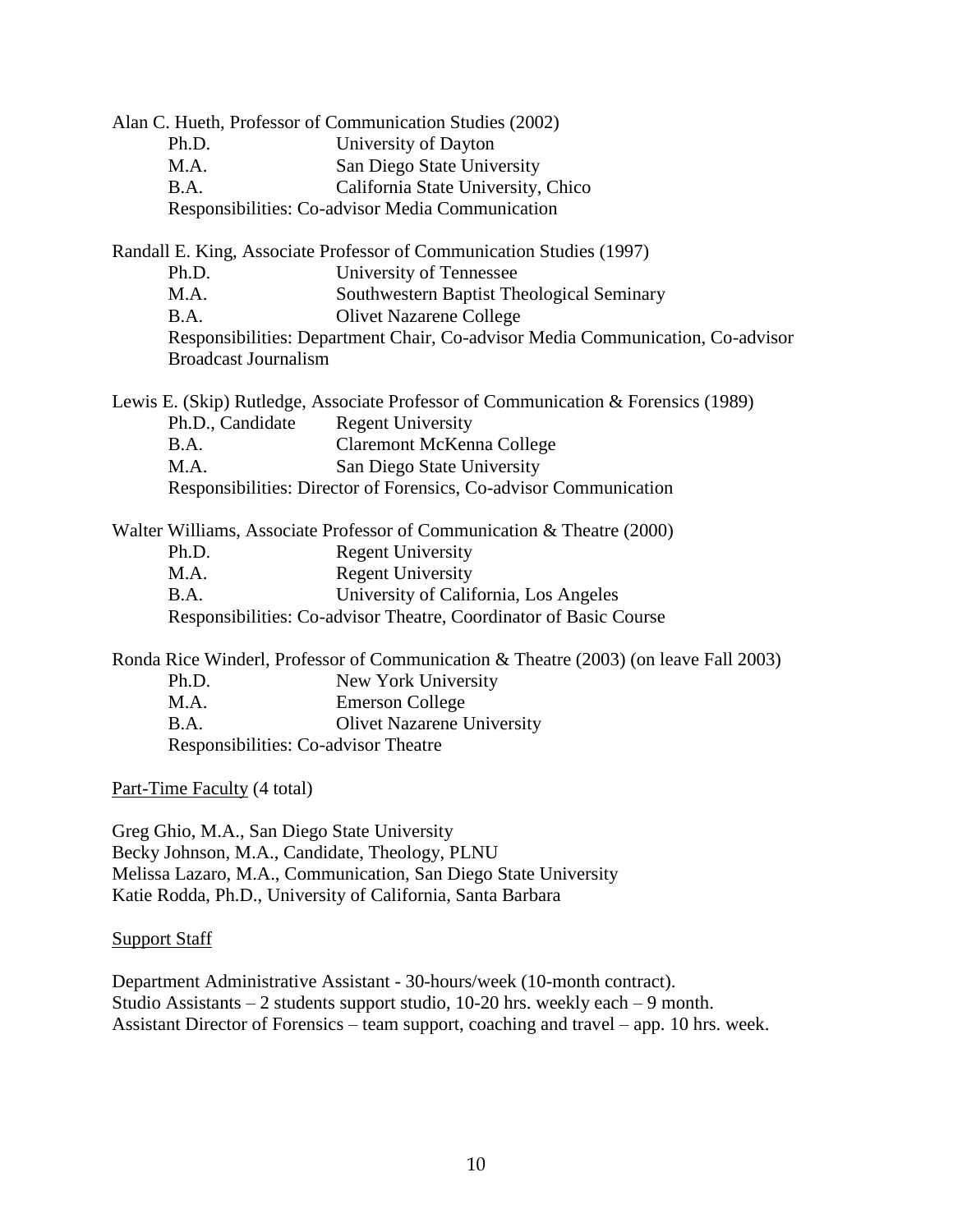#### Special Staffing Considerations

Staffing in many ways is adequate and, as noted, reaches targets set five years ago for full-time faculty. While the department recognizes the number of full-time faculty may not realistically increase, it believes the time and energy of those already employed can be used more effectively. Doing so may cause stress in other areas, necessitating additional adjunct, support staff or perhaps one more full-time faculty member. These issues are being addressed currently with administrators, but are noted here for background:

- 1. Student-Teacher Ratios in General Education The public speaking courses serviced by the department are capped at 29 students. With variations in enrollment, these limits are sometimes pushed higher – i.e. Fall 2003 when all COM100 classes were mandated to accept 30 students. Research conducted by the department of similar schools shows PLNU's class size to be on the extreme high end for a public speaking course. This impacts the educational goals for the course and presents challenges that do not exist in many similar skills courses on this and other campuses. Similar high enrollments exist for Introduction to Theatre. The department has a five-year plan to bring these class sizes down incrementally, but was not allowed to begin implementing it this year. This issue is of critical staffing and pedagogical importance. The department strains to meet its obligations to the general education program and if class sizes shrink, staffing must be increased.
- 2. Activity Load Release As noted earlier, the department views its sustaining activities as central to its academic mission. Currently, the load release given for forensics is sufficient, but there are deficiencies in the load release given for theatre productions. An appeal for additional release credit for theatre faculty is being sought from the academic administration and is viewed as a critical step towards excellence and growth in this major.
- 3. Technical Support Staff There is currently no technical support staff assigned to the campus media facilities managed by this department. The studio, editing labs, field cameras and all equipment related to two radio studios – are maintained through a combination of contract engineers, student assistants and faculty involvement. The longterm health of the media facilities depends on adequate support that cannot be provided in this manner as programs grow. These requests will likewise be made directly to the academic administration.

# **Facilities, Equipment and Physical Space**

#### Cabrillo Hall

The academic home of the Department of Communication and Theatre is Cabrillo Hall. One of the oldest buildings on campus, Cabrillo has been remodeled several times during the last eight years to accommodate the department's needs. It currently has seven faculty offices, four classrooms, a department office and two restrooms on its two main floors. While the historical charm of Cabrillo creates a unique environment, it also presents educational challenges. There is no air conditioning in the building and winter heating is inconsistent at best. For this reason,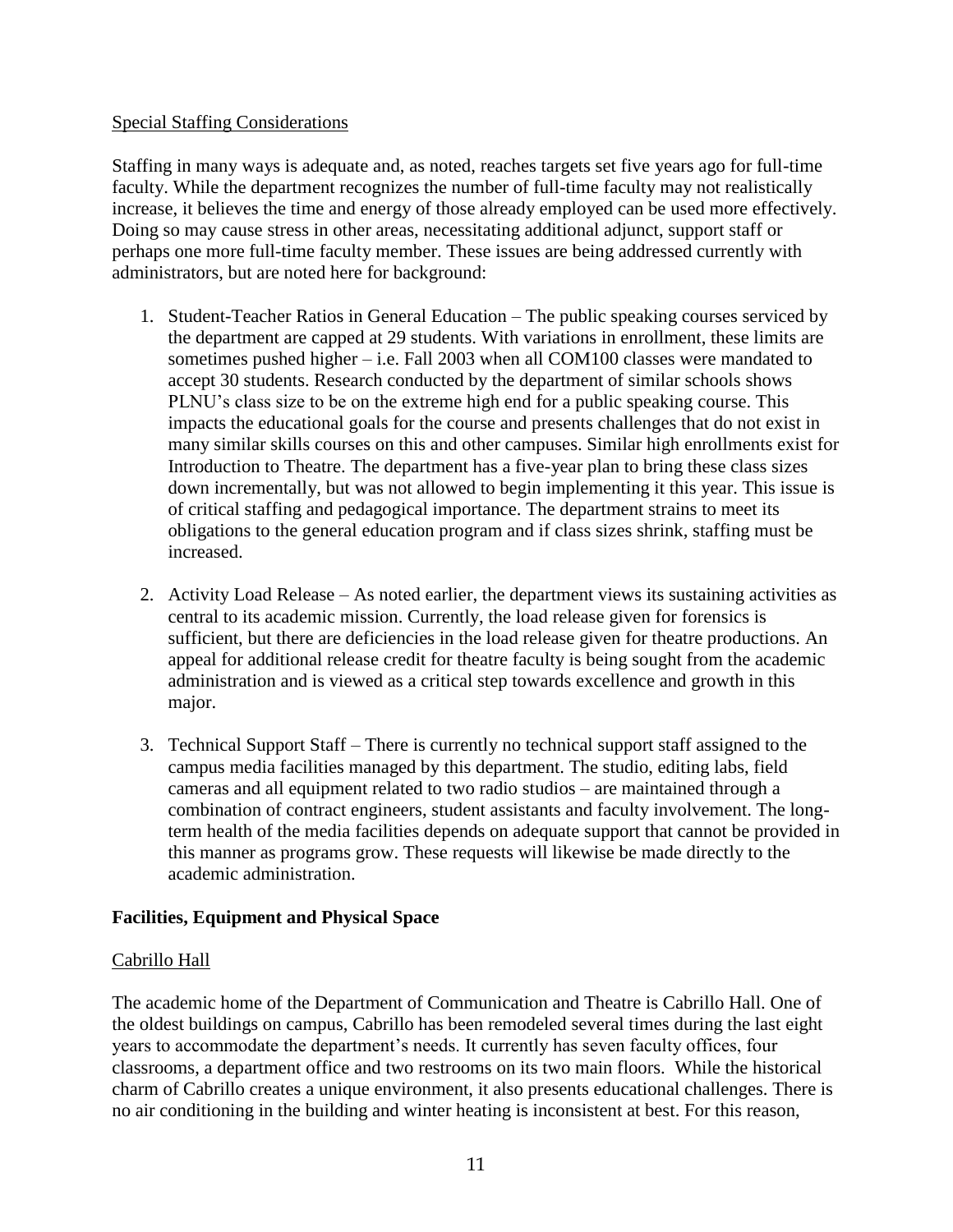windows are often open mere feet from the busiest street on campus. Vehicles and maintenance work create noise barriers that regularly disrupt instruction. Even with windows closed, sound restriction is poor. Several of the classrooms are quite crowded, and difficult to configure for the type of small group and interactive sessions useful to communication-oriented classes.

A basement of the building has expansive space that could be used for additional department activities, however use of that space was awarded to another department when it became available four years ago, continuing the fragmentation of Communication and Theatre.

### Speech Lab Rooms:

For the last several years, the forensics program has had the use of lab rooms, offices, and a classroom for meetings, practices, research, and materials storage. Recent construction projects have forced the department to give up that space temporarily, but when returned following completion of the construction, the buildings will adequately meet the needs of the program.

### Salomon Theatre:

Salomon Theatre is home for theatre majors and minors and for most campus productions. It has seating for an audience of 186 people. The theatre includes a small workshop for set construction, dressing rooms, several small rooms for costume construction and production management, and a recently remodeled sound and lighting control booth. One faculty member maintains a very small office in the building. (There is also one office currently being occupied by an Art Department faculty member.) Significant investments have been made by the university in Salomon in the last five years which have addressed several of the concerns noted during the last self-study. A new state-of-the-art lighting system dramatically increased lighting capability and added air conditioning to the control booth.

However, the theatre remains an inadequate working environment and makes a poor impression on current and potential students. In spite of the support of the university in terms of an interior face-lift and the new lighting system, there are substantial limitations in terms of the building's use as a theatre. Some of these limitations are functional and some are in terms of ADA and safety requirements for both audience and theatre artists.

Salomon Theatre was built in the early 1960's, reflecting the performance modes of that era and the limitations of the institution that built it. Even at that point in time, California Western University realized the restrictions of Salomon and built the Keller facility next door to answer the shop and studio needs. When Pasadena College moved to the campus, Keller became the home of the Art Department and Salomon Theatre was returned to the limitations it had when it was built. e.g. The shop had to be relocated in the area of Salomon that was originally the Green Room.

Salomon is also an oddity visually, poorly designed to fit in with the modern buildings surrounding it. The fact that it is an anachronism works against the success of the theatre program, suggesting that the program itself is out of step with current trends in the field. Salomon Theatre needs to receive further remodeling at the very least. The list of items that need to be addressed seems to indicate that it might be cheaper and safer to build a new facility.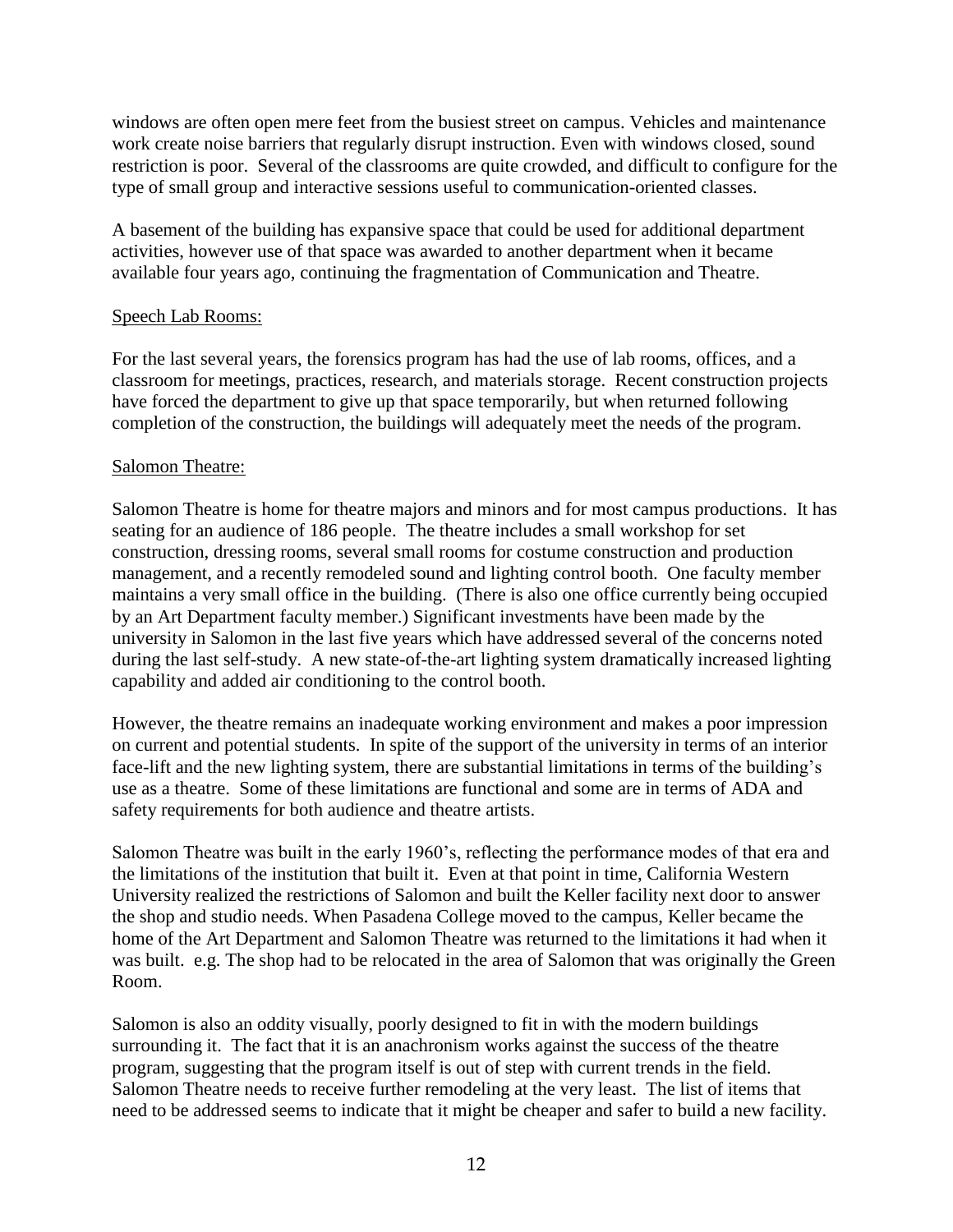However, if that is not feasible, certainly the list needs to be addressed for the safety and welfare of students, faculty, and audience.

It should also be noted that the bi-annual musical production cannot be staged in Salomon so the nearby Crill Hall is used. Although the musical is a shared production with the Department of Music, rehearsal and technical access to Crill Hall is limited, making the production process even more difficult for all involved.

### Ryan Library

The department's television studio, editing facilities and radio station offices are housed in one section of the Ryan Learning Center and Library complex. This space was dedicated for studio use in 1998. The studio includes a three-camera system, with lights, sound, video switching, along with signal monitoring and processing systems. The television complex also includes a small storage room, and a common meeting/office area with five computers primarily used for writing and office functions, but also able to perform simple video editing. There are two advanced digital video edit suites with doors to secure isolation. The TV system is supplemented by four portable digital camcorders, three portable lighting kits, and related accessories.

The KPLR office area across the hall was secured in 2002 and includes space for office functions, small meetings, a production studio and another small newsroom workstation. The main broadcast booth for KPLR is a small room in the Nicholson Commons student center. The two studios can be interconnected for live broadcasts.

A dramatic increase in the number of students using these facilities has created some unique challenges in the programs. Television equipment installed in 1998 has been used extensively over the years, and several major items need to be replaced. The studio and KPLR location in the Ryan Library results in unusually limited access to production and editing equipment, which is especially problematic as the student population (and resultant need for increased access) in production courses increases. The dual-use of the TV studio as classroom, screening room, and production laboratory creates additional set-up time and pedagogical challenges, which negatively affects class and lab instruction. The need for technical support has expanded with program growth, as noted earlier in the staffing section.

The studio facilities have been well supported by the university both initially and in continuing equipment purchases. In many ways, the Ryan Library studio is a source of pride for this department and in 1998; it was a huge step for the university to build it. The department accepts the reality of staying in this space for the foreseeable future, but the current facilities will require more technical support and greater access beyond library hours to assure continuing excellence. The addition of a campus cable television station in 2004 will only add to this demand.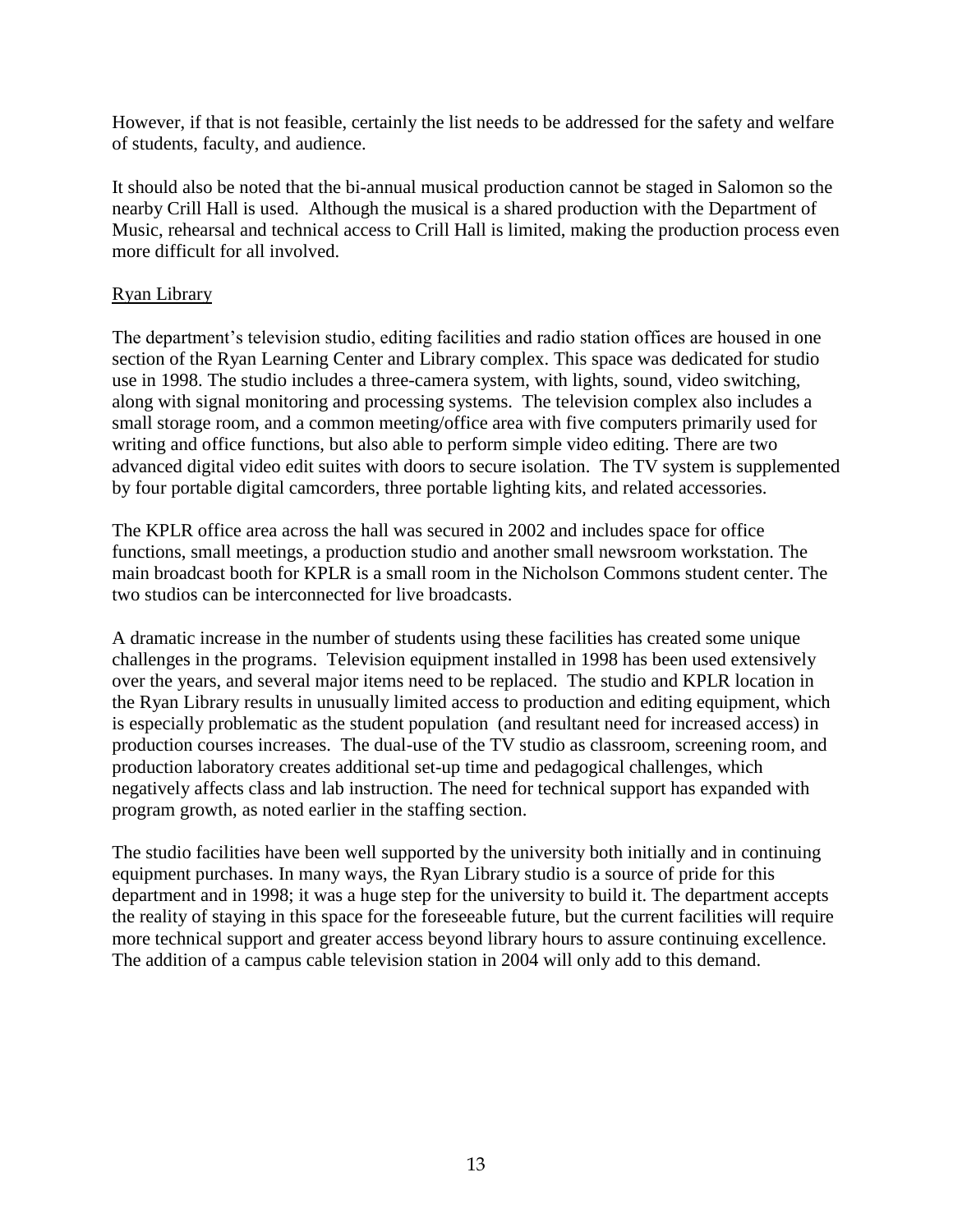# **Department Strengths and Weaknesses**

### Major in Communication

# Strengths:

- 1. General, broad-based program preparing majors for continuous change and a variety of fields, including banking, health care, management, politics and law.
- 2. A limited number of lower division requirements, along with overlapping requirements with other communication majors allowing some flexibility for change prior to student's junior year.
- 3. Greater opportunity for student design of upper-division curriculum.
- 4. Additional public speaking, media writing, intercultural communication, and technology courses have enhanced graduate's marketability in a variety of professions.

### Weaknesses:

1. Currently Rhetorical Theory and Rhetorical Criticism are combined in the same course. Ideally this should be separated into two courses to better prepare students for graduate school.

# Major in Managerial & Organizational Communication

# Strengths:

- 1. Faculty: Principal faculty members hold a Ph.D. in Organizational Communication and Ed.D in Leadership. This faculty has been active publishing original research, presenting at specialty, regional, and national conferences and in consulting for business, educational, and religious institutions.
- 2. Course content: We have intentionally designed our courses around the integration of theory, practice, and original student research. Many student projects have been presented at communication conferences.
- 3. Course options: We have increased the usefulness and flexibility of the MOCM program in three ways since last review, including (a) new courses, (b) additional options permitting student choice, and (c) increased frequency of course offerings.
- 4. Interdisciplinary: MOCM courses not only combine a traditional emphasis on the Liberal Arts with a pragmatic concern for vocational application, but we also include courses from economics, management, and business in our curriculum.
- 5. Internship: Every semester 20-25 students are placed in a wide range of internship situations in large and small organizations providing experience, networking opportunities, and often job offers.
- 6. Feedback: Systematic surveys of MOCM graduates at one and five years show high evaluations of the MOCM program and reveal that most are employed in areas relating to their program.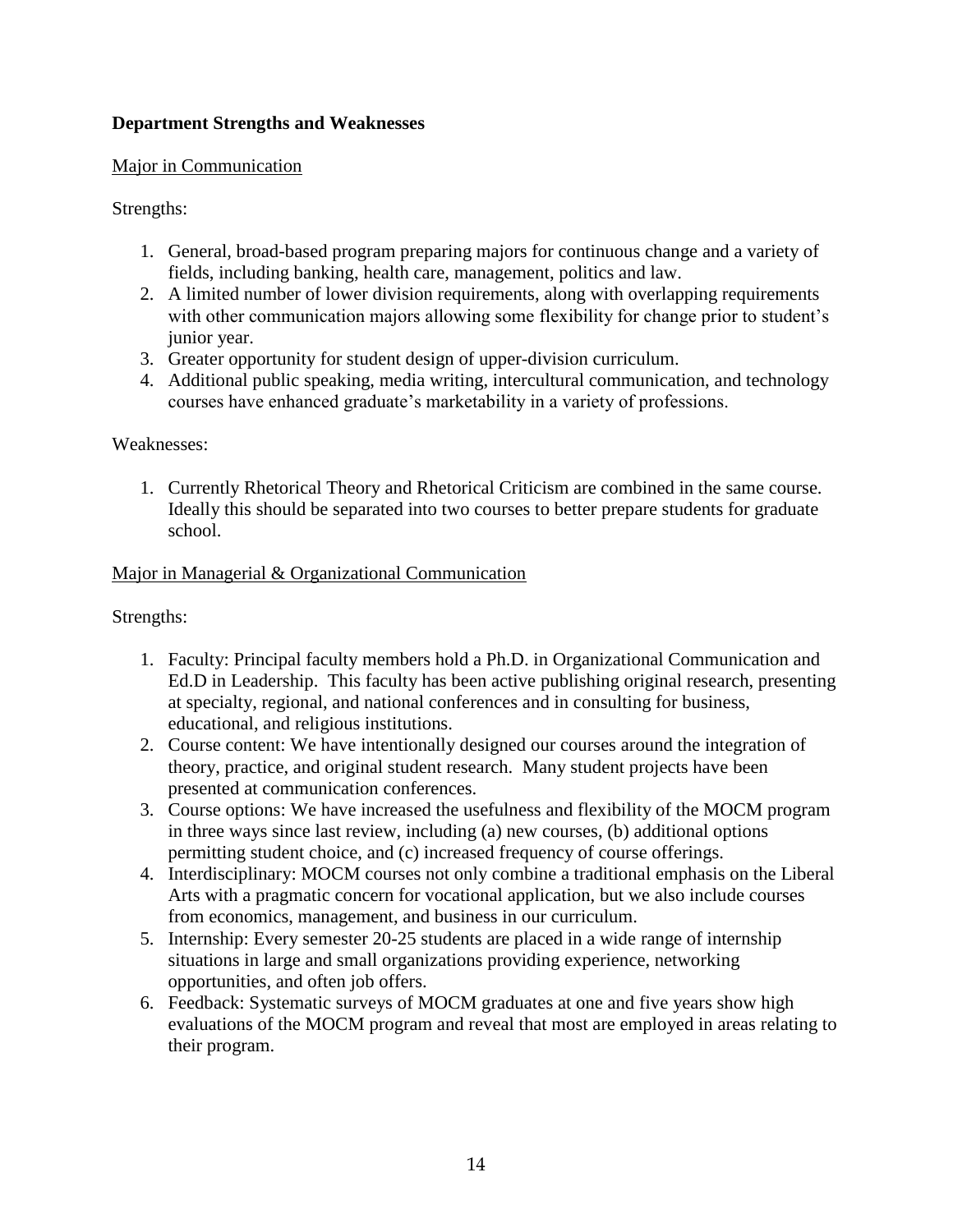Weaknesses:

- 1. Advising Load: The advising load in MOCM is too heavy and should not exceed 40-45 students for any individual.
- 2. Course options: MOCM has few occupationally oriented courses. We would like a new course in Public Relations Practices in the near-term with the possibility of developing a PR concentration.
- 3. Cooperation: Although MOCM students take several course in the business department, there is little cooperation from that department with a history of active opposition and disinformation originating from some business department faculty and staff.
- 4. Staffing: The size of the MOCM major warrants a third faculty member with teaching and advising responsibilities in this area of the department.

# Major in Media Communication

Strengths:

- 1. Curriculum that stresses liberal arts and selected professional training.
- 2. Additional courses in communication theory and research, media literacy, law and regulation, film, and other courses balances professional training with scholarly historical and theoretical critique and analysis.
- 3. Principal faculty members hold Ph.D.'s in mass communication and educational leadership with emphasis in communication technologies and learning. Both involved in scholarly activity and have over 41 years of combined professional experience in commercial news, documentary, corporate, and print media.
- 4. An expanded interdisciplinary major with required courses in writing/journalism, art, business, and curricular involvement with other campus media.
- 5. Professional-quality studio and media production and post-production center, along with on-campus radio station, KPLR.
- 6. Successful student internship placements in broadcast, cable, and film organizations in southern California.
- 7. Hosted final judging of BestFest, the largest student film festival in America.
- 8. Closed-circuit cable TV system, including a department channel for student programming and projects, was approved by PLNU cabinet. System to begin operation in Fall 2004.

# Weaknesses:

1. As discussed earlier, the studio facility, while adequate, has reached the limits of its capabilities to service existing courses and activities. A relatively small studio space now serves both lecture and lab needs, which requires additional set-up for screening, lecture and planning, and other non-lab activities, which negatively impacts course pedagogy. Second, additional editing computers have had to be added in the meeting/planning room (common area) of the studio facility, due to limited space. This multi-use situation will limit access to space initially dedicated to student project planning, and will also place limits on student access to (and privacy with) the additional editing systems. Media communication needs regular access to a nearby classroom in the Ryan Library to accommodate the screening and formal lecture/discussion sessions.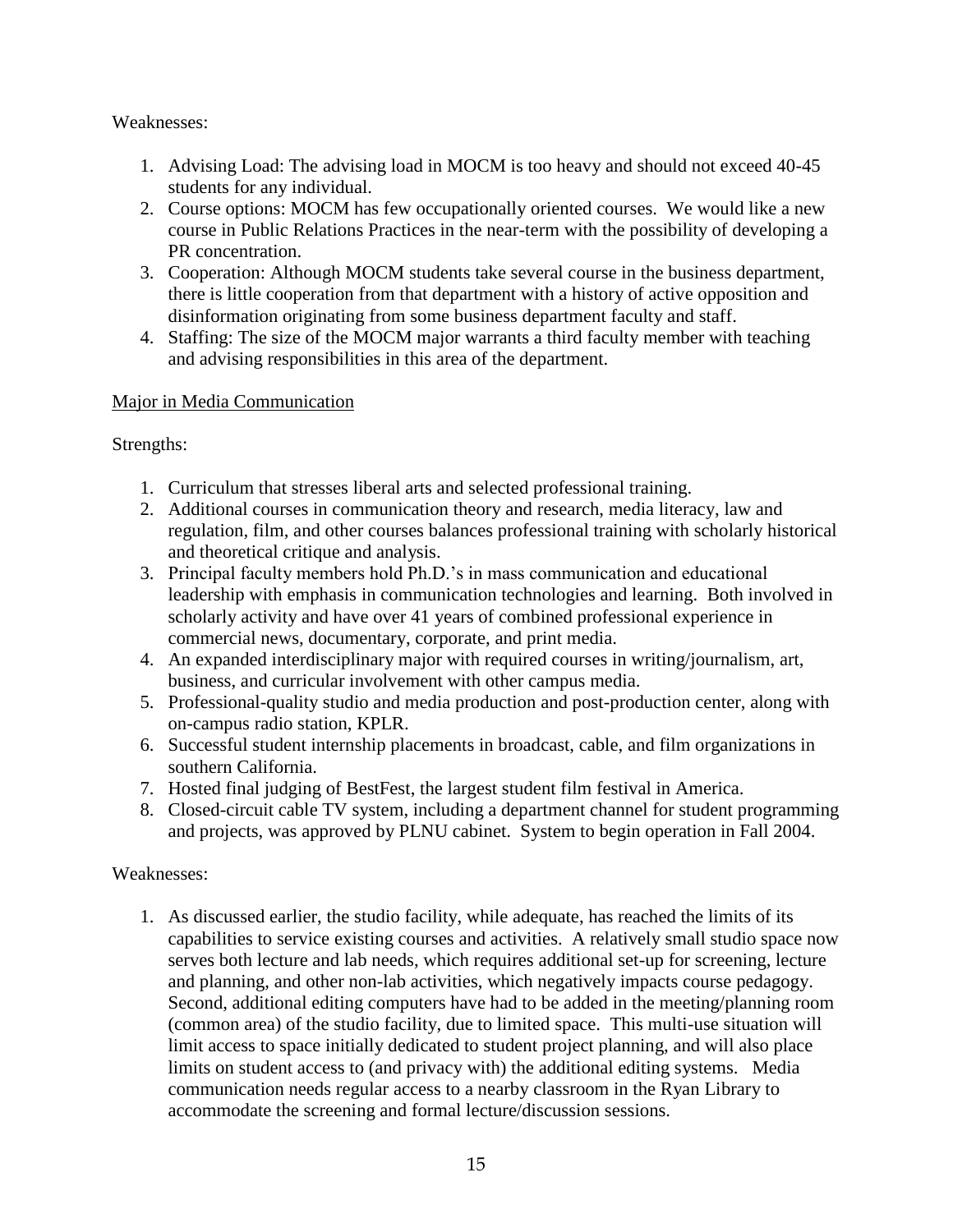- 2. More numerous (and larger) course sections in production courses are causing some critical equipment failures. Support for replacing and improving the infrastructure has been strong. But more critical and expensive replacement will be necessary in a very short time to keep up with maintenance demands and changes in the professional field.
- 3. While KPLR radio is an asset to the program, current experience suggests the station will never grow much further in audience or credibility without a true broadcast signal. This is difficult in San Diego, with a jammed FM dial and no apparent educational frequencies available. However, the department should investigate broadcast options, including a more aggressive approach to a new low-power FM or buying an existing educational frequency from another institution.
- 4. While students in the major take a variety of writing courses in the university's journalism program, there are deficiencies in student preparation in scriptwriting and preproduction. This is being addressed through a curricular proposal contained in this program review.

# Major in Theatre

# Strengths:

- 1. Comprehensive student involvement and training in all aspects of the theatrical profession, including technical theatre, directing, acting, and administration.
- 2. Faculty has a variety of professional theatre experience.
- 3. Strong internship placement in local theatres.
- 4. New state-of-the-art lighting system installed.
- 5. Additional full-time theatre faculty hired.

# Weaknesses:

- 1. While load reduction units have been increased for productions from six units in 1998 to the current nine units, the demands of technical theatre still requires excessive hours well beyond the allotted load reduction units.
- 2. The theatre facility (also addressed elsewhere in this document) makes rehearsal and the building of productions difficult. The stage is currently the only available space for classes, rehearsal, and production building. This results in late night and weekend scheduling to accomplish the tasks of putting up productions.
- 3. Lack of scholarship monies makes is difficult to attract competitive theatre students as incoming freshman.

# Major in Broadcast Journalism

# Strengths:

1. This inter-departmental major represents the best effort to serve a specialized group of students under the present university structure. There are two principal faculty advisors, one from each department, tasked to this major. Each has extensive professional and academic experience in journalism and broadcasting.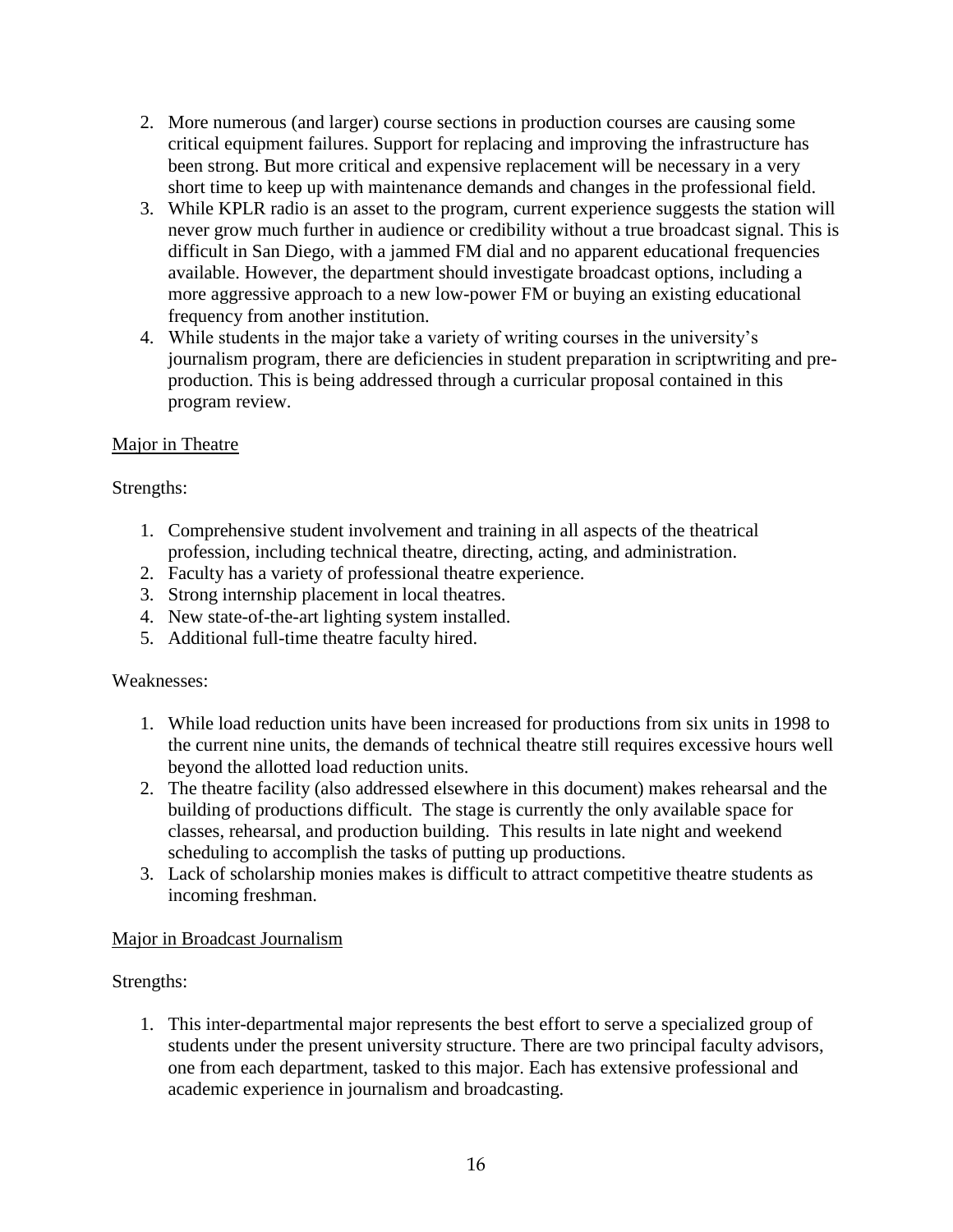- 2. The program has a strong core in journalistic writing. Employers constantly stress this as their number one concern with new hires. Anecdotal evidence suggests PLNU journalism majors excel in this dimension.
- 3. The senior capstone TV News class is a defining experience for students in the program. Producing a weekly newscast, on deadline, puts real-world skills to use and brings the demands of this industry to the forefront.
- 4. The required internship experience has validated the programs approach. Local broadcasters have commented quite positively on the preparation students receive. One local NBC news manager recently declared publicly PLNU has the best program in the region. Also, four graduates or senior students of this major are employed in San Diego newsrooms.

### Weaknesses:

- 1. Although the major represents a huge step forward in inter-departmental cooperation, the nature of this construction will always present challenges. Promotion, administration, and basic instruction must serve the demands of two academic departments, with somewhat different philosophies and approaches to the field. This is surmountable, but nonetheless challenging.
- 2. Scheduling issues with facilities have made it difficult to maintain a logical sequence in the major. Students are often taking the capstone television news course concurrent with a basic production class. These scheduling issues especially impact transfer students.
- 3. It has been difficult to get students actually producing broadcast news at an early point in their course sequence. Efforts to develop a radio news department on KPLR have been mixed. More focus on radio news as a course is necessary, and more dedicated attention from faculty is needed to the news department – perhaps with additional load reduction.
- 4. Students that actually belong to both departments in some ways are home in neither. It will always be difficult to give these students a separate identity as a group of majors given the inter-departmental structure.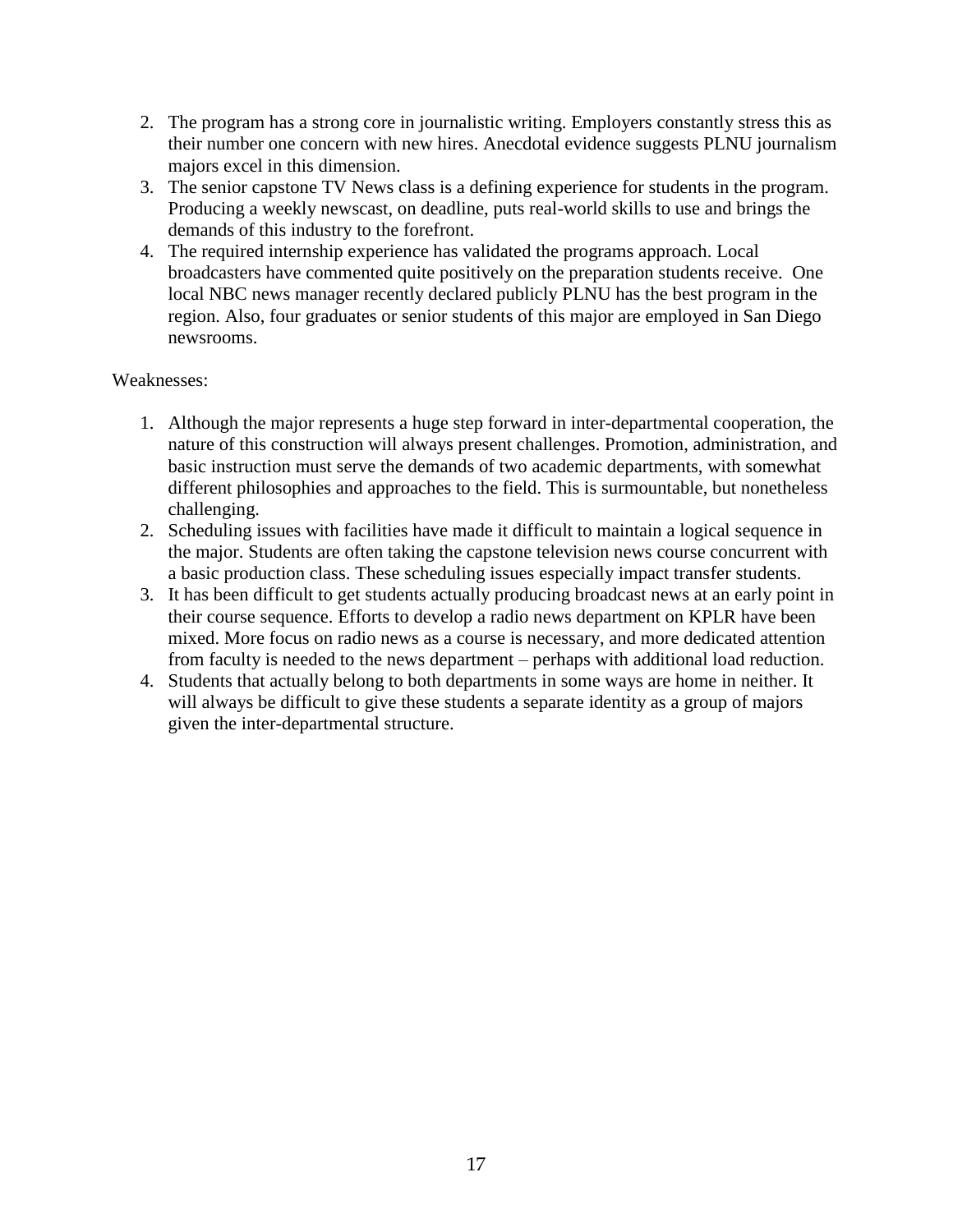# Action Taken Since Last Review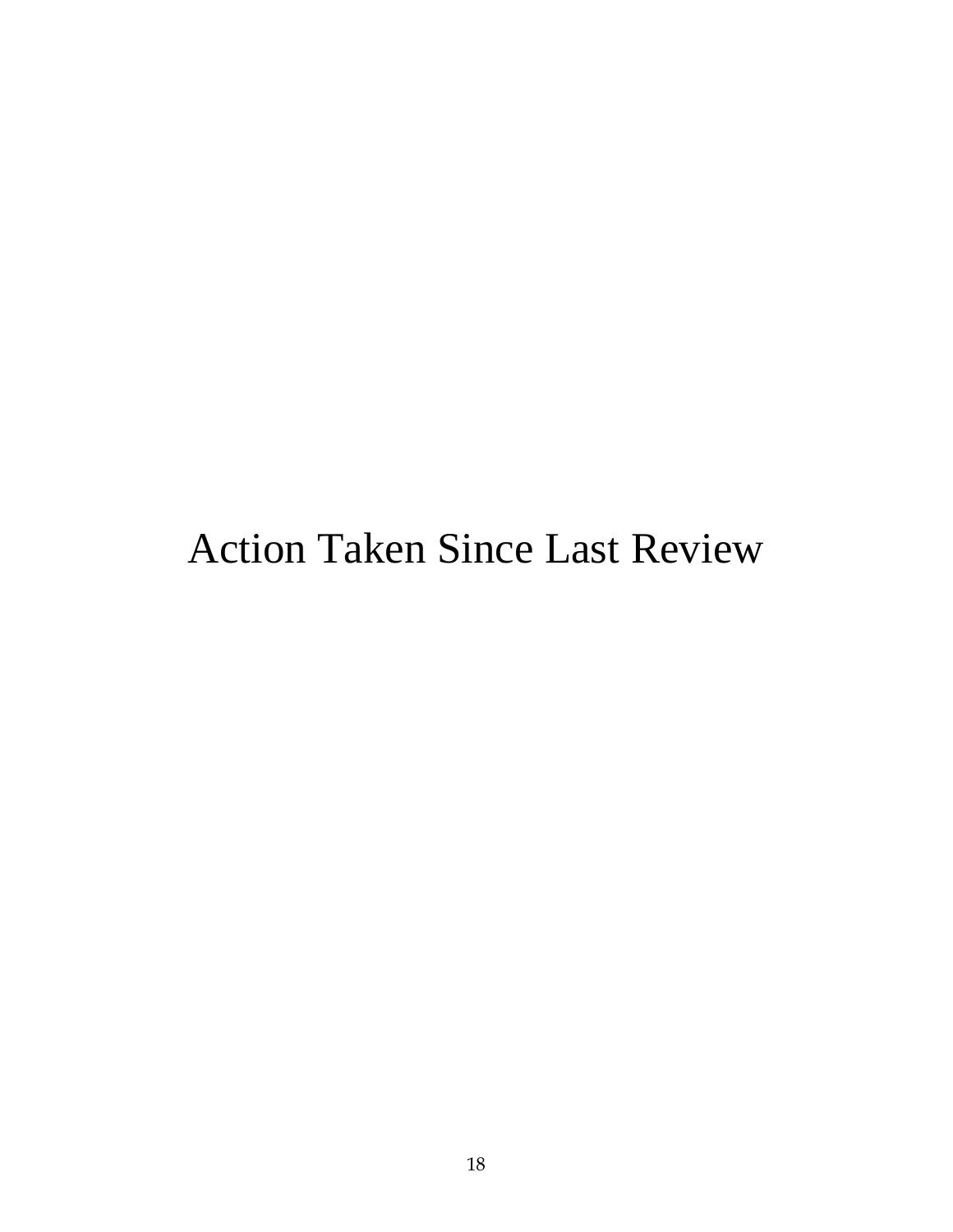# **ACTION TAKEN SINCE LAST REVIEW**

# **Background**

The Department of Communication and Theatre went through program review in the 1998-99 academic year. As mentioned previously, a great deal of restructuring and course additions resulted from that process. The full text of the reviewers' final report is attached in the appendix of this document. Key changes since the 1998-99 review are summarized here.

### **Course and Program Changes**

On pages 3-4, reviewers Schultze and Lewis reacted to curricular proposals offered by the department. These changes are summarized below, with updated information since that time:

- 1. Applied Communication and Speech were compressed into one new major called "Communication" with concentrations in Societal and Public Address. Additional courses have subsequently been added in Intercultural and Interpersonal Communication and a new course in Media Literacy became a requirement for this major.
- 2. Managerial and Organizational Communication added courses in Management Communication, Communication and Training, and new options in Multimedia, and Interpersonal Communication.
- 3. Media Communication restructured its offerings around a core group of classes, with four concentrations: Production, Performance, Multimedia and Film Studies. New courses were added in Multimedia Production, Audio Production, Broadcast Performance and Media Literacy. A video festival began in 1999 to showcase student work and has been well received each year since.
- 4. Theatre added a course in Directing and is offering Musical Theatre on spec basis during the Spring 2004 semester. The number of faculty supporting this area has increased and significant improvements have been made to the physical plant and technical areas of Salomon Theatre.
- 5. Broadcast Journalism On page 9, the reviewers discuss the relationship with the Journalism program at PLNU and its somewhat unique history as an outgrowth of the Literature, Journalism and Modern Languages department. While journalism remains part of that department, since the review the two departments have created the Broadcast Journalism major which appears to grow stronger each year. There are challenges with this approach that have been discussed elsewhere. But in the main, this has been a positive step that has actually increased the total number of students studying in media fields, allowing them to separate into a more specialized area of broadcast news if so desired.

#### **Long-Term Recommendations**

On page 5, the reviewers begin a series of long-term recommendations. Progress on each of these is discussed:

1. Ensure departmental goals – the department has sought to guarantee that all majors receive courses and experiences in five major areas: theory, history, criticism, ethics and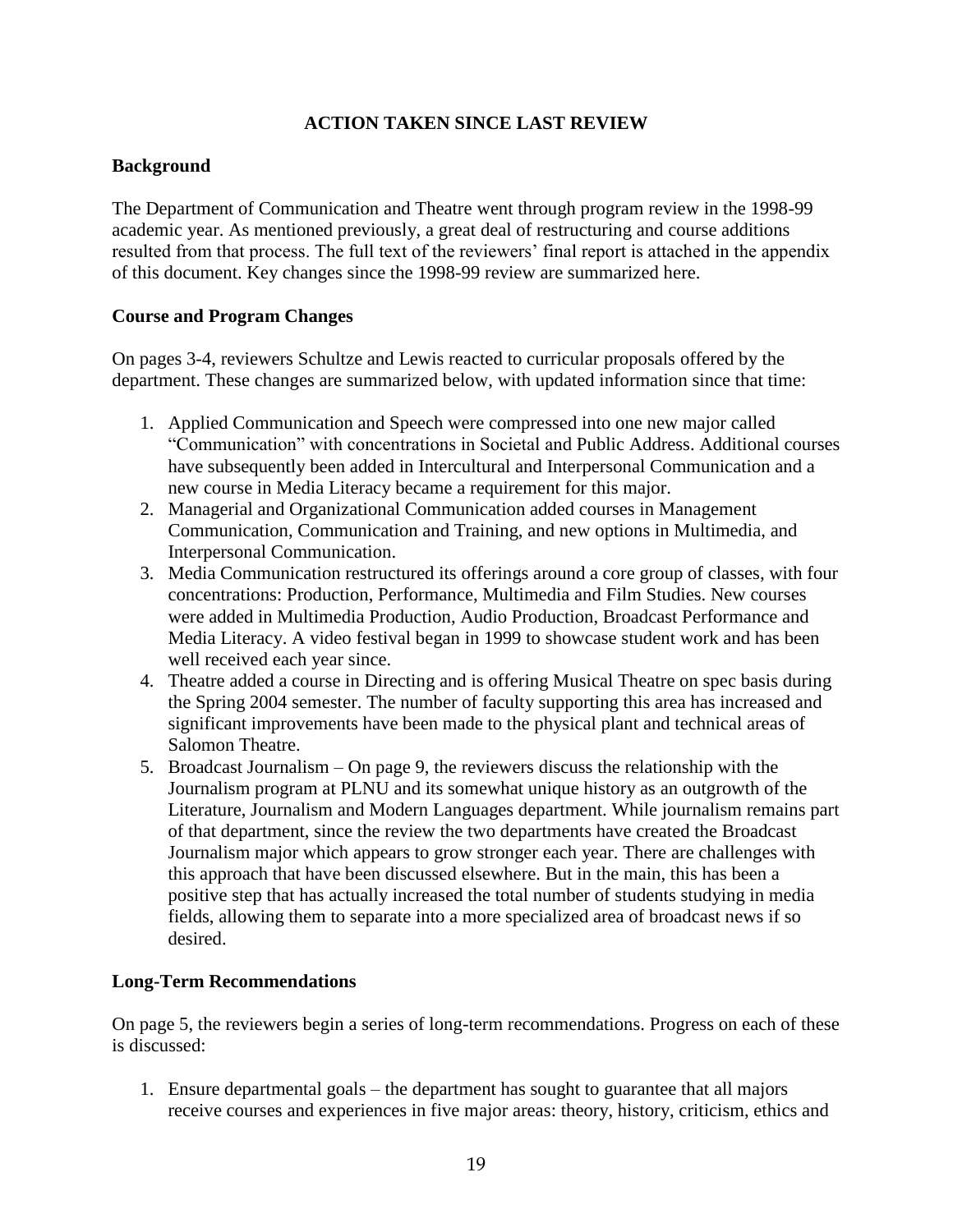performance/production. As currently configured, all majors in the department do meet these criteria, albeit differently in different programs.

- 2. Core curriculum All students have these courses in common: COM100 Principles of Human Communication, COM485 Communication Values and Society, and COM365 Theory and Research. With the diverse nature of the department, faculty believe it is difficult at this time to add to this list. However, the department is committed to common experiences and more intra-departmental enrollment. To that end, during the last five years, many courses within the department have been added as options to existing majors and content has been adjusted accordingly.
- 3. Redefine existing curricula Some progress has been made to use existing courses more creatively. Significant steps towards that end will also be made in this review.
- 4. Adjust course contents The department has found ways to adjust course numbers and content to be more consistent with the communication field.
- 5. Cross-listing Some cross-listing is evident in obvious areas of cooperation such as Journalism. However, PLNU has not historically been amenable to such efforts and little effort has been made on this suggestion.
- 6. Special Topics Occasional special topics courses have been offered during the last five years, however the effort has not been systematic. A proposal in this review will address this idea.
- 7. Expand the range and relevance of subject matter See #3 and #4 above. However, this goal has largely gone undefined.
- 8. Require fewer specific courses in each major and allow more choice Most of the majors in this department are allowed a greater degree of choice and proposals in this review will continue this effort.
- 9. Eliminate general college core requirements from major listing This has been accomplished except for those areas in which a general education option is also a major option – because a student may not know to take that course and meet both requirements unless particularly directed to do so in department literature.
- 10. Establish a curricular schedule The department has successfully implemented a two year cycle of classes that is published and distributed regularly to students.
- 11. Student mentor system To date this recommendation has not been addressed.
- 12. Establish a general, Christian view of communication The addition of COM485, Communication, Values and Society, has been a huge step in accomplishing this goal. All students in the major confront matters of faith in the context of communication through activities and discussions in this class. A major component of Media Literacy – required for three of five majors in the department – directly addresses faith issues related to media criticism as well.
- 13. Shift forensics management to the department The forensics team now functions under the academic administration with accountability to the department and its respective leadership. There is always more room for scholarship development, but having the program fully under the department is appropriate and has greatly improved administration of team activities. The department views this team as one of its jewels and takes great pride in its accomplishments.
- 14. Low-power FM FCC applications were filed in 2000 when Low-power FM appeared to be on the fast track. However, more than 60 applications were filed for the same frequency in San Diego, and legislation implemented by Congress in Fall 2000 effectively killed the FCC's plan, and PLNU's application.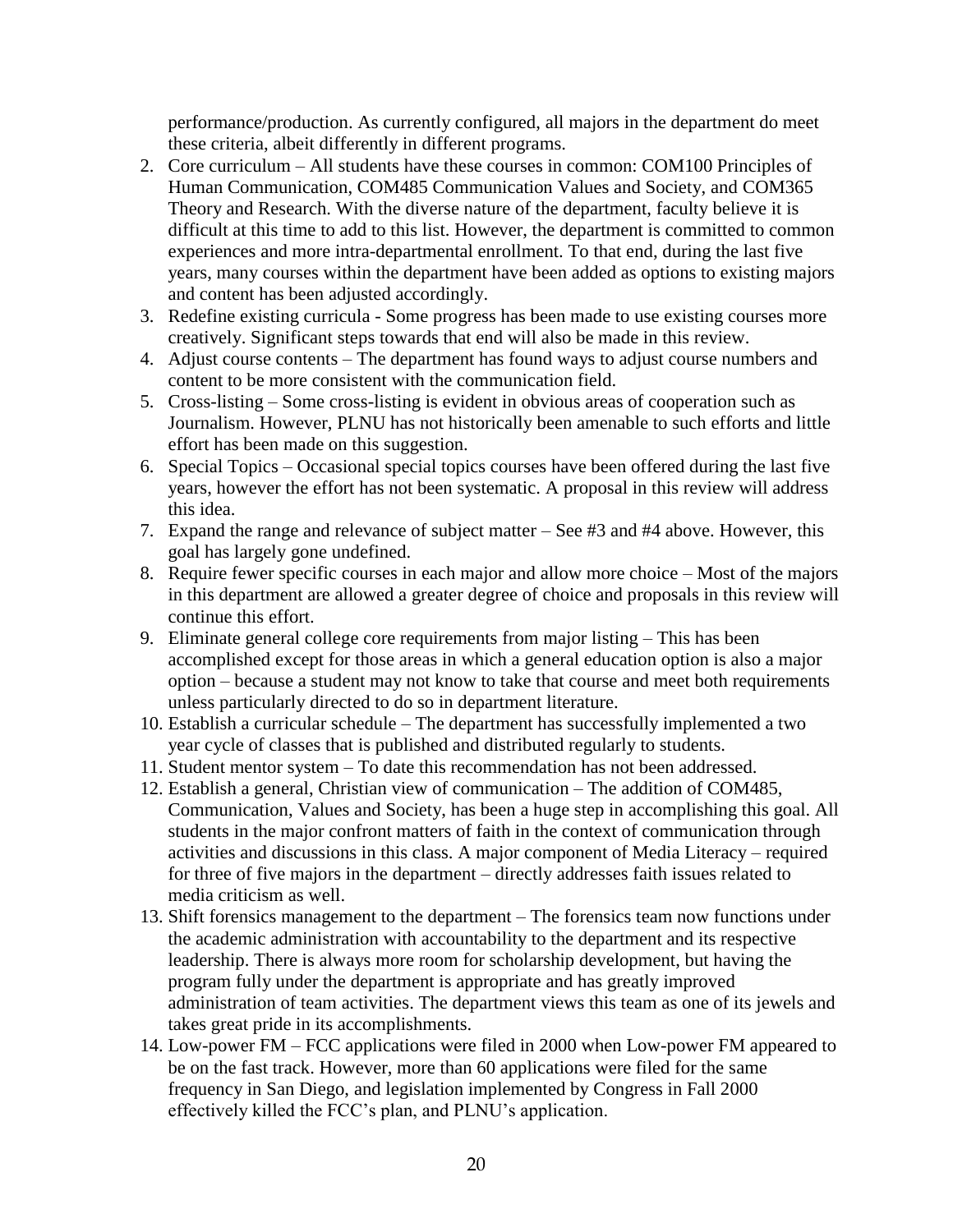- 15. Studio Staff Support as discussed elsewhere, a staff studio manager is still needed and will be a matter of discussion with administrators in the next year.
- 16. Teaching in Areas of Scholarly Interest Most department faculty already teach at least one course that connects to scholarly and professional interests. A systematic Special Topics course program may improve this possibility.

### **Conclusion**

In many ways, the vision of the 1998-99 review still echoes in the department's current efforts. Changes that could not be implemented immediately have taken place incrementally each year and continue throughout the current process. For that reason, many of the goals and proposals that will conclude this document do not represent a radically new direction, but continue the spirit of the last review that has resulted in a stronger communication program.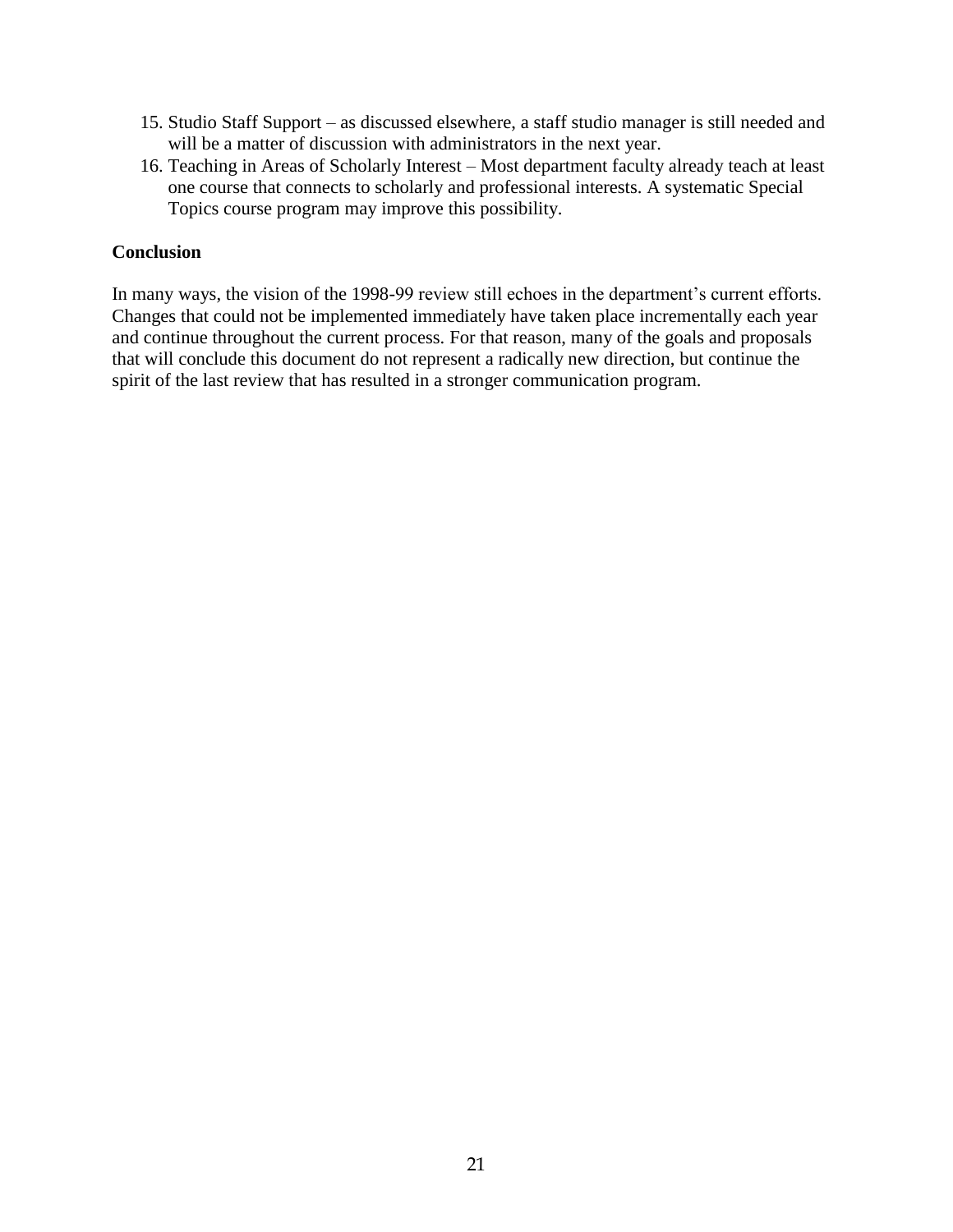# Assessment Plan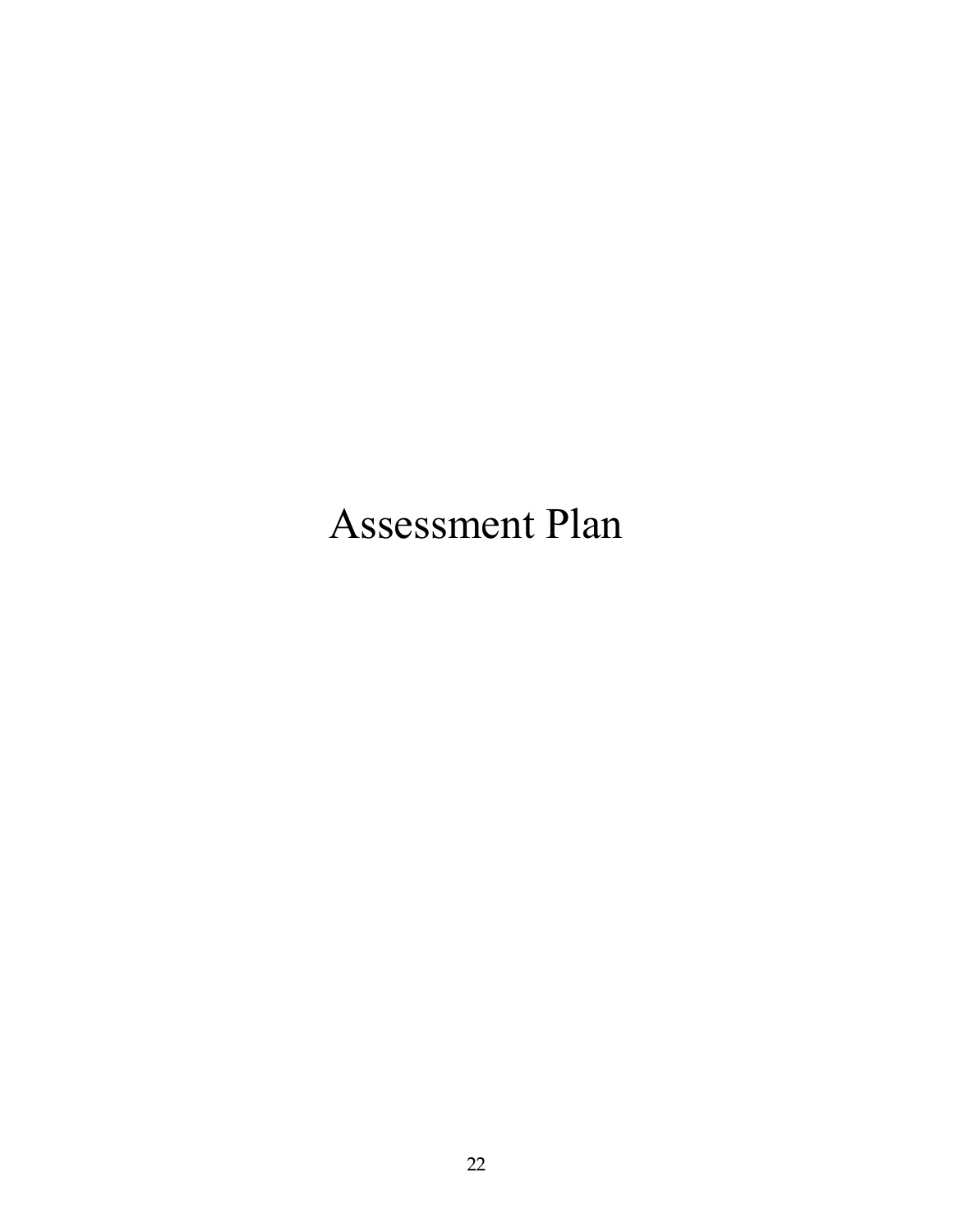# **ASSESSMENT PLAN**

#### **Outcomes and Means of Assessment for the Communication Major**

**Outcome #1:** Students will exhibit interpersonal, teamwork, and public presentation skills necessary for career or occupational success.

### (A). Societal Concentration

*Means of Assessment (1):* All students focusing on the societal concentration will complete a 3-unit internship experience and be evaluated by a supervisor at a midpoint and conclusion of their internship.

*Means of Assessment (2)*: COM majors will be surveyed at 1 and 5 years following graduation and will be asked to assess the extent to which their program enhanced their interpersonal relationships, teamwork abilities, and overall communication competence.

*Criteria of Success (1):* The average of all interns in a given semester will be a 4.0 or better on the 5.0 scale of attitude, ability to learn, quality of work, interpersonal relations, maturity/poise, quantity of work, and judgment. The average of all interns will be 3.0 or better on the 4.0 scale on dependability and initiative.

*Criteria of Success (2)*: Students will have an average score of 3.0 or better on a 5.0 scale used in each category.

#### A) Public Address Concentration

*Means of Assessment (1):* All students focusing on the public address concentration will successfully complete an exercise in public presentation. Students are encouraged to participate in an intercollegiate forensics competition in debate or individual events (oral interpretation, platform address, or limited preparation speeches such as impromptu and extemporaneous speaking). Alternatives, such as delivering a sermon may be considered acceptable at advisors discretion. Adequate criteria of success must be proposed with any such alternative proposal.

*Means of Assessment (2):* COM majors will be surveyed at 1 and 5 years following graduation and will be asked to assess the extent to which their program enhanced public presentation and speaking skills, ability to gather evidence and use evidence, as well as overall communication competence.

*Criteria for Success (1)*: Students will perform presentations for which the average quality of presentation should meet or exceed 75% of the maximum score available on ballots completed by judges from other colleges or universities. Guidelines for average ratings given in American Forensics Association or National Parliamentary Debate Association sanctioned or patterned events will be followed.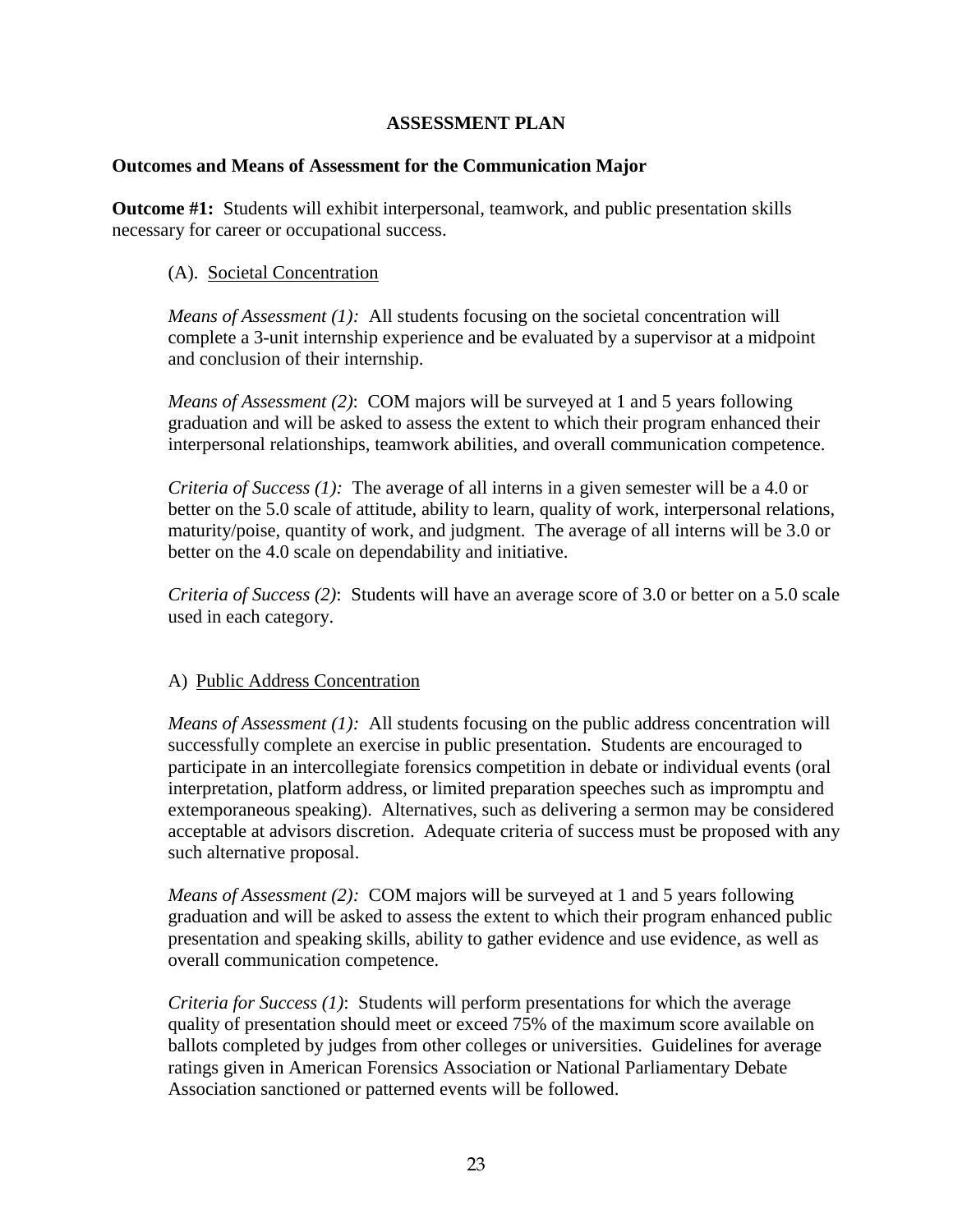*Criteria for Success (2):* Students will average a score of 3.0 or better on a 5.0 scale in each category.

**Outcome # 2:** Students will demonstrate an ability to gather and analyze research data from expert sources.

*Means of Assessment*: Students will complete a portfolio including three analytical compositions clearly arguing for a controversial thesis based on research and evidence. Research should include both standard library and internet databases. This portfolio should include an outlined debate style brief or case (COM 231). Students will complete their portfolio with a comprehensive research paper on a significant communication phenomenon (COM 460). The paper should be at least 15 pages and contain at least 15 research citations following MLA or APA style guidelines.

*Criteria for Success:* Portfolios will be reviewed and evaluated by a jury of communication studies professors.

**Outcome #3:** Students will be able to articulate the spiritual foundation of ethical communication as it relates to their area of vocational interest (COM 485).

*Means of Assessment*: Students will complete an essay on this topic as part of the requirements for COM 485.

*Criteria for Success*: Essays will be reviewed and evaluated by a jury of communication studies professors.

# **Outcomes and Means of Assessment for the Managerial & Organizational Communication Major**

**Outcome #1:** Students will exhibit the personal and professional skills necessary for successful organizational performance.

*Means of Assessment*: All students will complete a three-unit Internship and be evaluated by their immediate supervisor at the midpoint and conclusion of their assignment.

*Criteria for Success*: The average of all interns in a given semester will be a 4.0 or better on the 5.0 scales of attitude, ability to learn, quality of work, interpersonal relations, maturity/poise, quantity of work and judgment. The average of all interns will be 3.0 or better on the 4.0 scales on dependability and initiative.

**Outcome #2:** MOCM Students will demonstrate competence in the basic canons of social science including the collection, analysis, and presentation of original research.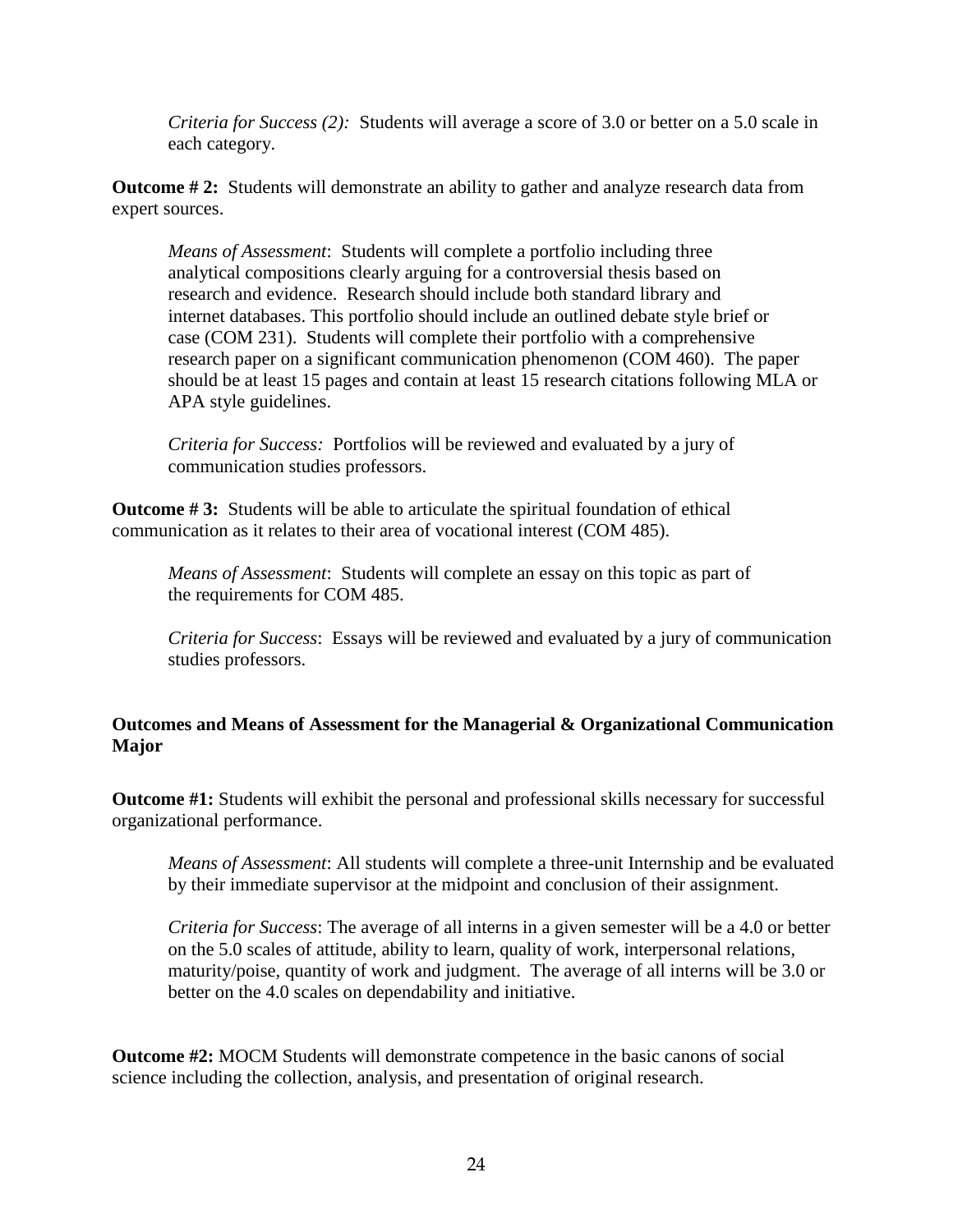*Means of Assessment (1):* Two outside evaluators will assess the research projects completed and presented at the conclusion of COM465: Communication Theories & Research in terms of the research procedures and analysis, the clarity and detail included in the poster session and abstract, and the competence of the oral presentation.

*Means of Assessment (2):* MOCM majors will be surveyed at 1 and 5 years following graduation and will be asked to assess the extent to which their program enhanced data collection, analysis, and presentation skills.

*Criteria for Success (1):* Students will have an average score of 5.0 or better on a 7.0 scale in each of the three categories.

*Criteria for Success (2):* Students will average a score of 3.0 or better on a 5.0 scale in each category assessed.

**Outcome #3:** Students will report the favorable effect of communication studies on their personal and professional lives.

*Means of Assessment:* MOCM majors will be surveyed at 1 and 5 years following graduation and will be asked to assess the extent to which their program enhanced their personal and professional lives.

*Criteria for Success (1):* An exit survey of graduating seniors will indicate that at least 70% believe that communication studies have had a favorable effect on their personal and organizational lives.

*Criteria for Success (2):* A survey of alumni 5 years out will indicate that at least 70% believe that communication studies have had a favorable effect on their personal and organizational lives.

# **Outcomes and Means of Assessment for the Media Communication Major**

**Outcome #1:** Media Communication majors will demonstrate skills in the theoretical and/or historical critique of media. This includes the critique of radio, TV, film, the internet, and/or corporate media programming

. *Means of Assessment*: By their senior year, media communication majors will have conducted and published/produced at least one (1) media critique.

*Criteria for Success:* This critique must be produced in one of the following forms. It can be published in the local student, local, or regional newspaper. It can be produced as a part of the content of a local campus cable, local cable TV, or commercial or public broadcast TV or radio program, or selected as a paper in a competitive local, regional, or national student essay competition.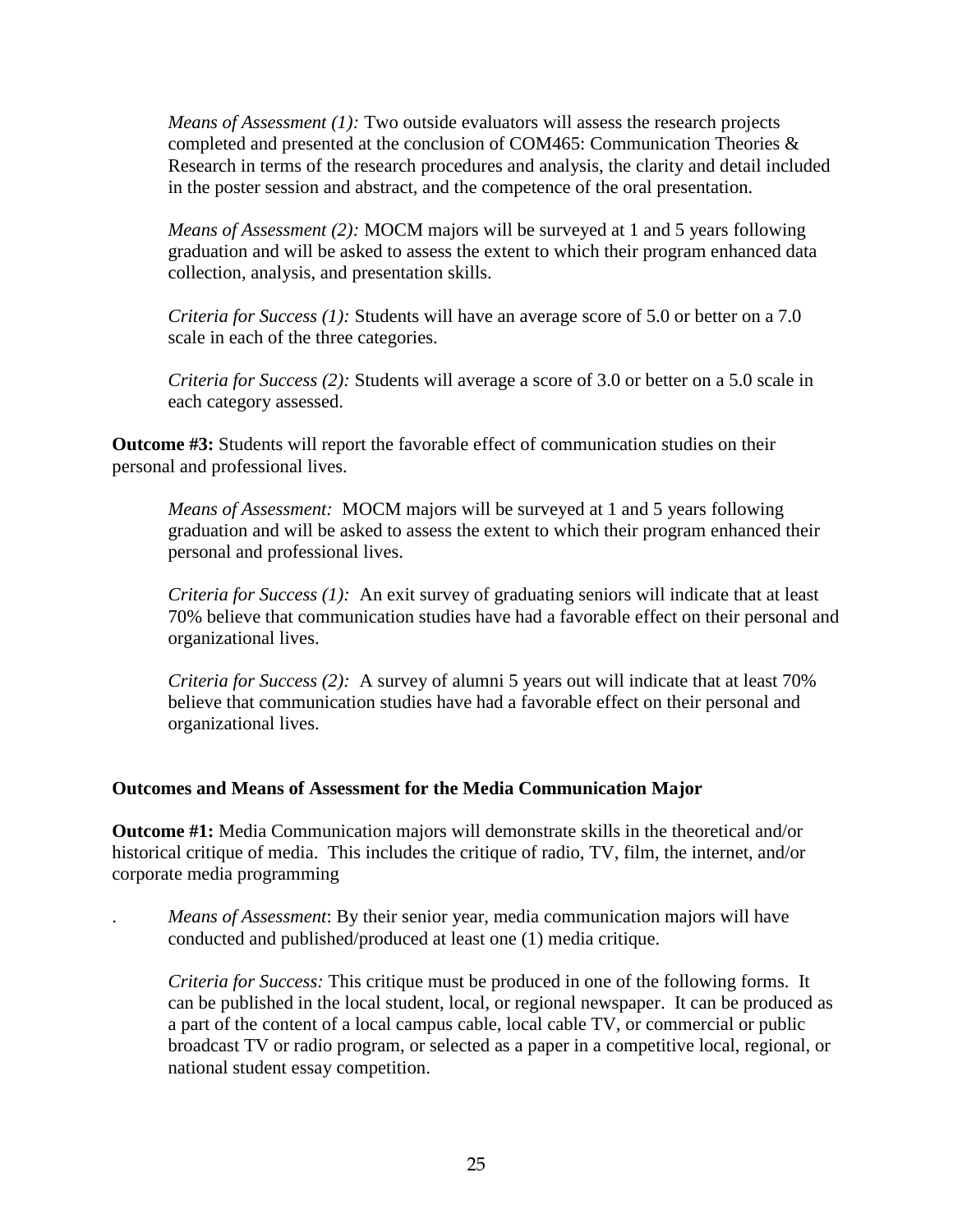**Outcome #2:** Media Communication majors will demonstrate scriptwriting skills for radio, TV, film, and/or corporate media industries.

*Means of Assessment*: By their senior year, media communication majors will have compiled a portfolio of at least three (3) produced scripts.

*Criteria for Success*: These programs must have aired on the campus cable, local cable TV, or commercial or public broadcast TV or radio stations, and/or won awards in scriptwriting in a competitive local, regional, or national student TV/film/media festival.

**Outcome #3:** Media Communication majors will demonstrate production and/or performance skills in radio, TV, film, and/or corporate media industries.

*Means of Assessment*: By their senior year, media communication majors will have compiled a portfolio of at least three (3) projects in which they had a substantial role in production and/or performance. A substantial role in production includes serving as oncamera or voice-over talent, producing, directing, shooting, and/or editing.

*Criteria for Success:* These projects must have aired on the campus cable, local cable TV, or commercial or public broadcast TV or radio stations, and/or won awards in production/performance in a competitive local, regional, or national student TV/film/media festival.

**Outcome #4:** Media Communication majors will demonstrate professional socialization skills in a radio, TV, film, and/or corporate media industry.

*Means of Assessment (1):* All media communication majors are required to complete an internship with a cable, commercial, or public broadcast television or radio station, or film, or other media production company.

*Means of Assessment (2):* Students will submit a portfolio of their work to their major advisor. The portfolio will include their media critique(s), produced scripts, and tapes that exhibit their production/performance projects.

*Criteria for Success (1):* Follow-up surveys with student's internship supervisors will determine overall preparation and competence in the following areas: attendance, patterns of behaviors, appearance, relationships with fellow workers, communication skills, and more specific job-related skills related to the student's internship assignment. Students will have an average score of 3.0 or better on a 5.0 scale used in each category.

*Criteria for Success (2):* These portfolios will be reviewed and evaluated by a jury of three (3) local San Diego media professionals. These reviewers will rate 85% of the work as average, above average, or superior professional-level work.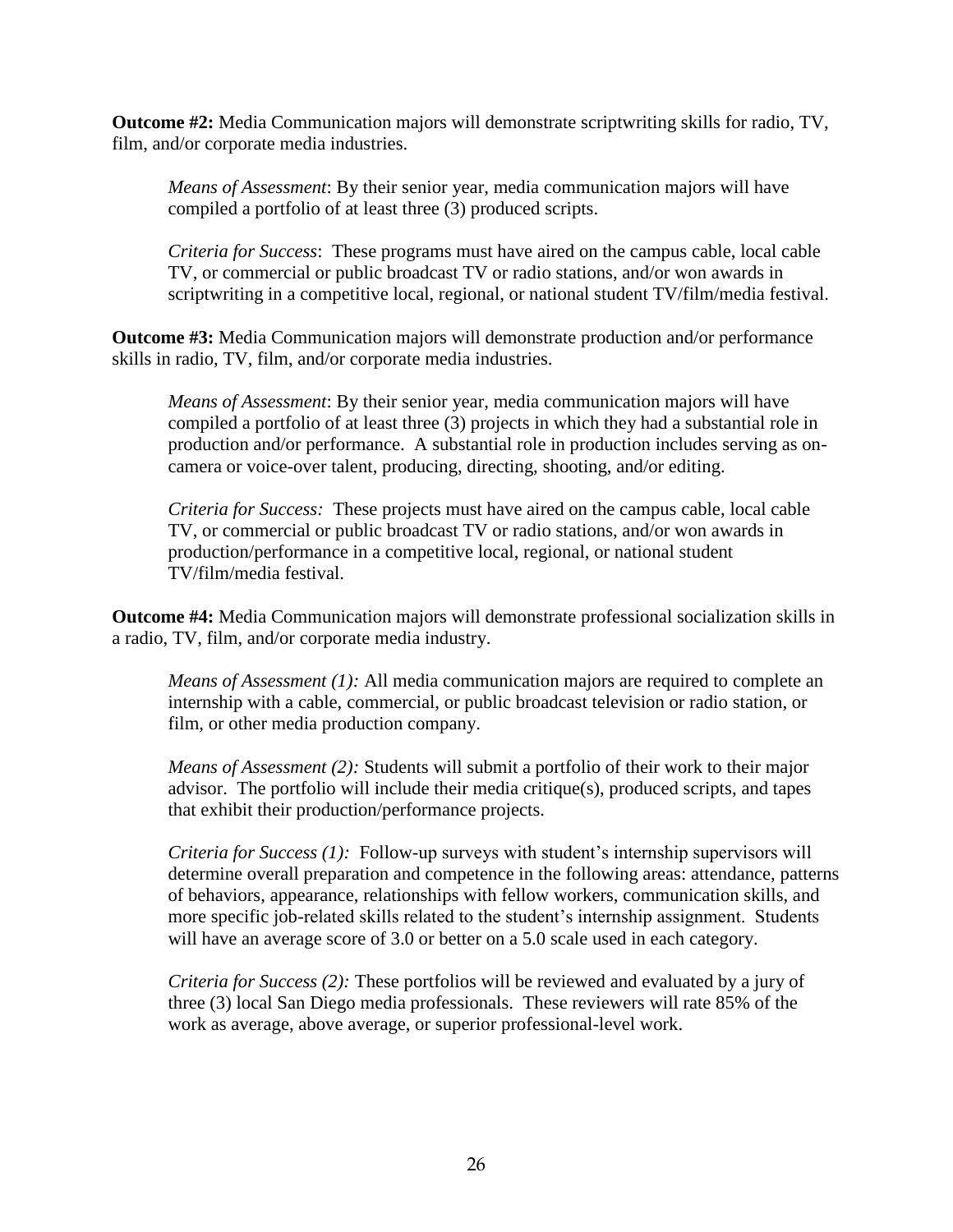## **Outcomes and Means of Assessment for the Theatre Major**

**Outcome #1:** Students will exhibit competence in the craft of theatre. All students will choose one of two areas for their assessment. These two areas of assessment are A) acting/directing competency or B )technical/design competency.

# **A). Acting/Directing. Students will demonstrate successful acquisition of skills in acting, directing, movement and theatre history. They will demonstrate this by:**

*Means of Assessment (1):* Assessment of a performance or a directed one-act play during their junior or senior year.

- 1. Evaluation by three persons. (Two from the theatre faculty and one from outside the department to be selected by the student with approval from the theatre faculty). Evaluation will be based on the application of knowledge and skills taught in the acting, movement, and theatre history courses.
- 2. Evaluation will include the critique of a submitted written portfolio of experience to the theatre faculty and the outside evaluator (i.e. score and character analysis for an actor, production book and analysis for a director.)

*Means of Assessment (2)*: Assessment of an internship at a local theatre company by their supervisor at the theatre company..

*Criteria for Success (1):* Students will be evaluated on a scale of No Pass (Fail), Low Pass, Pass, High Pass, and Honors. 90% of all evaluated students will have a Pass or better and 50% will have a High Pass or better on critiqued performances and portfolios.

*Criteria of Success (2):* The average of all interns in a given semester will be 4.0 or better on the 5.0 scale of attitude, ability to learn, quality of work, interpersonal relations, maturity/poise, quantity of work, and judgment. The average of all interns will be 3.0 or better on the 4.0 scale of dependability and initiative.

# **B). Technical/design. Students will demonstrate successful acquisition of skills in technical theatre and design. They will demonstrate this by:**

*Means of Assessment (1)*: Three design projects from TRE 436 and TRE 437. Submitting a design portfolio to the evaluators. The portfolio will include light plots, costume renderings and/or scenic designs from student directed one-acts or main stage productions

- 1. Portfolio evaluations will be made by a committee of three persons. (Two from the theatre faculty and one from outside the department to be selected by the student with approval by the theatre faculty.)
- 2. Evaluation will include an oral defense of the projects evaluated.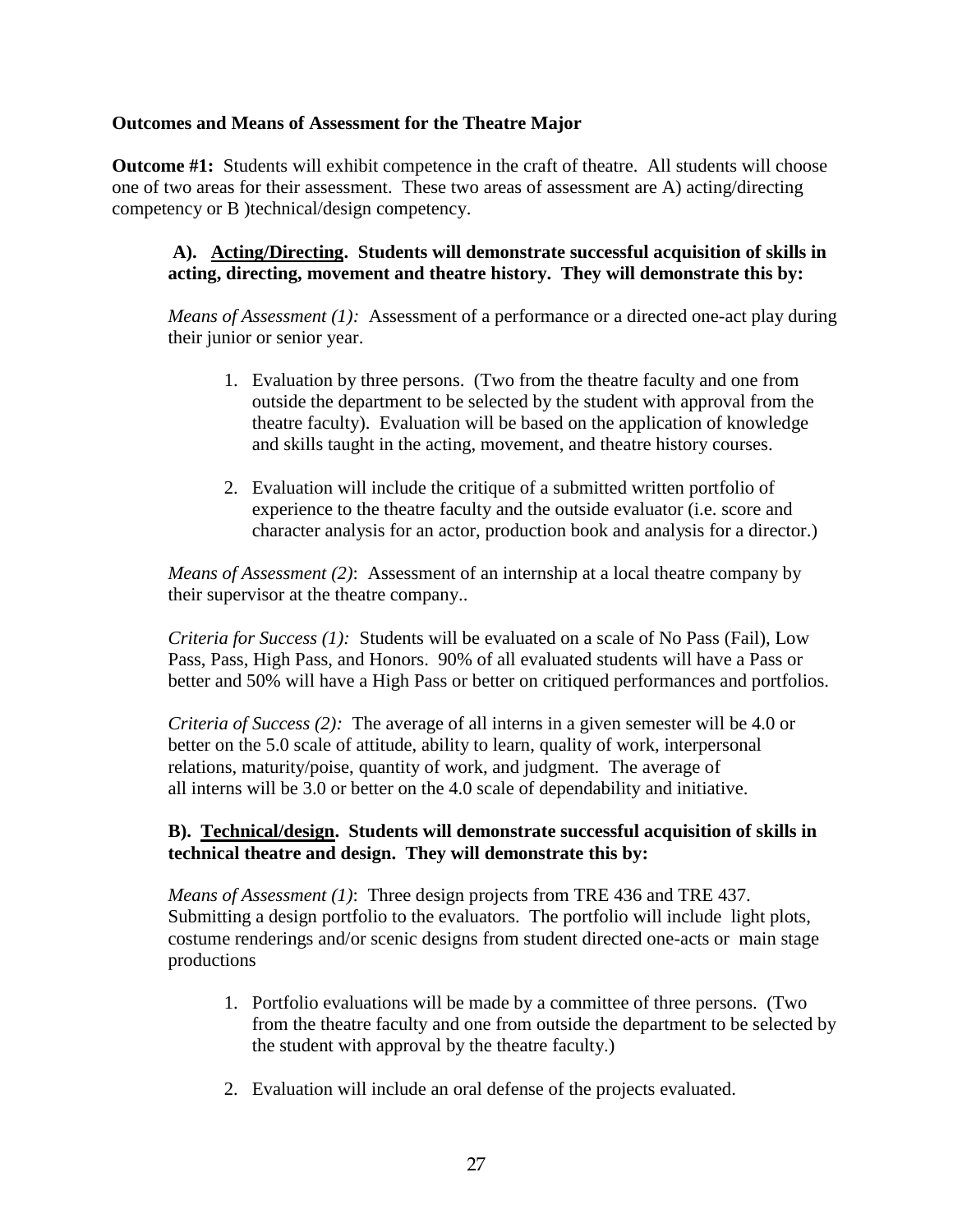*Means of Assessment (2):* Assessment of an internship at a local theatre company by their supervisor at the theatre company.

*Criteria of Success (1):* Students will be evaluated on a scale of No Pass (Fail), Low Pass, Pass, High Pass, and Honors. 90% of all evaluated students will have a Pass or better and 50% will have a High Pass or better on critiqued projects and designs.

*Criteria of Success (2):* The average of all interns in a given semester will be 4.0 or better on the 5.0 scale of attitude, ability to learn, quality of work, interpersonal relations, maturity/poise, quantity of work and judgment. The average of all interns will be 3.0 or better on the 4.0 scale of dependability and initiative.

**Outcome #2:** Students will report the favorable effect of theatre on their personal and professional lives.

*Means of Assessment:* Theatre majors will be surveyed at (1) graduation and (2) five years following graduation and will be asked to assess the extent to which their program enhanced their personal and professional lives.

*Criteria for Success (1):* An exit survey of graduating seniors will indicate that at least 70% believe that theatre studies have had a favorable effect on their personal and professional lives.

*Criteria for Success (2):* A survey of alumni 5 years after graduation will indicate that at least 70% believe that theatre studies have had a favorable effect on their personal and professional lives.

#### **Outcomes and Means of Assessment for the Broadcast Journalism Major**

**Outcome #1:** Broadcast Journalism majors will be able to write a brief essay without significant errors of grammar, spelling, punctuation or vocabulary usage.

*Means of Assessment:* By their senior year, Broadcast Journalism majors will have compiled a portfolio of at least five published or publishable pieces. On the average, there will be no more than one serious error each of grammar, spelling, punctuation or vocabulary usage in theses pieces.

**Outcome #2:** Broadcast Journalism majors will create a portfolio of writing including four different types of writing (different audience or media) deemed of good to excellent quality by a jury of journalism professionals.

*Means of Assessment:* By their senior year, Broadcast Journalism majors will have compiled a portfolio of at least five published or publishable pieces. A jury of three journalism professionals will judge 70 percent or more of these pieces as good to excellent quality. No one type of journalistic piece will be judged as good or excellent less than 50 percent of the time.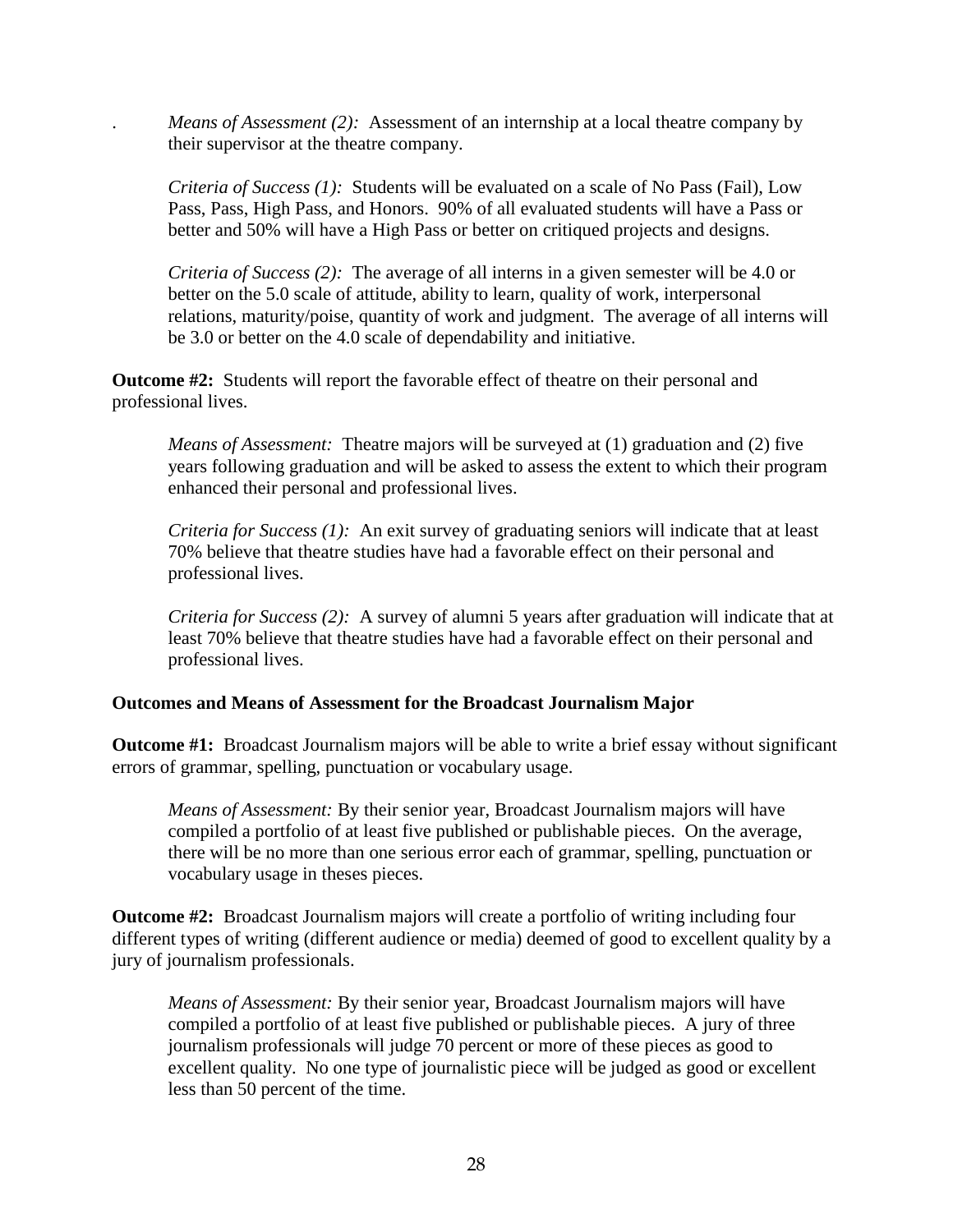**Outcome #3:** Broadcast Journalism majors will be better prepared to begin journalism careers than similar majors from other schools, particularly in areas of leadership, ethics, and understanding of key issues in journalism, both print and non-print.

*Means of Assessment (1):* In the senior year or earlier, Broadcast Journalism majors will complete an internship in the profession. Supervisors are sent a survey at the end of the internship, asking about the preparation and performance of the intern. Seventy percent of supervisors will mark PLNU interns as very good or excellent in overall preparation. On the average among all interns, each area of preparation will be marked as very good or above.

*Means of Assessment (2):* Students will write a self-assessment at the end of the internship, reflecting on the skills, ethical problems, leadership challenges and journalism issues they encountered in the internship. At least 80 percent of interns in Broadcast Journalism will mark their PLNU training as very good or excellent in overall preparation for the profession. On the average among all interns, each area of preparation will be marked as very good or above.

**Outcome #4:** Broadcast Journalism majors will demonstrate professional entry-level skill with non-print news media.

*Means of Assessment:* By their senior year, Broadcast Journalism majors will have compiled a portfolio including at least three pieces documenting experience with varied non-print news media. A jury of three journalism professionals and educators will judge 70 percent or more of these pieces as good to excellent quality.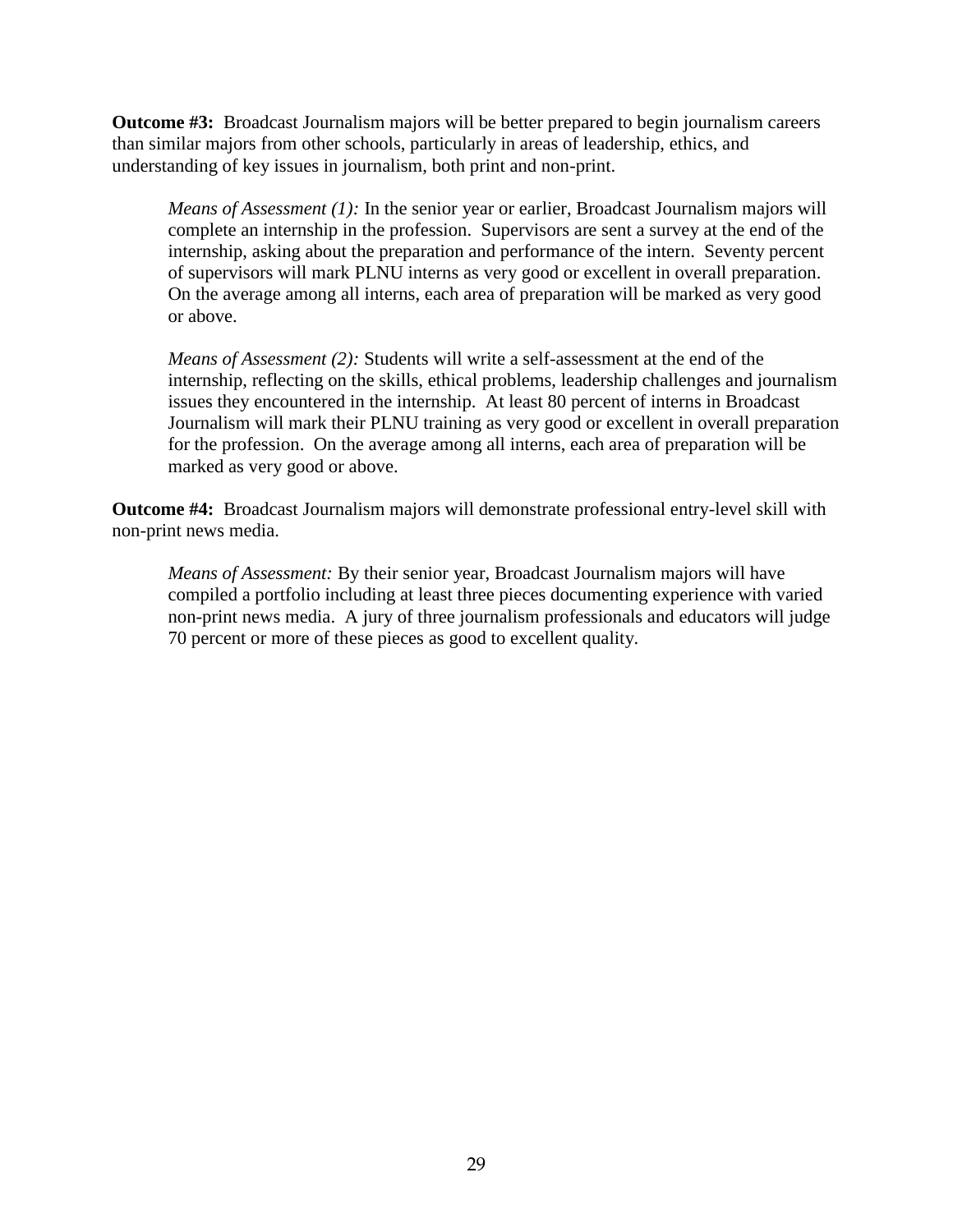# Future Goals and Directions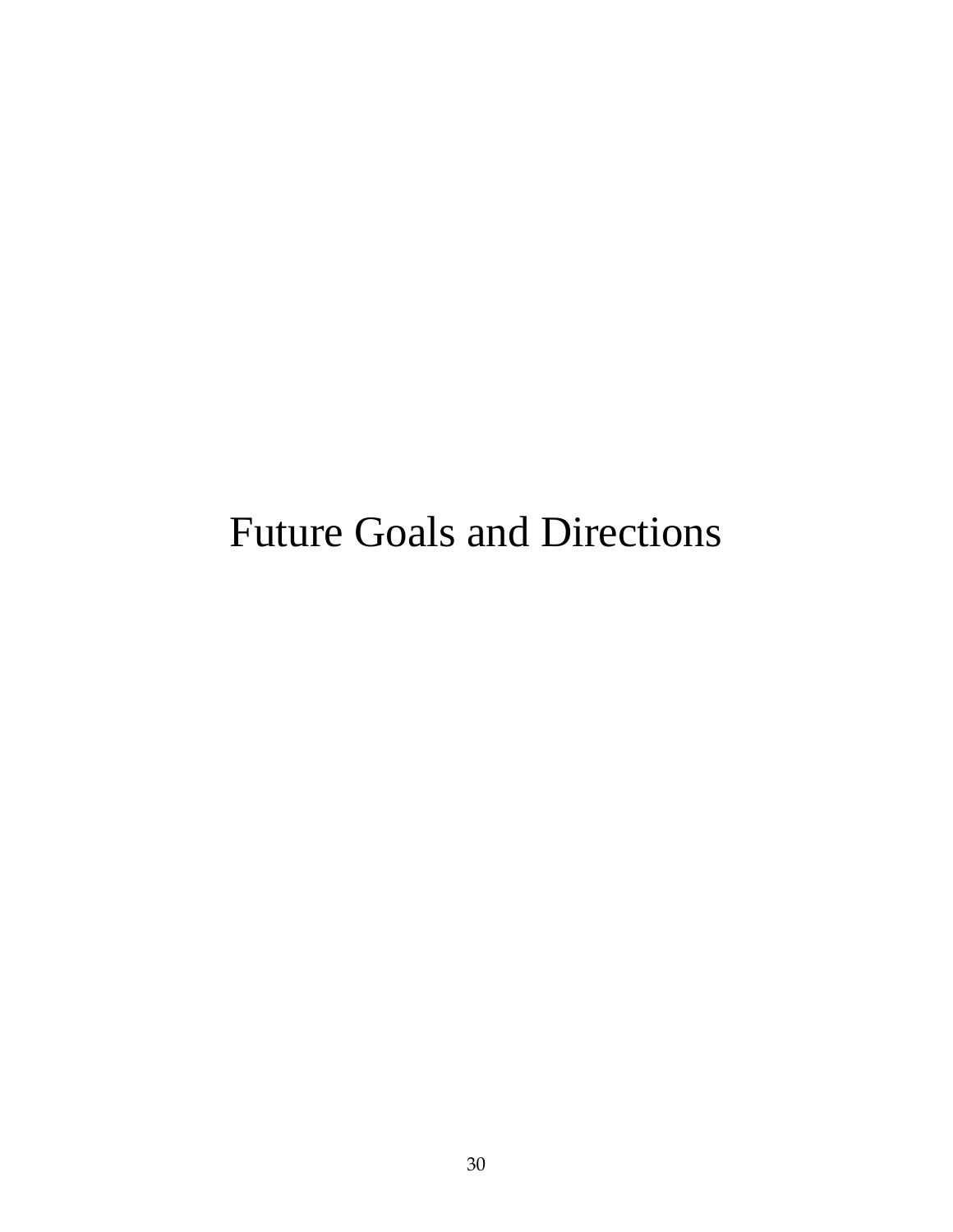## **FUTURE GOALS AND DIRECTIONS**

As stated in the introduction to this report, the department has approached this process accepting the limitations presented by enrollment, staff and facility realities at PLNU. It is also clear that many of the changes brought about in the 1998-99 review are still impacting the effectiveness of the department. The assessment plan will give faculty more information about the achievement of desired outcomes. Each of these steps indicates Communication and Theatre is a mature department, seeking to maximize its current resources and achieve continuing excellence within the current structure. In that light, the following goals will be reflected in the proposals that follow:

- 1. Core Values Where possible, the department will strive to build courses around its core values: communication, critical thinking, collaboration, and character.
- 2. Departmental Unity Continuing efforts are being made to enroll students intradepartmentally. Where possible courses are not tailored to a single major, but more broadly to the other communication and theatre tracks.
- 3. Smaller Majors The department has sought ways to reduce the number of units required to complete a major, in many cases moving requirements to options. This is in the best interest of students, encouraging more electives across their educational experience, while still protecting those areas of study most essential to their field.
- 4. Diversity and Choice The department desires a diverse list of courses exploring different aspects of the discipline, allowing students to tailor programs to particular needs. A systematic approach to "Special Topics" courses specifically meets this goal.
- 5. Maximizing Studio and Facility Usage With the strain placed on department studios and other laboratories, there is a clear plan to spread out the usage of these facilities on a more even basis. This will help avoid extreme peaks of use, and may improve instruction by building more continuity.
- 6. Emphasis on Foundations The department has examined certain program weaknesses in foundational areas such as writing, performance, and technical skill. Several proposals seek to improve student learning in these areas by increasing instructional time and adding courses where possible.
- 7. Responding to Needs The department has tried to address professional and academic needs expressed by graduates and current students. While an academic department should never be fully market driven, where there is significant interest that matches an important area in the discipline, changes have been sought in response. New courses in Public Relations and Film History directly reflect this.

In the section that follows, the department has limited its focus to curriculum and major design, which is the most immediate and actionable outcome of this review. Other matters, such as staffing and facilities remain primary concerns, but cannot be directly addressed by the Academic Policy Committee which will consider these proposals.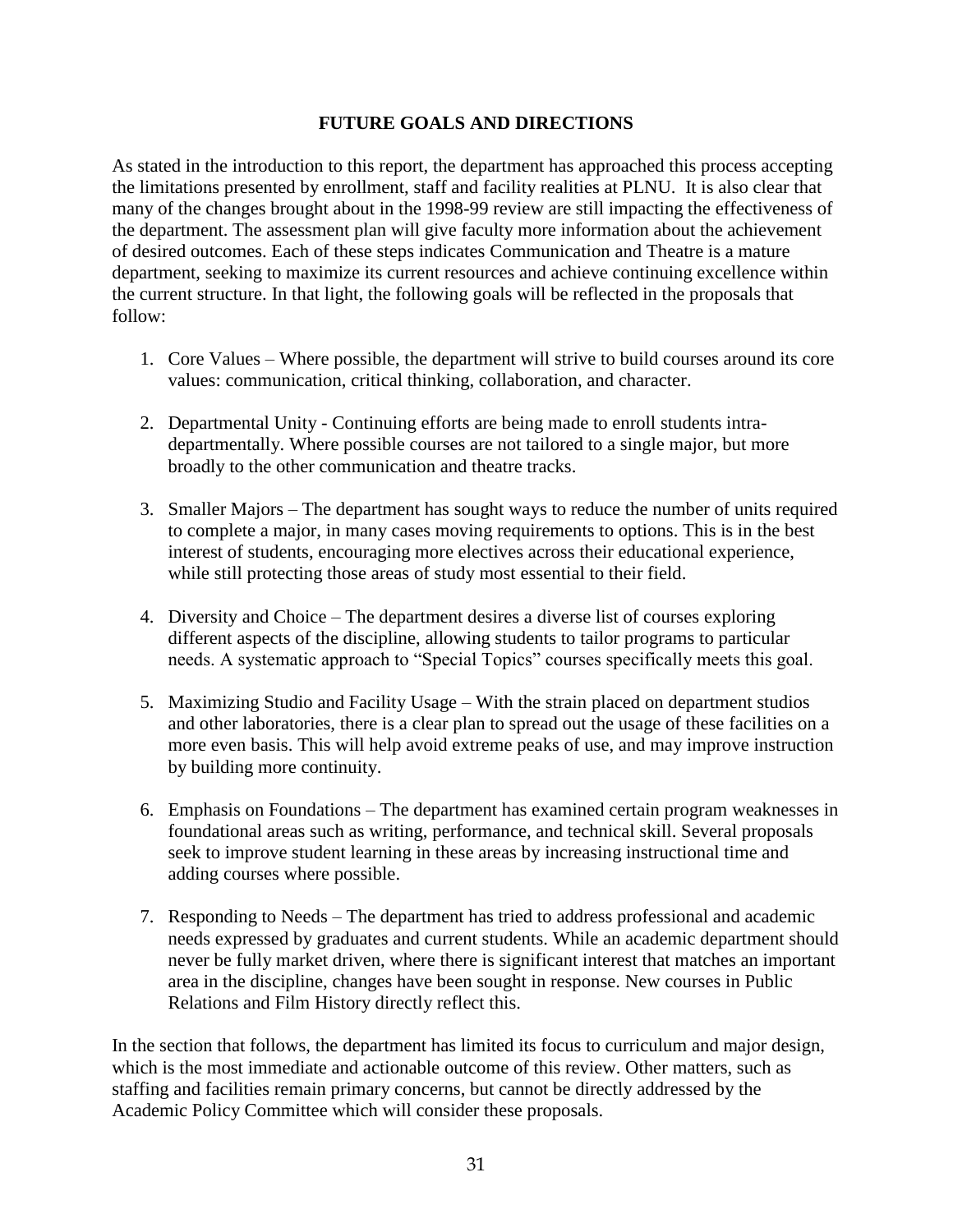Recommended Changes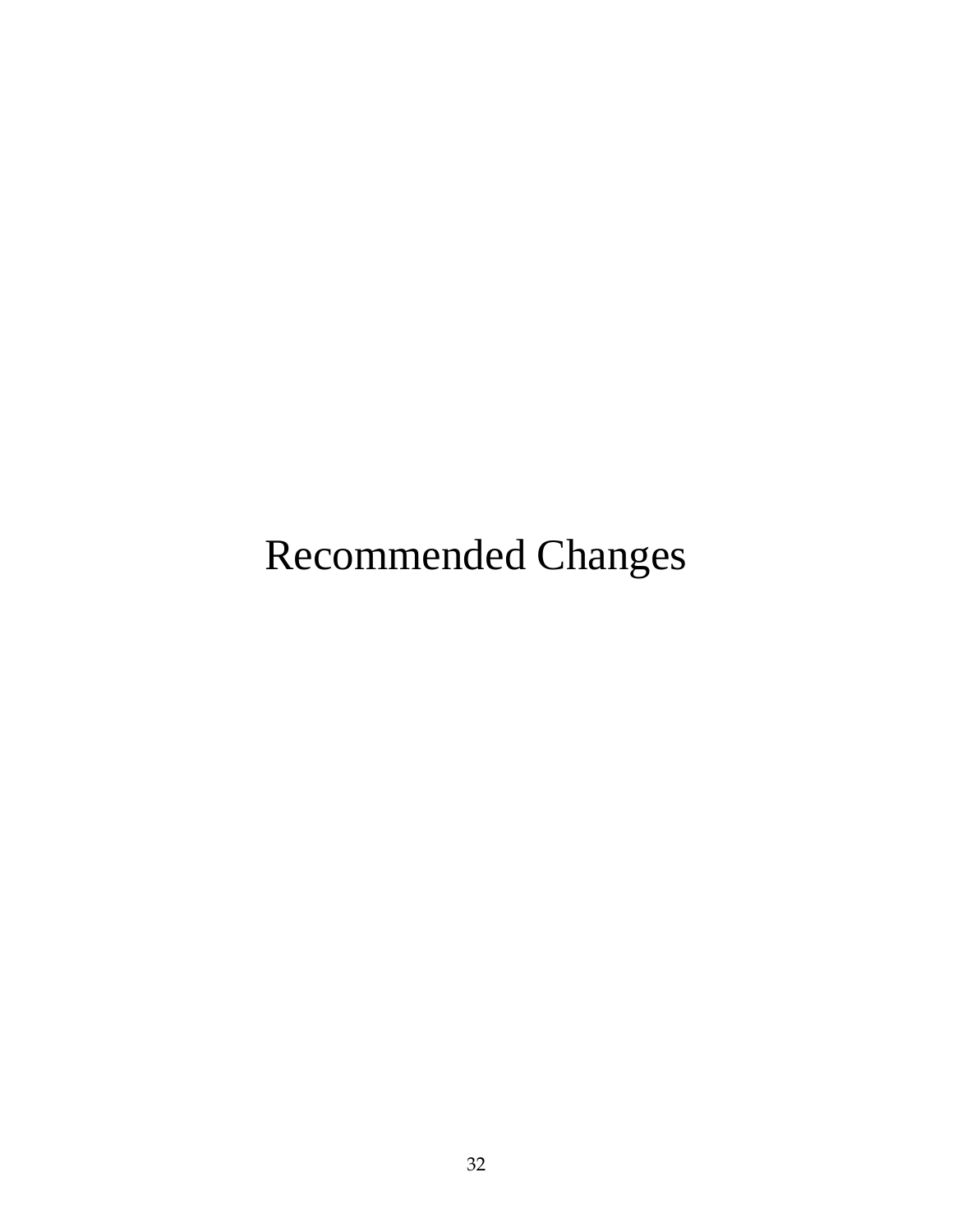# **DEPARTMENT OF COMMUNICATION AND THEATRE ACADEMIC POLICY COMMITTEE PROPOSALS 2004-2005**

| <b>Number</b>            | <b>Name</b>                                     | <b>Units</b>   | <b>Schedule</b>             | <b>Annual Unit</b><br><b>Change</b> |
|--------------------------|-------------------------------------------------|----------------|-----------------------------|-------------------------------------|
| <b>New Courses Added</b> |                                                 |                |                             |                                     |
|                          | COM175 Scriptwriting for Television<br>and Film | 3              | Yearly                      | 3                                   |
| <b>COM225</b>            | <b>Television Workshop</b>                      | $\mathbf{1}$   | Semester                    | $\boldsymbol{2}$                    |
| <b>TRE 250</b>           | Voice and Diction                               | $\overline{2}$ | Alternating                 | $\mathbf{1}$                        |
| <b>COM300</b>            | Narrative & Doc. Film                           | 3              | Yearly                      | $\mathfrak{Z}$                      |
| <b>COM390</b>            | <b>Public Relations</b>                         | 3              | Alternating                 | 1.5                                 |
| <b>COM425</b>            | Adv. Television Workshop                        | 1              | Semester                    | $\overline{2}$                      |
| <b>Courses Changed</b>   |                                                 |                |                             |                                     |
| <b>TRE436</b>            | <b>Stagecraft Techniques</b>                    | 3              | Yearly                      | $\mathbf{1}$                        |
| <b>TRE437</b>            | <b>Lighting and Makeup</b>                      | $\overline{3}$ | Yearly                      | $\mathbf{1}$                        |
|                          |                                                 |                | <b>Annual Units Added</b>   | $+14.5$                             |
| <b>Courses Dropped</b>   |                                                 |                |                             |                                     |
| <b>COM115</b>            | Intro to Broadcasting                           | 1              | Semester                    | $\overline{c}$                      |
| <b>COM242</b>            | Video Production                                | 3              | Yearly                      | $\overline{\mathbf{3}}$             |
| <b>COM372</b>            | Multimedia Production                           | $\overline{2}$ | Yearly                      | $\overline{2}$                      |
| <b>COM375</b>            | <b>Audio Production</b>                         | $\overline{2}$ | Alternating                 | $\mathbf{1}$                        |
| <b>COM380</b>            | <b>Broadcast Performance</b>                    | $\overline{2}$ | Alternating                 | $\mathbf{1}$                        |
| <b>COM400</b>            | Com in the Classroom                            | 3              | Yearly                      | 3                                   |
|                          |                                                 |                | <b>Annual Units Dropped</b> | $-12$                               |
|                          |                                                 |                | <b>Net Unit Impact</b>      | $+2.5$                              |
|                          |                                                 |                | <b>Staffing Impact</b>      | .105                                |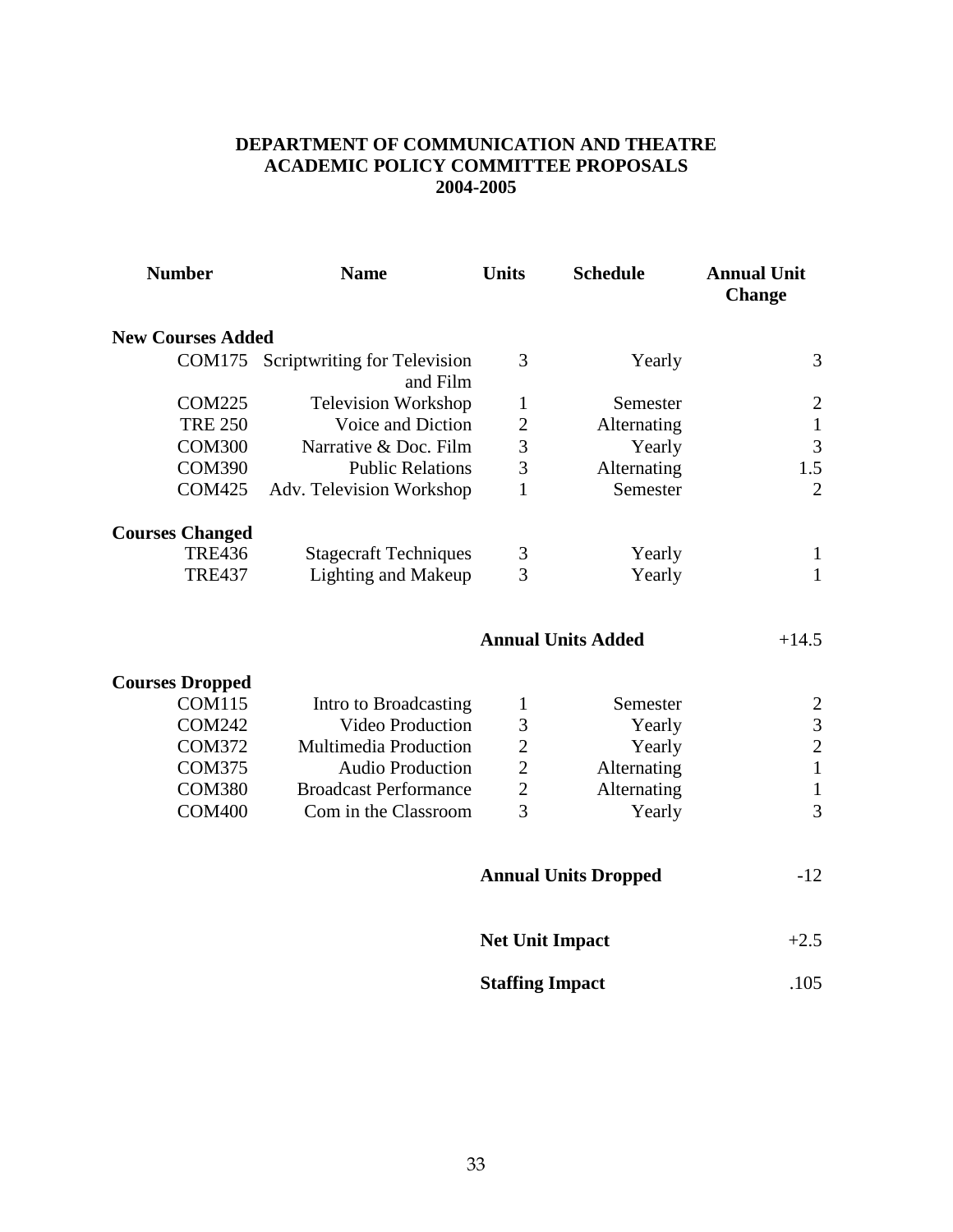# **Media Communication Major**

# **Summary**

The following proposals reflect an overall restructuring of the Media Communication major. This includes a new foundational course in scriptwriting and new options in film history and public relations. There is also restructuring in the skill areas of television and radio. Rather than introductory courses in these areas, the department will offer foundational training in the context of television and radio workshops – ongoing activity courses producing programming for campus media. There is no change in the amount of instruction students receive, but their experiences will be spread over a longer period of time. The resulting changes discussed further in these proposals reduce the overall size of the major to 42 units and have minimal impact on the overall staffing for the department.

**Proposal I:** Drop COM115 Introduction to Broadcasting (1)

# **Rationale**

This supports a reconfiguration of the Broadcasting Workshop sequence. Beginning students for the campus radio station will receive foundational instruction in their first semester of COM215.

**Units Added/Dropped: -1** (-2 annually)

**Staffing Impact:** (see Departmental Summary)

**Proposal II**: Drop COM242 Video Production (3)

# **Rationale**

- 1. Rather than taking one 3-unit course in video production, students will enroll for Television Workshop on a continuing basis – up to four semesters for credit. This spreads out the experience and brings continuity to their education. Skills can be built upon each semester rather than being unused until another course is available.
- 2. The strain on physical and instructional resources is eased by spreading studio usage over a longer period of time. It is sometimes necessary to offer two sections of the existing 3 unit course in a given semester to meet demand. If this is concurrent with an advanced production course, it means up to 40 students may be using the studio and field equipment at the same time. This demand is difficult for instructors and other staff.

# **Units Added/Dropped: -3** (-3 annually)

# **Staffing Impact:** (see Departmental Summary)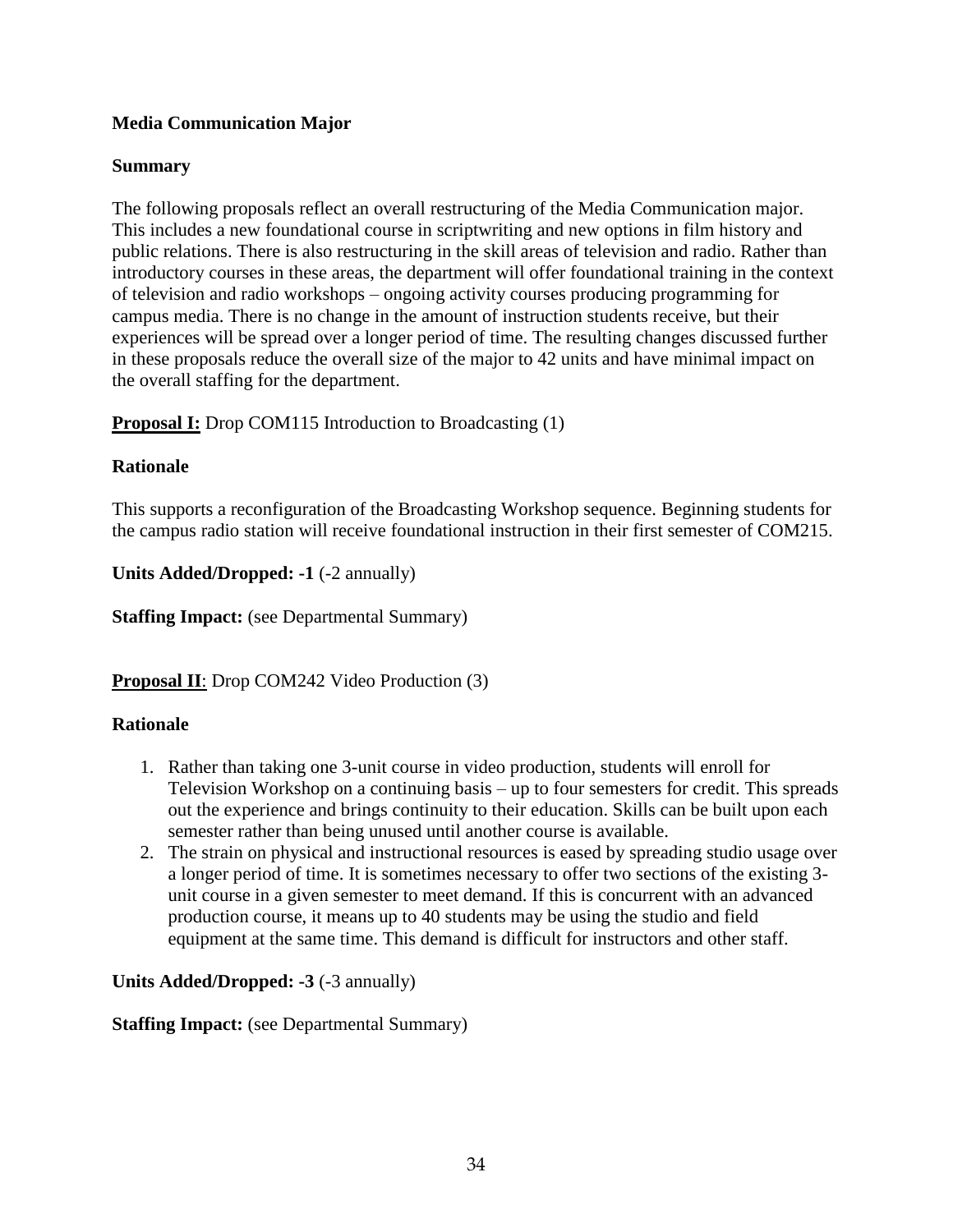# **Proposal III**: Drop COM375 Audio Production (2)

# **Rationale**

- 1. The experience students receive in Television Workshop will be mirrored in the workshop experience for the campus radio station. Rather than taking a selected course in audio production, students working for the radio station will now receive more instruction and skill opportunities in the course of their ongoing radio work.
- 2. This also eases demand on facilities. COM375 has historically enrolled 18 students, all using one audio studio during a very short period of time.

**Units Added/Dropped: -2** (-1 annually)

**Staffing Impact**: (see Departmental Summary)

**Proposal IV**: Drop COM380 Broadcast Performance (2)

### **Rationale**

- 1. Performance activities and instruction will be a focus of both Advanced Radio Workshop and Advanced Television Workshop under the proposed structure.
- 2. A course proposed new course, TRE250 Voice and Diction will serve as a concentration option for those students giving more attention to vocal performance dynamics.

#### **Units Added/Dropped: -2** (-1 annually)

**Staffing Impact:** (see Departmental Summary)

#### **Proposal V**: Drop COM372 Multimedia Production (2)

#### **Rationale**

- 1. This change is joined with Proposal XI to change the Multimedia concentration for the major. Although digital multimedia remains an important, new field of study in academia, it is uncertain whether it will grow to become part of media communication or art/design programs. Currently, the Department of Communication and Theatre does not have the faculty expertise to continue teaching the course at a high level of excellence. If something cannot be done well, it should not be continued.
- 2. The enrollments in COM372 have been high mostly due to the inclusion of Managerial and Organizational communication students. The number of Media Com students who desire multimedia skills, in this kind of course, has been small. To date, only two students are enrolled in the Multimedia concentration.
- 3. An existing sequence of two courses approved by the faculty for the Art Department will teach multimedia skills in a more robust fashion than currently available. To continue COM372 in its present fashion would be unnecessarily redundant.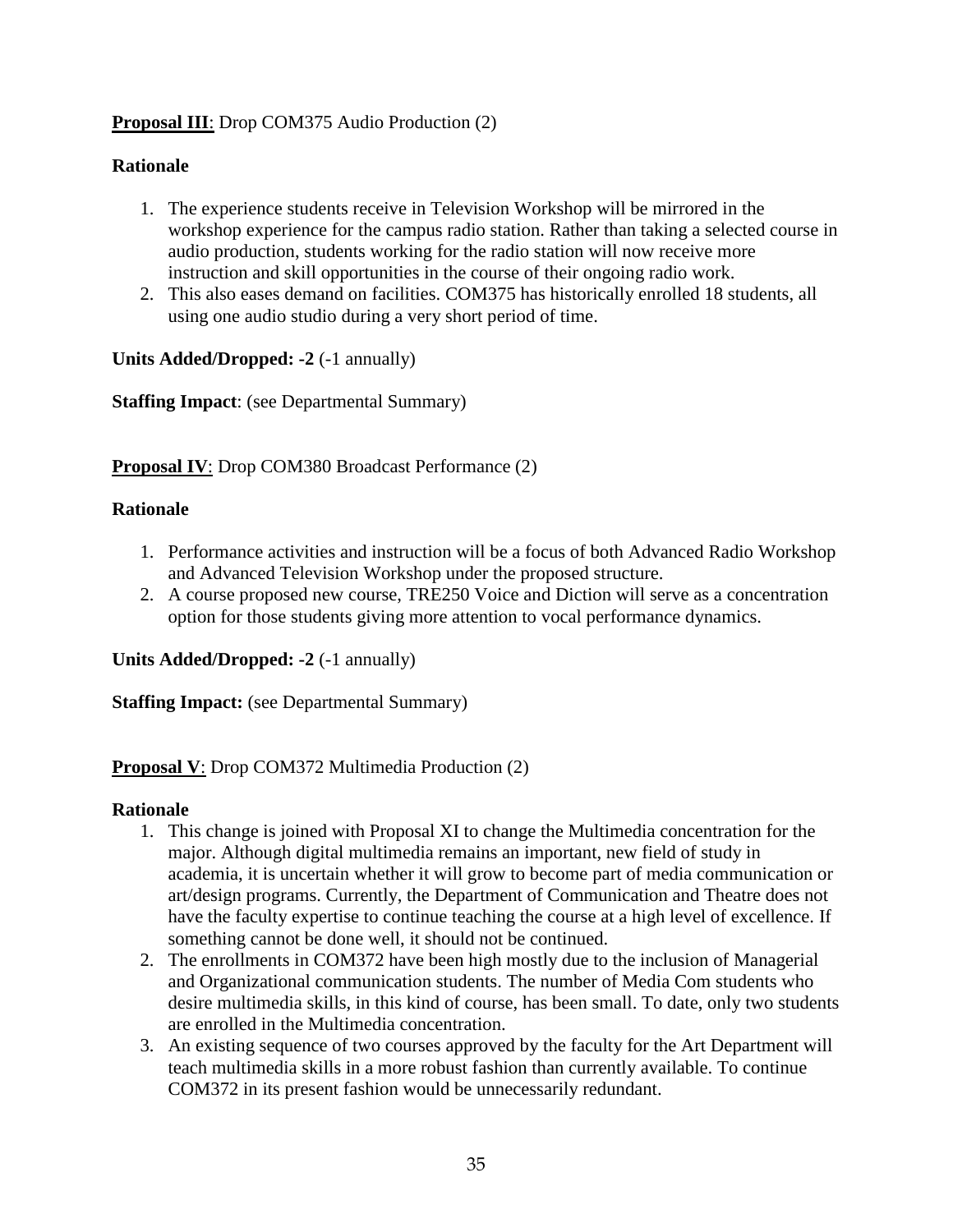**Units Added/Dropped: -2** (-2 annually)

# **Staffing Impact:** (see Departmental Summary)

**Proposal VI**: Add a new course, COM175 Scriptwriting for Television and Film

# **Catalog Copy**

COM175 (3) Scriptwriting for Television and Film

A survey of the process, forms, and techniques for writing scripts for television and film. This includes advertising, documentary, corporate training and promotion, magazine, sports, variety, drama, and comedy.

# **Rationale**

It is clear Media Communication majors need to understand scriptwriting from a visual, producing perspective. While other curriculum in writing (print media) enhances students understanding of storytelling elements (character, plot, theme, etc.), this course will especially focus on the unique challenges and techniques of storytelling for television and film. This includes the differences in form, style, and technique. Our students need to understand the basics of writing for these various forms of TV/film, and this course will provide a foundation for increasing student knowledge and expertise, and will improve the quality of their production projects and their portfolios.

**Units Added/Dropped: +3** (+3 annually)

**Staffing Impact:** (see Departmental Summary)

# **Proposal VII**: Add COM225 Television Workshop (1)

# **Catalog Description**

Fundamentals of in-studio television production and single-camera field production. Required for all students working as staff on the campus cable television. May be repeated up to a total of four units.

# **Rationale**

1. As discussed in Proposal II, this course replaces the beginning video production course and seeks to give students a continuing series of production experiences. The degree of instruction will not change, but will be re-focused around the ongoing programming of a student cable television channel.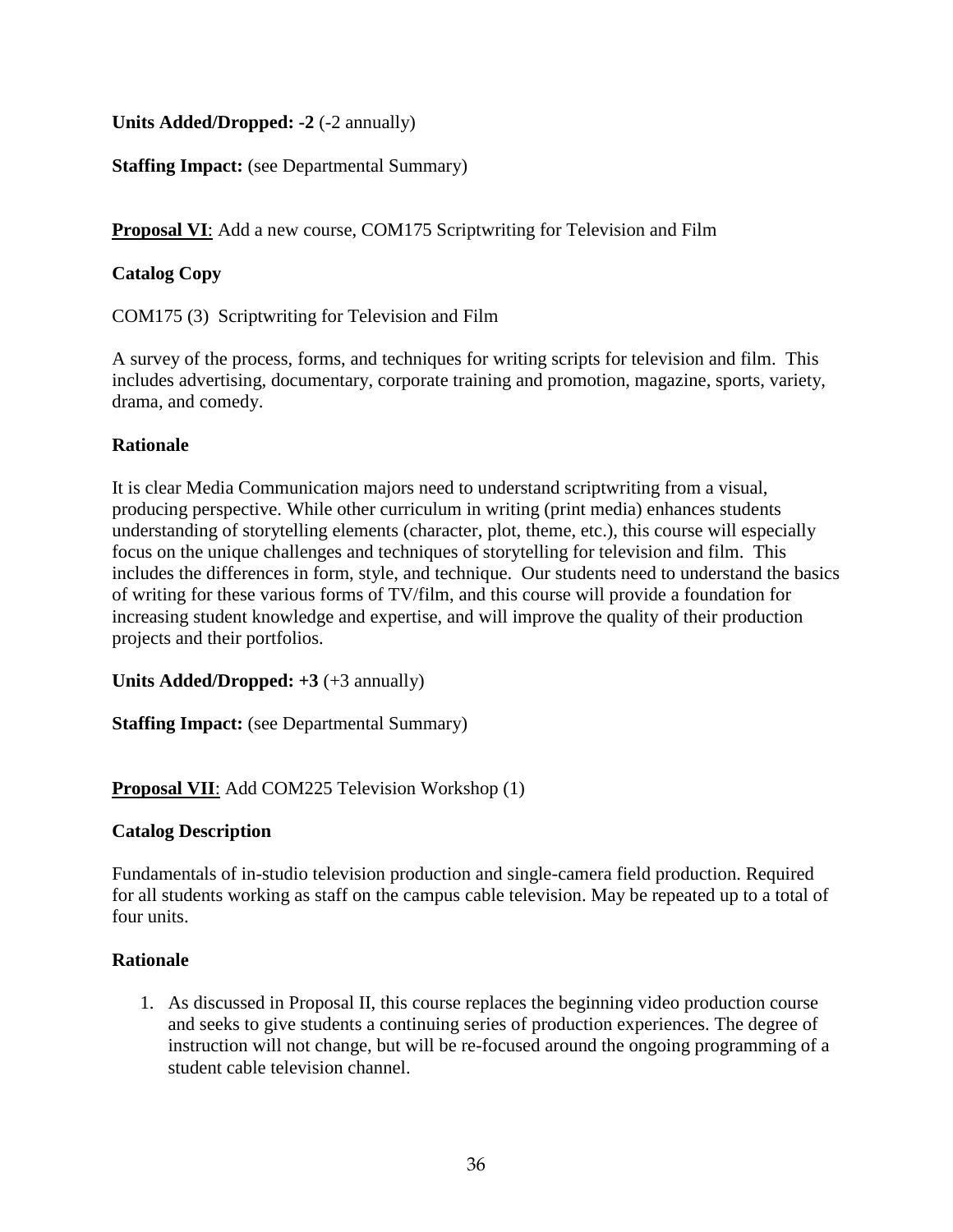2. As an activity course, this provides stability for a new on-campus medium that will provide consistent training for students in Media Communication and Broadcast Journalism.

# **Units Added/Dropped: +1** (+2 annually)

**Staffing Impact:** (see Departmental Summary)

# **Proposal VIII**: Add COM425 Advanced Television Workshop

# **Catalog Description**

Planning, production and presentation of television programming for multiple audiences. Required of upper-division students working as staff for campus television channel. May be repeated up to a total of four units.

**Units Added/Dropped: +1** (+2 annually)

**Staffing Impact:** (see Departmental Summary)

**Proposal IX**: Add COM300 Narrative and Documentary Film (3)

# **Catalog Description**

A survey of narrative and documentary motion pictures, from Edison and Lumiere to the present. Course covers the historical, structural, technological, and aesthetic trends of motion pictures through the viewing and analysis of selected classic films that exemplify these trends. Course also includes readings and online discussion about issues of Christian faith and film.

# **Rationale**

- 1. This course will provide a foundation for understanding the history, evolution, and aesthetics of visual storytelling for both film and television. This includes both narrative and documentary forms, which will enhance both media communication (focused on film or TV) and broadcast journalism majors' understanding of their storytelling heritage.
- 2. The course will introduce issues, topics, and concerns of faith related to film, and provide a forum for discussion, reflection, and analysis—leading to a deeper, more sophisticated understanding of this most powerful medium. The goal: the creation of deeper, vigilant, more critical thinking about film.
- 3. Including the course as regular part of the curriculum enhances opportunities for students outside of this department to participate in the study of film as an art form and social influence. The desire for such study is clear in recent years through activities such as the Wesleyan Center Senior Colloquium on Film, the center's study group on popular culture, and the Film Forum that has come through the Office of Spiritual Development.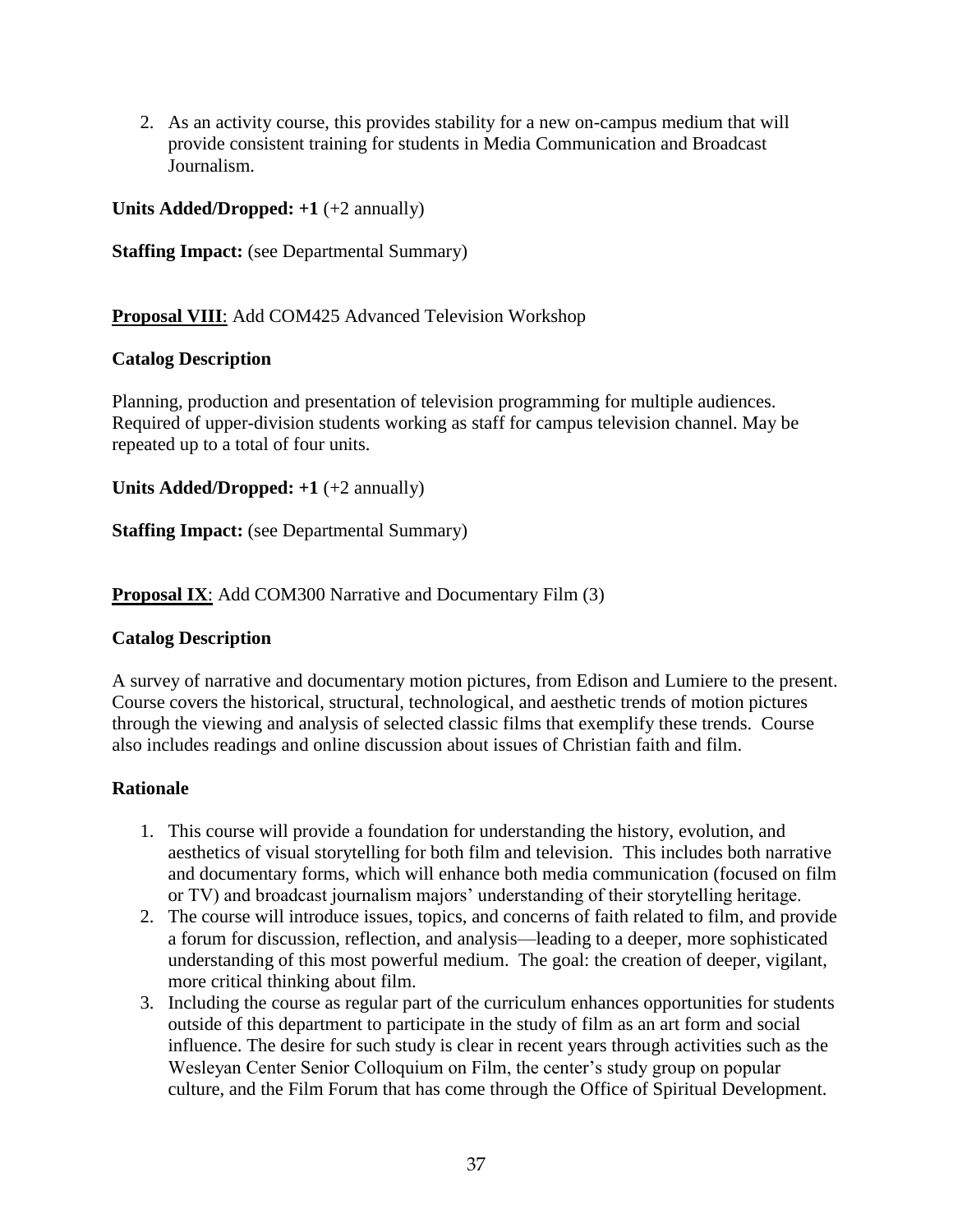# **Units Added/Dropped: +3** (+3 annually)

### **Staffing Impact:** (see Departmental Summary)

**Proposal X**: Change title of COM215 to Radio Workshop and COM415 to Advanced Radio Workshop

### **Rationale**

This change gives greater specificity to the existing course – which is generically named "Broadcasting Workshop".

### **No Staffing or Unit Impact**

**Proposal XI**: Reconfigure Media Communication Major to accommodate new courses and changes to requirements as summarized here and on the next page:

- 1. Adds COM175 as required course.
- 2. Drops COM115 as required, new requirement of 215 or 225 Radio or TV Workshop.
- 3. Adds COM300 Narrative and Documentary Film, COM390 Public Relations and COM490 to a group of six upper-division electives, from which students must choose three.
- 4. Moves WRI250 Intro to Journalism from requirement to a group of writing electives.
- 5. Adds WRI322 and WRI323 to a group of writing elective courses students must choose two.
- 6. Adds TRE437 Lighting and Makeup Techniques to list of concentration options for students in Production.
- 7. Changes to the Multimedia concentration (see Proposal V).
- 8. Add TRE250 Voice and Diction to the concentration options for students in Performance.

#### **Rationale**

The net impact of this reorganization is a smaller major (from 45 to 42 units) and more choices for students. While the major still protects a core set of principles – in content, skills, writing and theory, it recognizes the diversity that exists in the media field and allows the student some freedom of choice to follow particular professional interests.

Smaller, yet more diverse course requirements benefit the overall educational experience, allowing for more electives, minors and diverse experiences such as study abroad, internships, etc.

**Courses Added/Dropped** (contained in previous proposals)

**Change to Major:**  $(-3) - 42$  units total for all concentrations except Film Studies  $(47)$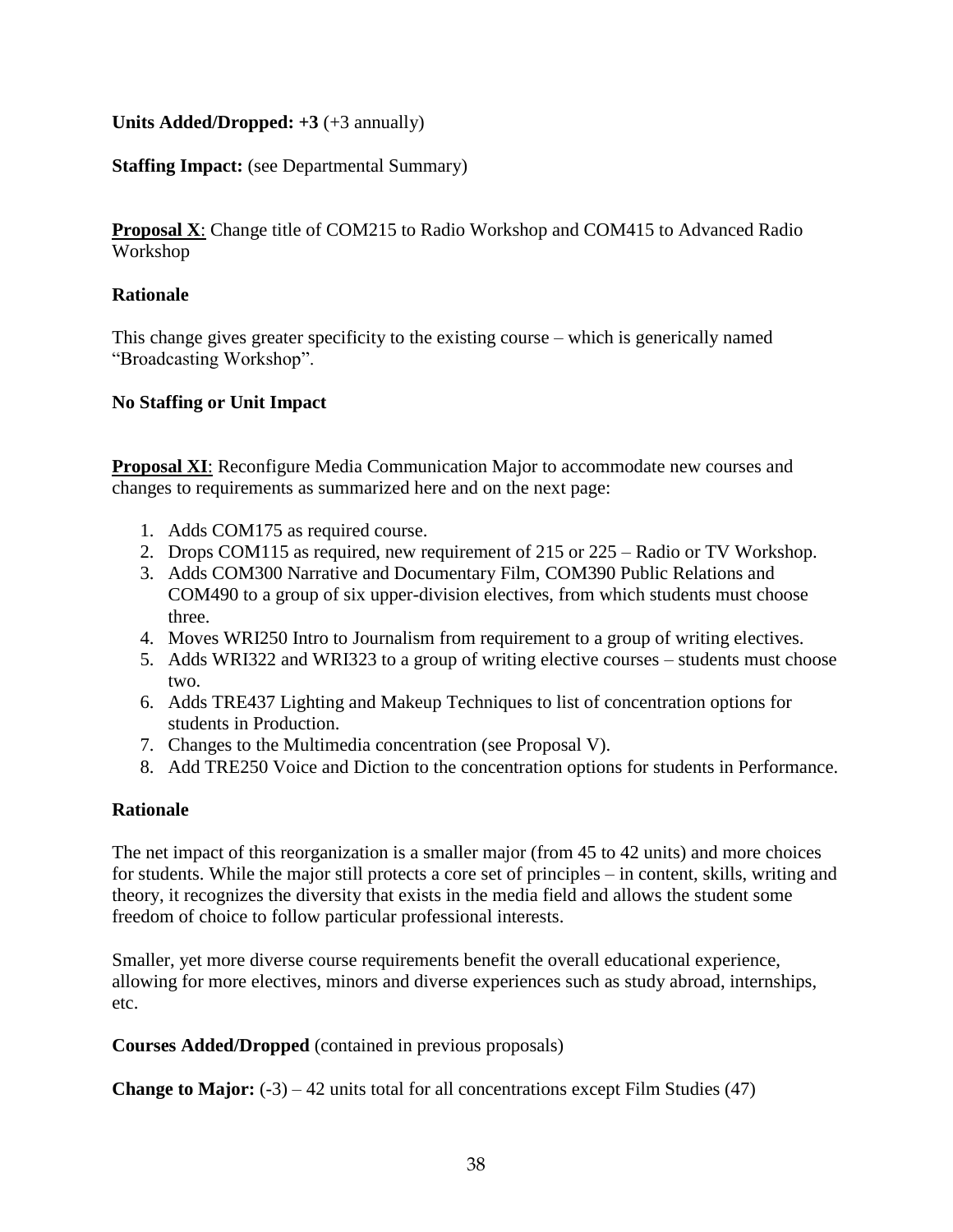#### **MEDIA COMMUNICATION MAJOR (proposed) 2004-2005**

#### **Lower Division Core Requirements Upper Division Electives – 9 units from:**

| <b>COM 150</b>  | Introduction to Media Comm. (3)   | <b>COM 300</b> | Narrative and Docu. Film (3)     |
|-----------------|-----------------------------------|----------------|----------------------------------|
| <b>COM 175</b>  | Scriptwriting for TV and Film (3) | <b>COM 340</b> | Organizational Communication (3) |
| <b>COM 195</b>  | Media Literacy (3)                | <b>COM 350</b> | Electronic Media (3)             |
| COM 215/225     | Radio or TV Workshop (1)          | <b>COM 390</b> | Public Relations (3)             |
| WRI 215/216/217 | Journalism Workshop (1)           | <b>COM 490</b> | Special Topics in Communication  |
|                 |                                   | WRI 340        | Media Ethics and Law (3)         |

Total Lower Division Core 11 Total Upper Division Electives 9

#### **Upper Division Core Requirements Writing Electives - 6 units from:**

COM 421 Communication Internship (3) WRI 250 Intro to Journalism (3) COM 465 Comm. Theories and Research (3) WRI 320 Creative Writing: Mixed (3)<br>COM 485 Comm Values & Society (2) WRI 322 Creative Writing: Fiction (3)  $COM 485$  Comm Values & Society (2) WRI 322 WRI 323 Creative Writing: Non-Fiction (3) Upper Division Core 8 WRI 350\* WRI 350\* Writing for the Mass Media

Total Writing Electives 6

#### **Concentrations (choose one track and pick electives among the choices)**

Production - 8 units from: Performance - 8 units from:

COM 476 Acting in Hollywood (3)

| COM 215/415           | Radio Workshop (3 additional)                             | COM 215/415             | Radio Workshop (3 additional)      |
|-----------------------|-----------------------------------------------------------|-------------------------|------------------------------------|
| COM 225/425           | Television Workshop (3 additional)                        | COM 225/425             | TV Workshop (3 additional)         |
| <b>COM 420</b>        | Communication Practicum (1/2)                             | <b>COM 231</b>          | Argumentation & Debate $(3)$       |
| COM 442*              | Field Production (2)                                      | COM 260*                | Adv. Public & Professional         |
|                       |                                                           |                         | Speaking (3)                       |
| COM $443*$            | Studio Production (2)                                     | COM/WRI 445             | Television News (3)                |
| COM/WRI 445           | Television News (3)                                       | <b>TRE 250</b>          | Voice and Diction (2)              |
| <b>TRE 436</b>        | Stagecraft Techniques (3)                                 | <b>TRE 270</b>          | Acting $I(3)$                      |
| <b>TRE 437</b>        | Lighting and Makeup (3)                                   |                         |                                    |
| Multimedia $-8$ units |                                                           | Film Studies - 13 units |                                    |
| <b>ART 103</b>        | Two Dimensional Design (3)                                | <b>COM 470</b>          | Hollywood Symposium (1)            |
| ART 215**             | Intro to Computer Graphics (3)                            | <b>COM 471</b>          | Faith Film and Culture (3)         |
| <b>ART 315</b>        | Intro to Interactive Applications (3)                     | <b>COM 472</b>          | Internship: Inside Hollywood (3)** |
| ART 450               | Advanced Concepts of Graphic Design:<br>Interactivity (3) | Two of the following:   |                                    |
| <b>COM 420</b>        | Communication Practicum (1/2)                             | <b>COM 473</b>          | Introduction to Filmmaking (3)     |
|                       |                                                           | <b>COM 474</b>          | Screenwriting (3)                  |
|                       |                                                           | <b>COM 475</b>          | Seminar in Ind. Film (3)           |

(Student must be accepted into the LA Film Studies program in order to complete this concentration)

Pre-requisite required

\*\* Film studies students enroll for 3 units of COM 472, and 3 units of COM 421 during the LA semester in order to complete the department internship requirement.

#### **Total Units Required for major: 42 (47 for Film Studies)**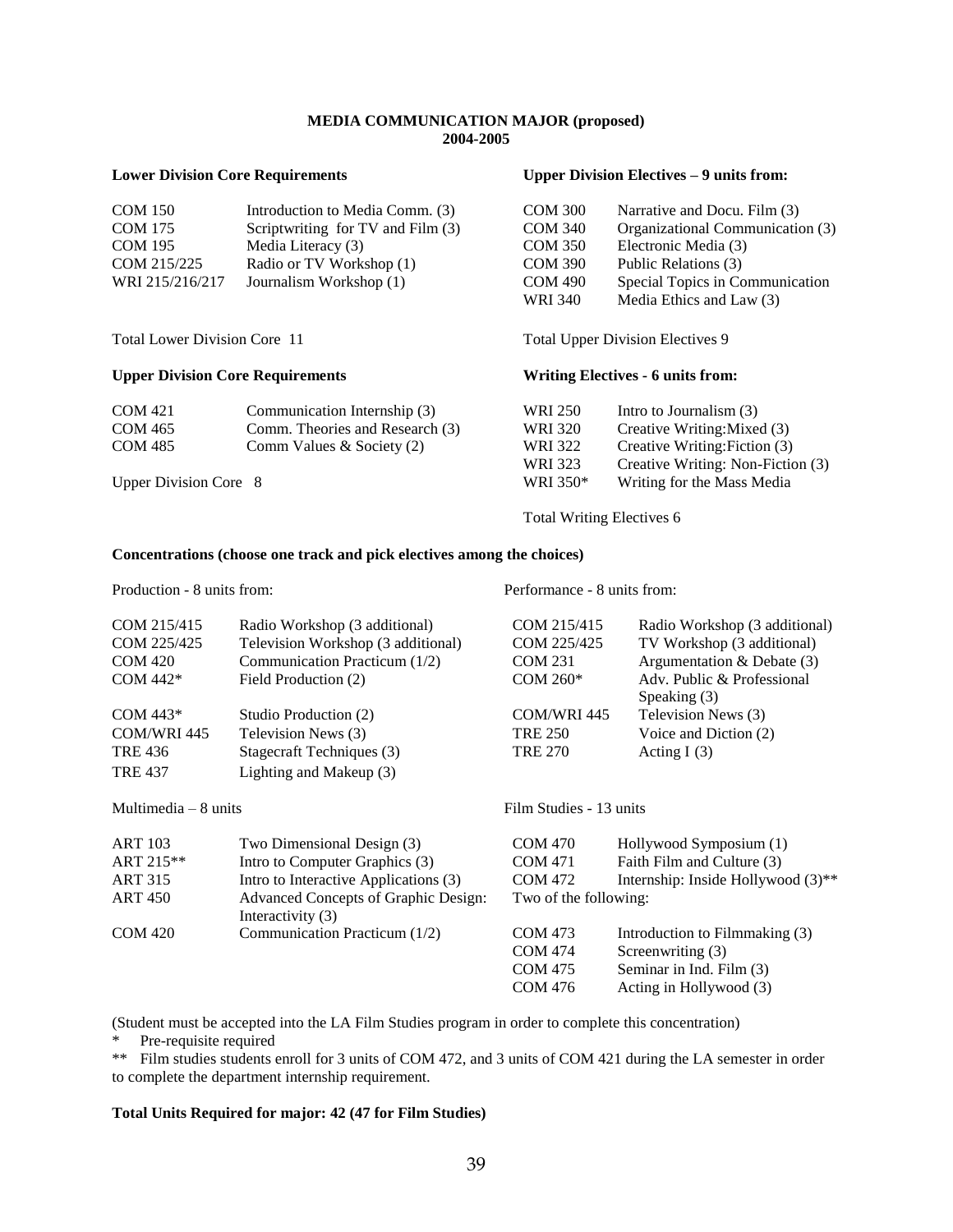### **Broadcast Journalism Major**

(Proposal XII and XIII have been approved by both departments. Subsequent proposals are subject to LJML approval only and are provided here as information. A summary of these changes is attached).

**Proposal XII**: Drop the following requirements from courses either required or offered as options by the Communication and Theatre Department:

| COM115        | <b>Introduction to Broadcast Techniques</b> |
|---------------|---------------------------------------------|
| COM242        | Video Production                            |
| <b>COM372</b> | Multimedia Production                       |
| <b>COM375</b> | <b>Audio Production</b>                     |
| <b>COM380</b> | <b>Broadcast Performance</b>                |

Replace with the following new or existing courses:

| <b>COM215</b> | Radio Workshop $(1)$ – required 2 units     |
|---------------|---------------------------------------------|
| <b>COM225</b> | Television Workshop – new, required 2 units |
| <b>COM415</b> | Adv. Radio Workshop $(1)$ – required 1 unit |
| <b>COM425</b> | Adv. TV Workshop $(1)$ – required, 1 unit   |
| <b>TRE250</b> | Voice and Diction (2) - elective            |

#### **Rationale**

- 1. These changes reflect a restructuring of the foundational TV and radio training offered in the Department of Communication and Theatre. Several courses in audio and video production are being dropped, and their content will be taught in the ongoing work of the campus radio station, and the new cable television channel. The amount of instruction does not change, but instead will be spread out over a longer period of time in a continuing enrollment process.
- 2. This approach is greatly beneficial to BJRN students. Potential employers look for consistent involvement in campus radio and television stations from student applicants. The work of broadcasting is continuous, rather than discrete, so it is logical to involve these students in a day-to-day operation. All broadcast journalism students will now spend three semesters each on the campus radio and TV station, much of the time focused on news-type programming.
- 3. The overall impact of the changes lowers the required units to complete the major from 46-48 to 43-45, depending on configurations. This meets institutional goals for smaller majors and makes the major somewhat less difficult to complete.

# **Units Added/Dropped: -3**

**Staffing Impact:** None.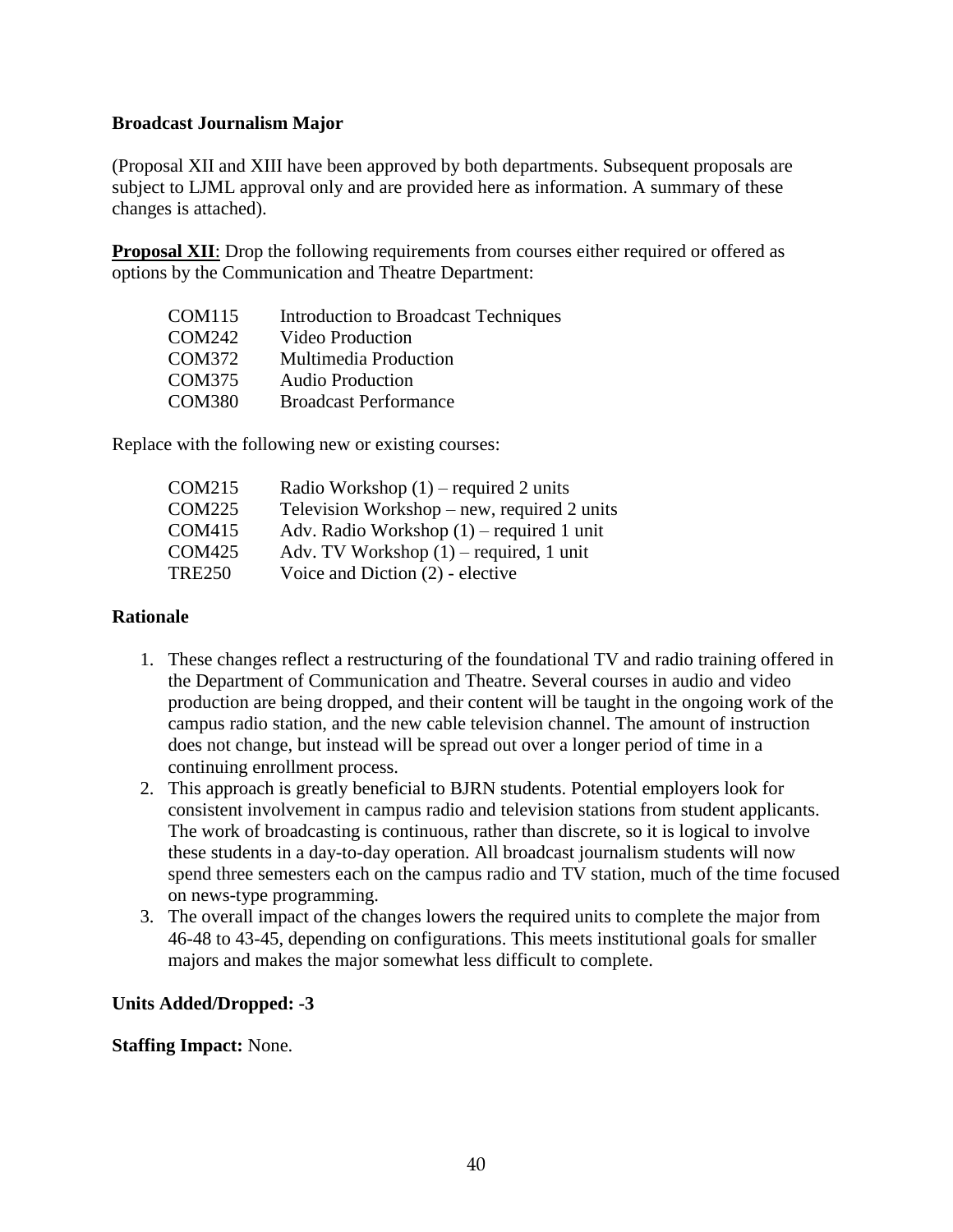**Proposal XIII**: Modify the catalog description for COM445/WRI445 Television News to include the following statement:

Must be taken concurrently with WRI312 Television Newswriting.

# **Rationale**

Television News is the capstone course for the broadcast journalism major. It is apparent this experience would benefit from two major changes – additional time focused on the newscast effort and team-teaching of faculty from both academic departments. This change effectively gives students a six-hour block focused on the creation of original newscasts. Both instructors will participate in the foundational instruction period, segmenting their teaching along particular areas of expertise. They will then work jointly on the critique, review and planning process that is so critical – and time consuming – in the second half of the course. Since these two courses are in place, this change can be made without staffing impact.

### **Units Added/Dropped: 0**

### **Staffing Impact:** None.

The following two proposals will be coming separately from the LJML department and are summarized here for information, not action:

**Proposal XIV:** Change requirements for lower division writing courses from WRI215 or 216 or 217 to read only WRI215 Journalism Workshop.

# **Rationale**

The broadcast journalism faculty believe students preparing for news-oriented careers are best served in their training by working at least one semester for the campus newspaper. While other student media are valid experiences for the larger community of Journalism and Media Communication majors, the nature of the BJRN major is quite specialized towards daily newsgathering.

**Proposal XV**: Change title of WRI311 Broadcast Journalism to "Radio Newswriting" and reduce to a 2-unit course.

#### **Rationale**

Radio news is the foundation of broadcast journalism historically and in the traditions of education in this field. The student in radio learns to write conversational, broadcast copy without the complications of television production. This is a logical precursor to the capstone experience in television news and allows for students to learn writing in a context of broadcast production and performance. This course can also feed into student's work on the campus radio station, gathering and delivering news on a regular basis.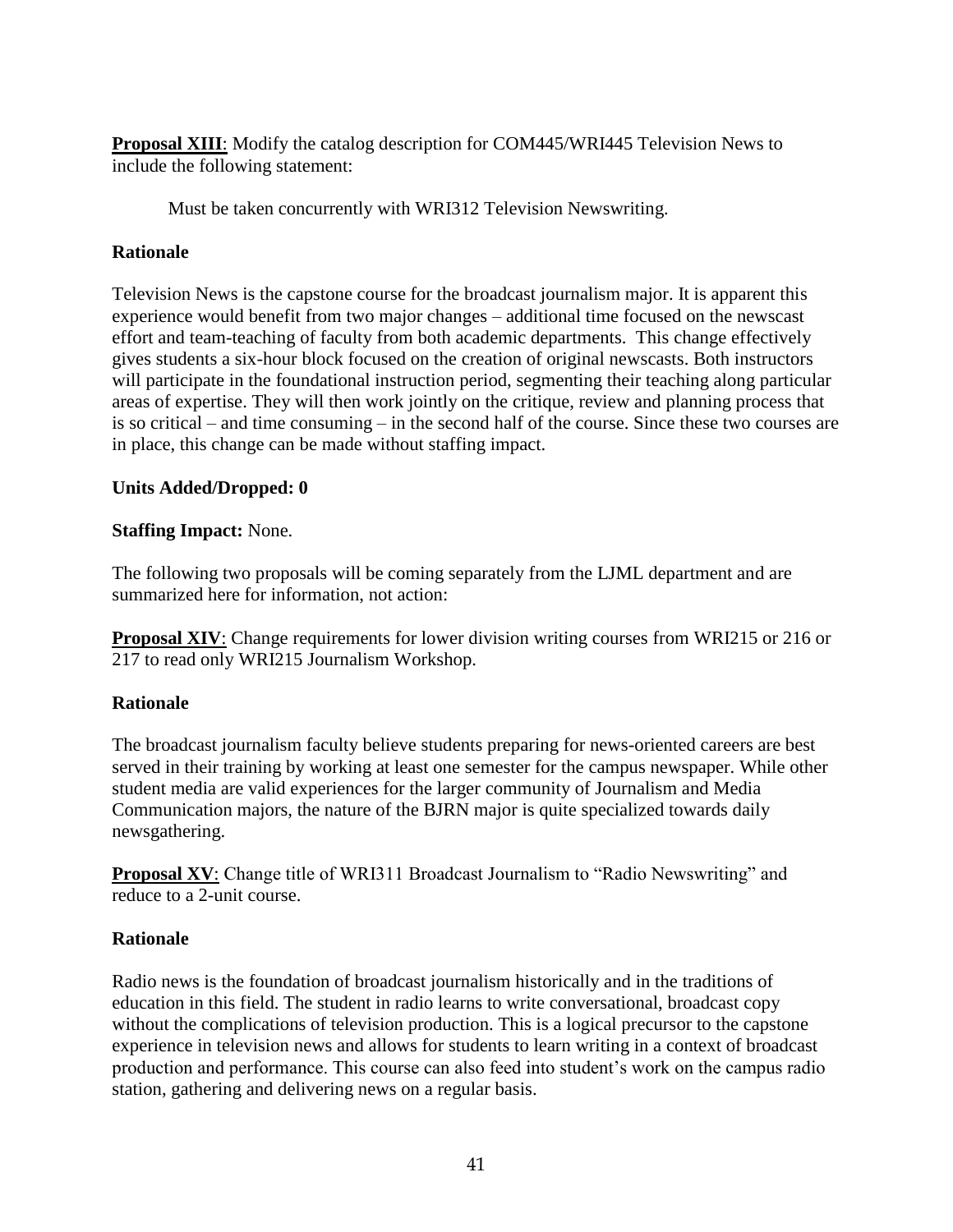# Broadcast Journalism Major

Proposed 2004-2005

# *LOWER DIVISION CORE REQUIREMENTS*

*WRI 215 Newspaper Workshop (1) WRI 250 Intro to Journalism (3)*

# **WRITING COURSES COMMUNICATION COURSES**

COM 150 Intro to Media Communication (3) COM 195 Media Literacy (3) COM 215 Radio Workshop (2) COM 225 Television Workshop (2)

#### **Total Lower Division Core Units: 14**

# *UPPER DIVISION CORE REQUIREMENTS*

*WRI 311+ Radio Newswriting (2) WRI 312 Television Newswriting (3) WRI 340 Media Ethics and Law (3) WRI 323 (3) Creative Writing: Non-fiction (3)* Take one (1) other Upper Division Literature Course beyond G. E. (3)

#### **WRITING COURSES COMMUNICATION COURSES**

*COM 350\* Electronic Media in Com. (3) COM 415 Advanced Radio Workshop (1) COM 425 Advanced Television Workshop (1)*

| WRI 470 | Writing Internship (2) $OR \rightarrow \rightarrow$ | <i>COM 421</i> | Communication Internship (3) |
|---------|-----------------------------------------------------|----------------|------------------------------|
| WRI 445 | Television News (3) $OR \rightarrow \rightarrow$    | <i>COM 445</i> | <i>Television News</i> (3)   |

Total Upper Division Core Units: 24-25

# *ELECTIVE REQUIREMENTS*

Take one (1) course from the following: *WRI 310 Advanced Reporting (3) WRI 313 Electronic Journalism (3) WRI 350 Writing for the Mass Media (3)*

# **WRITING ELECTIVES COMMUNICATION ELECTIVES**

Take one (1) course from the following: TRE250\* Voice and Diction (2) *COM 442\* Field Television Production (2)* WRI 330 Photojournalism (3)

**Total Upper Division Elective Units: 5-6**

#### *TOTAL UNITS REQUIRED FOR THE BROADCAST JOURNALISM MAJOR: 43-45*

Note: *ITALICIZED COURSES HAVE PREREQUISITES.*

+ Offered alternate (even) years. \* Offered alternate (odd) years.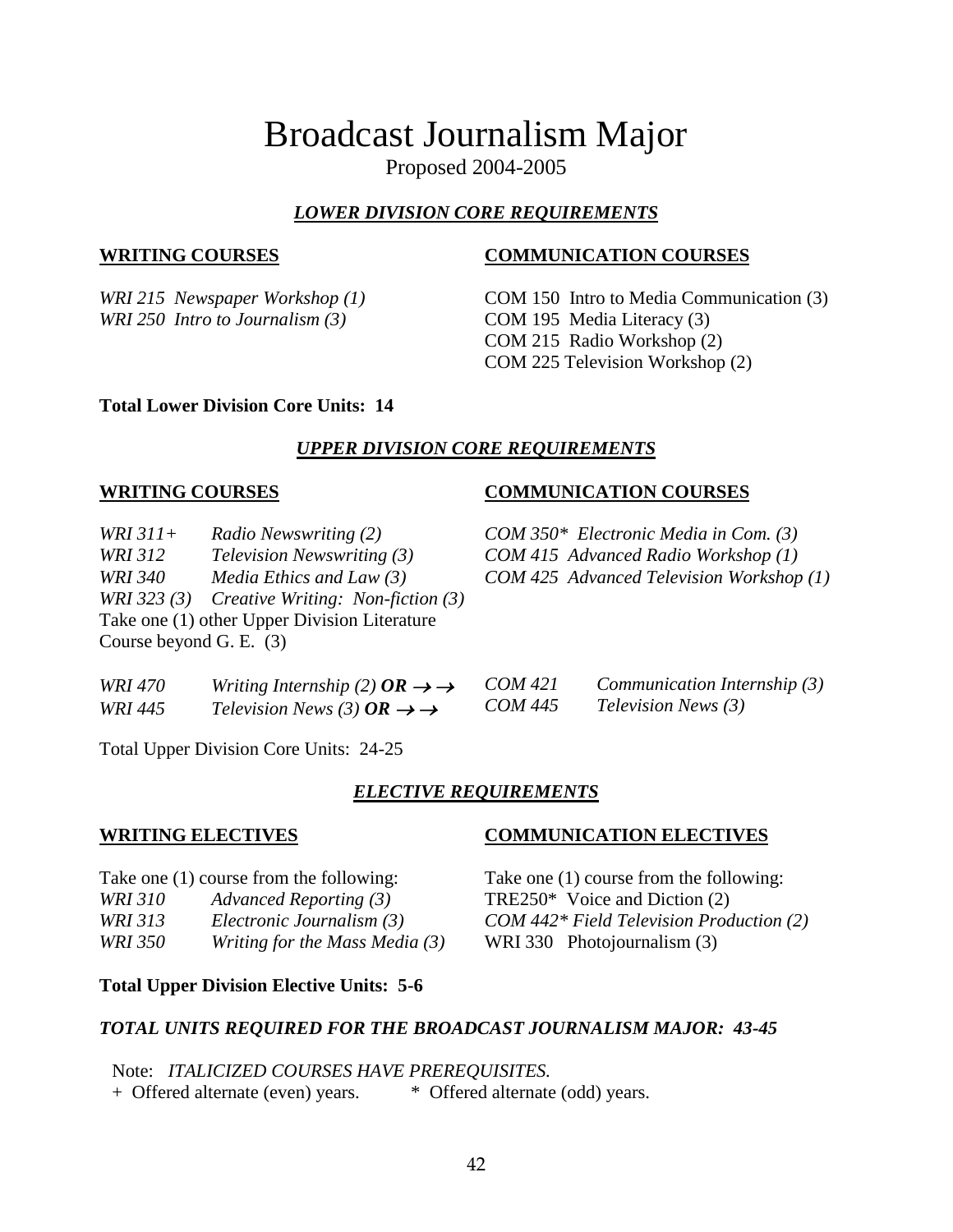# **Theatre Major**

**Proposal XVI:** Increase the number of units for Stagecraft Techniques TRE436 from its present two units to a total of three units.

# **Rationale**

It is not possible to adequately teach the current course content in a 2-unit configuration. The continual growth in skills and information that need to be taught in this course demands the additional time of a 3-unit course.

# **Units Added/Dropped**: **+1**

**Proposal XVII**: Increase the number of units for Lighting and Makeup TRE437 Techniques from its present two units to a total of three units.

# **Rationale**

It is not possible to adequately teach the current course content in a 2-unit configuration. The continual growth in skills and information that need to be taught in this course demands the additional time of a 3-unit course.

# **Units Added/Dropped**: **+1**

**Proposal XIII:** Add TRE250 Voice and Diction as a requirement for the Theatre major (2 units alternate years).

# **Catalog Copy**

Practical training in developing the speaking voice, articulation, and pronunciation through a variety of applications including stage, film, and broadcasting.

# **Rationale**

- 1. This course will be an option for the Performance concentration in MDCM and the Public Address concentration in COM, as well as being a required course in the Theatre major. The course will address deficiencies in oral aspects of performance. There is currently no course where this takes place in a specific concentrated way, nor is there time within any existing course to integrate this material.
- 2. Actor training should take place on several essential levels: (a) development of the imagination as applied to character, (b) the development of the body to express the physicality of the character, and (c) the development of the voice (including diction and articulation) to incorporate and fully realize the playwright's text. The first two levels are currently being addressed in the PLNU theatre major. The third (Voice and Diction) is not.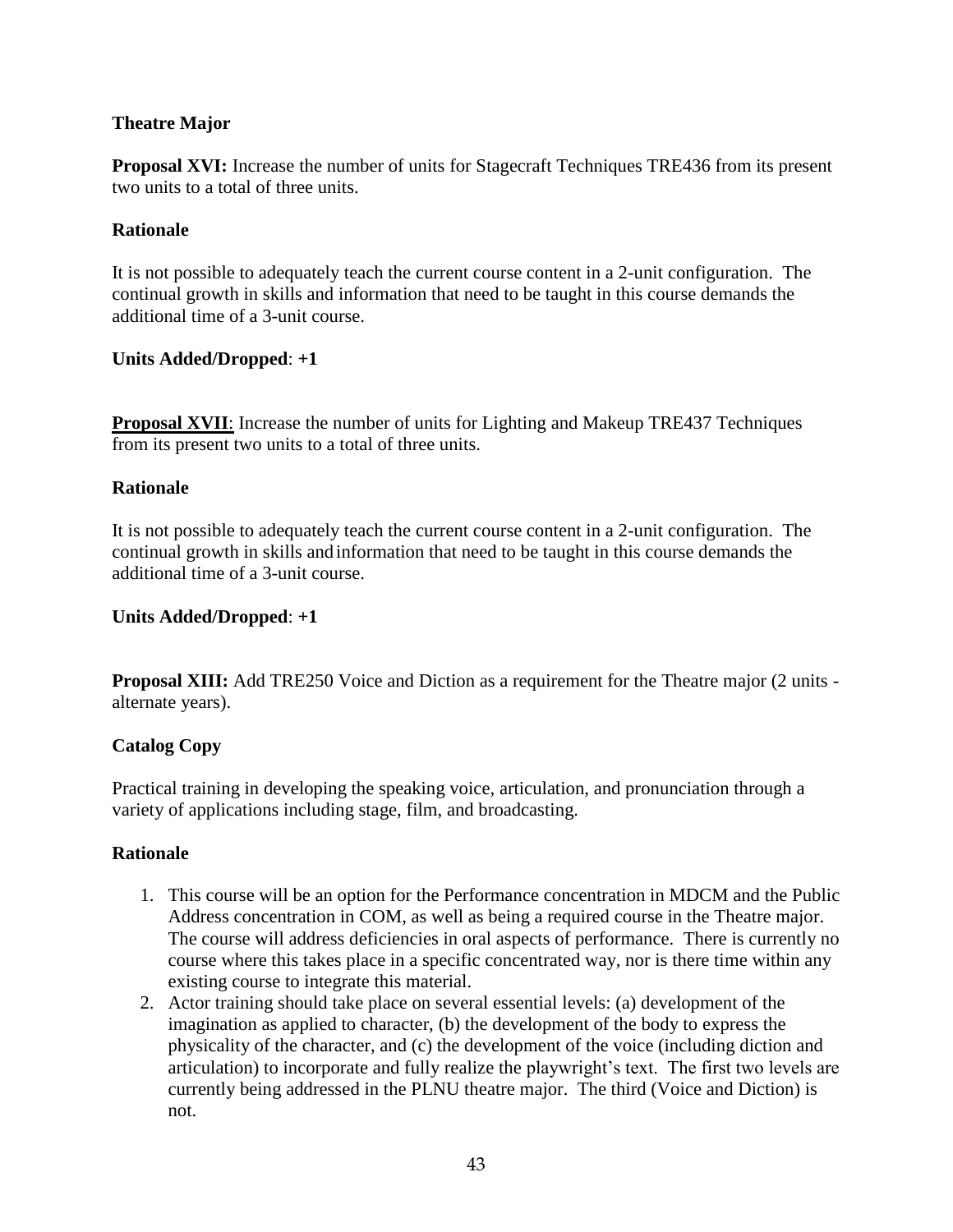3. The problem is becoming increasingly apparent because of the current lack of vocal discipline our students (and this current generation) exhibit. Our theatre students must be equipped to express the ideas of playwrights throughout time and not simply the vocal style of twentieth century southern California writers.

# **Units Added/Dropped**: **+1.5**

**Proposal XIX**: Offer the option of choosing COM460 Rhetorical Theories and Models or COM465 Communication Theories and Models as a requirement for the Theatre major.

# **Rationale**

- 1. COM460 Rhetorical Theories and Models is a better fit for theatre majors than COM465 Communication Theories and Research. COM460 is a qualitatively based course, while COM465 is grounded more in quantitative material. Theatre majors will be able to make a better application of course material to their discipline.
- 2. The Department of Communication and Theatre agrees that all of its majors should have a theoretically based course and this change will still fulfill that department objective.

# **Units Added/Dropped**: **0**

# **Managerial and Organizational Communication Major**

**Proposal XX:** Remove the statement concerning computer literacy from the list of MOCM requirements.

# **Rationale**

- 1. It is increasingly apparent that including a statement concerning computer literacy is superfluous and in many respects redundant. Entering students understand that computer skills are expected for college freshmen and computer related work is required in many classes (e.g., MTH203, ACC201, COM340, 345, 465, et al.).
- 2. There is no consistent mechanism for recording the manner in which this requirement has been satisfied. It has never been a part of the degree audit maintained by Records.

# **Staffing Impact:** None.

**Proposal XXI:** Remove Economics 101 as required course.

# **Rationale**

- 1. Macro-level economics is not a focus of the MOCM program.
- 2. This course is not a prerequisite to any other courses required of an MOCM student.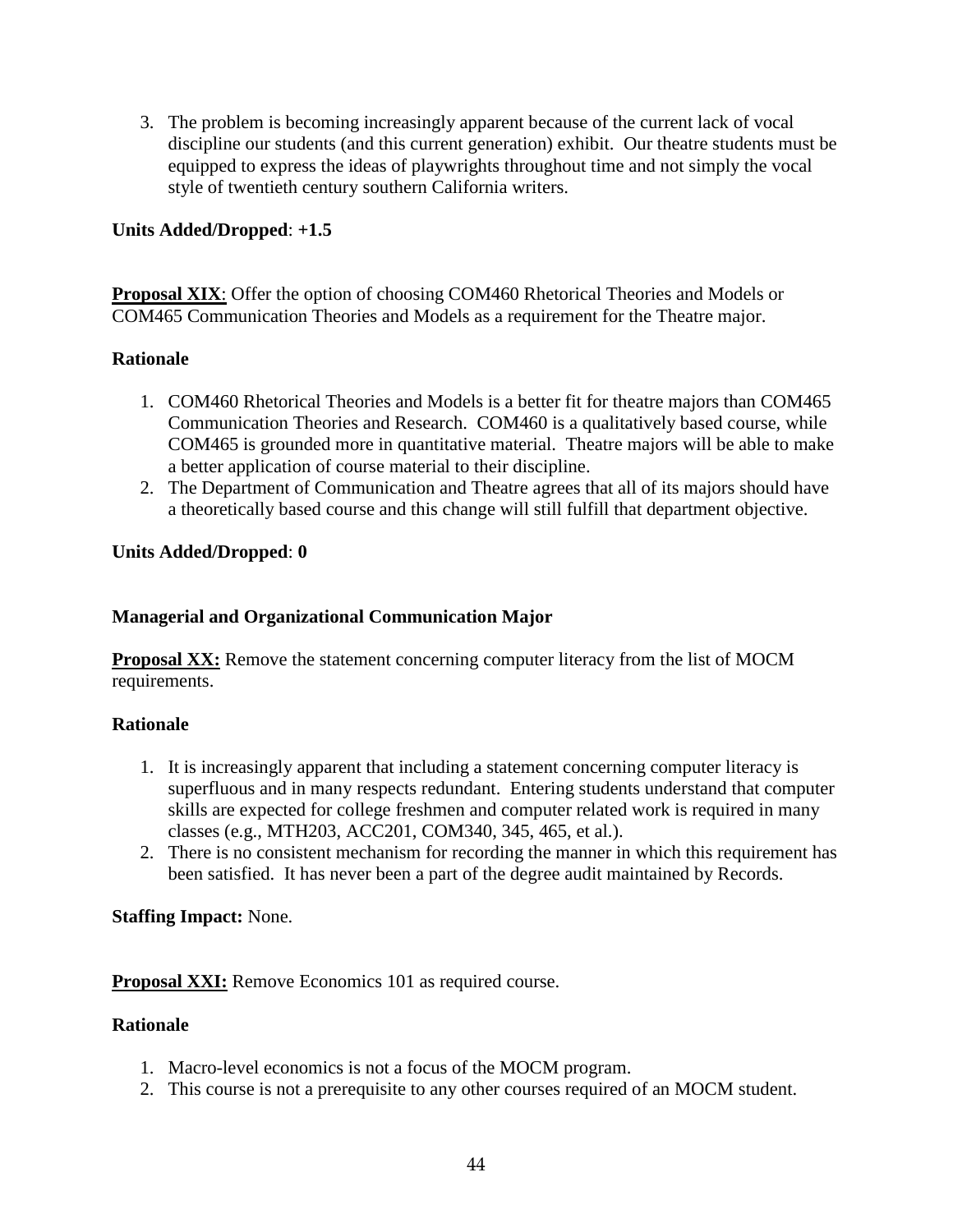3. There is a department-wide effort to reduce the number of required units in each of our majors and this facilitates that objective.

**Staffing Impact:** Since this course is in the General Education curriculum, there should not be any staffing impact due to this change.

**Proposal XXII:** Create a new course: COM390 Public Relations (3).

### **Catalog copy**

An introduction to the theory and practice of public relations. This includes public relations roles, publics, research, media relations, special events, and an introduction to cases and campaigns of public relations. This course considers the process of public information dissemination in business, educational, and non-profit organizational settings.

### **Rationale**

1. This course will service a number of MOCM, COM (General), and Media students who are interested in Public Relations.

| Comparable             | Organizational              | Public Relations Course(s)? |
|------------------------|-----------------------------|-----------------------------|
| Institution            | <b>Communication Major?</b> |                             |
| Biola                  | N <sub>O</sub>              | <b>COM284, COM389</b>       |
| Westmont               | N <sub>O</sub>              | NO                          |
| Azusa Pacific          | <b>YES</b>                  | <b>COM450</b>               |
| <b>Seattle Pacific</b> | <b>YES</b>                  | NO                          |
| Taylor                 | N <sub>O</sub>              | <b>CAS461</b>               |
| Gordon                 | N <sub>O</sub>              | CO212                       |
| Messiah                | N <sub>O</sub>              | COM205, COM247              |
| Calvin                 | N <sub>O</sub>              | <b>CAS248</b>               |
| Anderson               | N <sub>O</sub>              | COMM3140, COMM3240,         |
|                        |                             | <b>COMM3340</b>             |
| George Fox             |                             | COMM320                     |

2. It is usually a part of the communication curriculum as noted below.

3. It will be one of the few courses in the MOCM and COM programs that focus on communication skills necessary for specific jobs often sought by communication majors.

#### **Units Added/Dropped: +3**

**Staffing Impact:** (see Departmental Summary)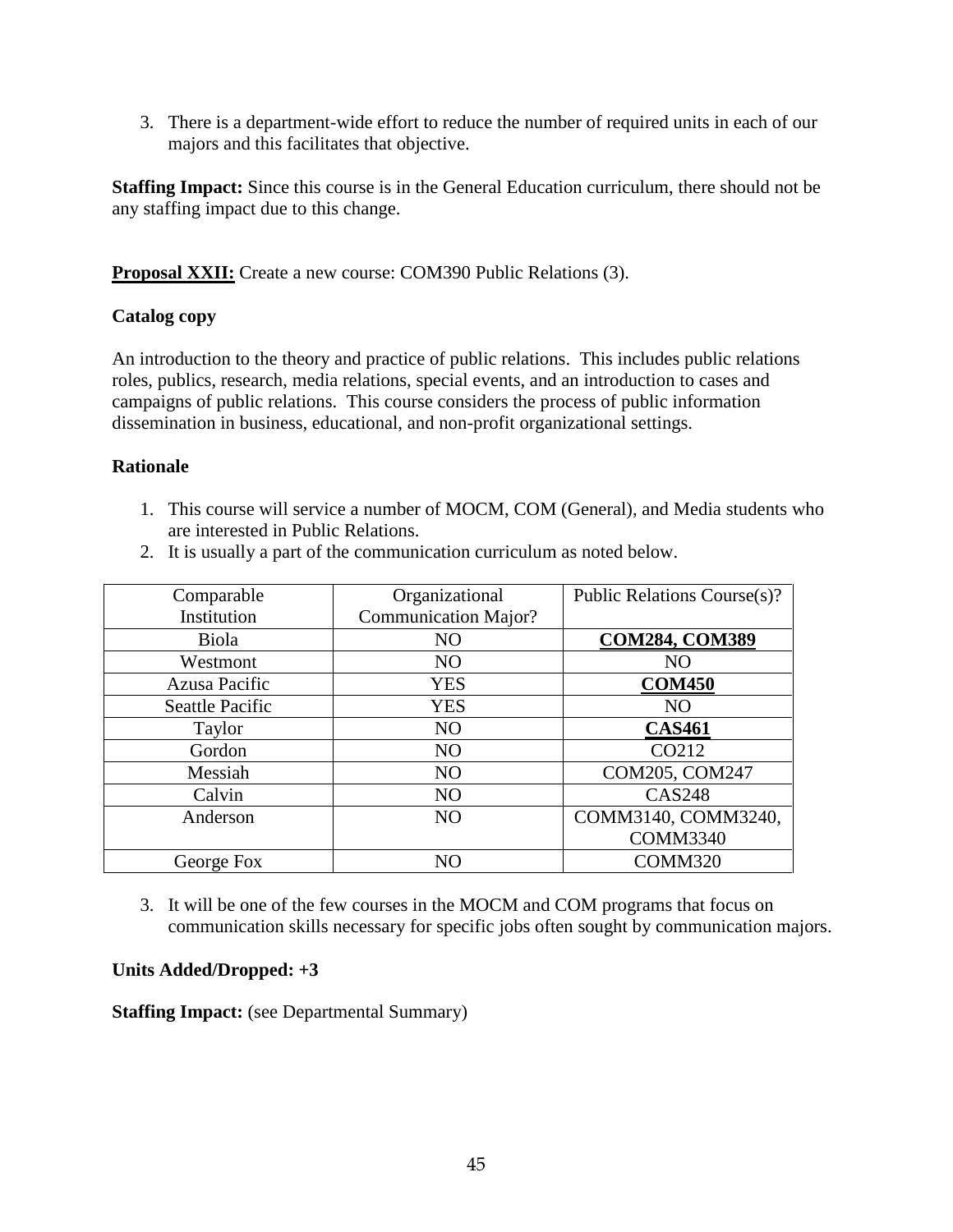**Proposal XXIII:** Reconfigure requirements to read as follows:

Take 3 of the following 5 courses: COM231 Argumentation & Debate (3) COM330 Persuasion (3) COM390 Public Relations (3) COM450 Training & Development (2) COM490 Special Topics in MOCM (3)

# **Rationale**

This reconfiguration is designed to enhance flexibility for students, increase options, and permit students taking a COM490 to count these units toward their degree.

#### **Staffing Impact:** None.

**Proposal XXIV:** Change the prerequisites for COM450 to read "Junior or Senior standing or consent of instructor."

### **Rationale**

This change will still encourage advanced students to take this course but will make it easier for other qualified students or students who are concurrently enrolled in other upper-division courses to take this course at the same time.

#### **Staffing Impact:** None.

**Proposal XXV:** Add COM260 to the list of options including BUS213 and WRI365.

#### **Rationale**

- 1. COM260 is designed to focus on oral competency and prepare students for both academic and professional presentations. This particular focus is appropriate for students earning a degree in communication.
- 2. By including this course as an option for MOCM majors, the department will increase flexibility for our students.
- 3. This change will help provide a higher enrollment in a course that has sometimes been under-subscribed.

#### **Staffing Impact:** None.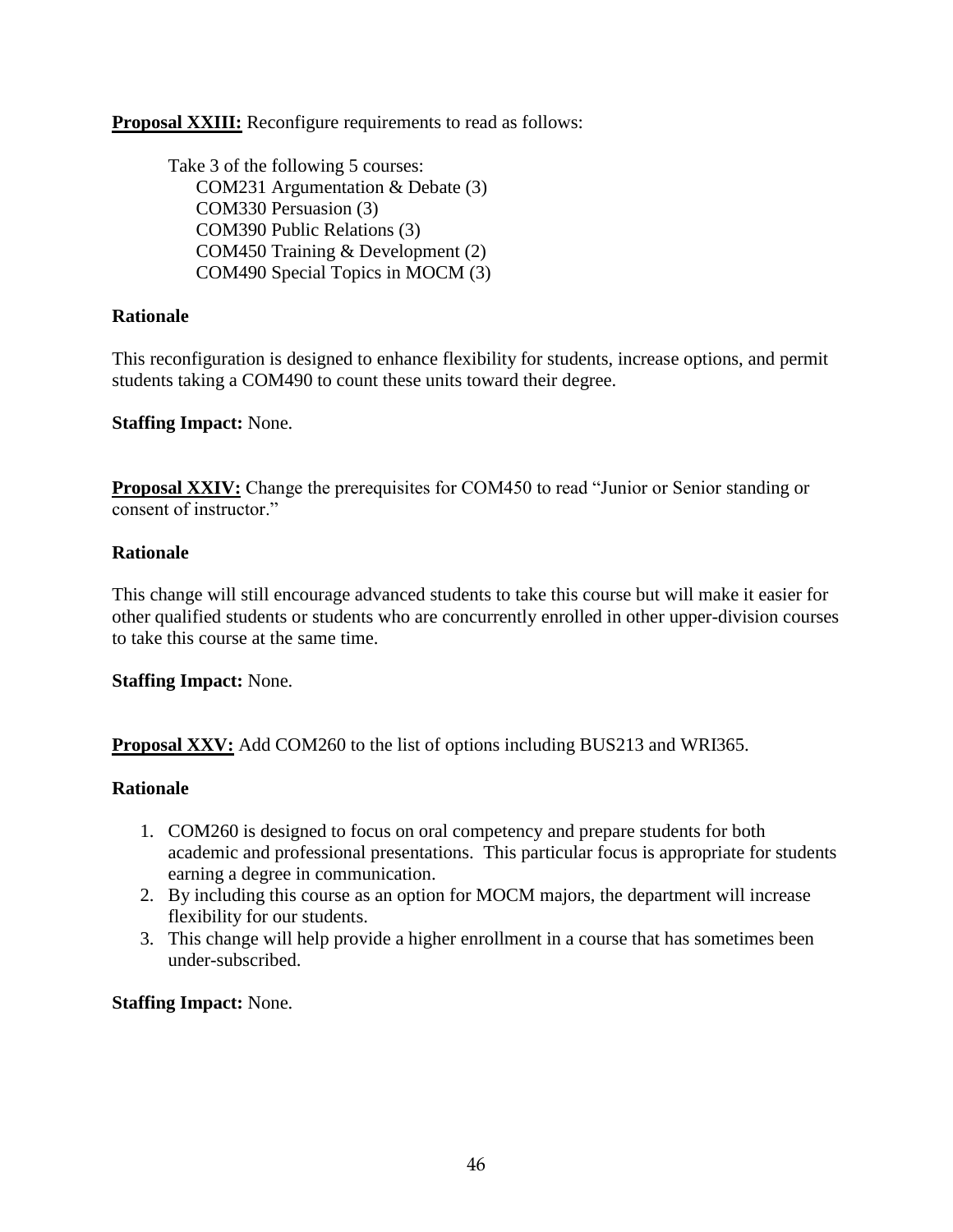# MANAGERIAL & ORGANIZATIONAL COMMUNICATION MAJOR

# *Lower Division Requirements*

| $\mathbf{1}$ . | <b>COM 190</b> | Interpersonal Communication (3)      |
|----------------|----------------|--------------------------------------|
| 2.             | ECO 102**      | Principles of Economics II $(3)$     |
| 3.             | <b>COM 220</b> | <b>Small Group Communication (3)</b> |
| 4.             | ACC 201        | Principles of Accounting $I(4)$      |
| 6.             | <b>MTH 203</b> | Introduction to Statistics (3)       |

Lower Division: 16 Units (13 units excluding 3 counted toward General Education). \*\* Satisfies General Education Requirement

#### **Upper Division Requirements**

| - 17 |                                                                 |                                                   |  |
|------|-----------------------------------------------------------------|---------------------------------------------------|--|
| 1.   | <b>COM 340</b>                                                  | Organizational Communication (3)                  |  |
| 2.   | <b>COM345</b>                                                   | Management Communication (3)                      |  |
| 3.   | <b>COM 421</b>                                                  | Communication Internship (3)                      |  |
| 4.   | <b>COM 465</b>                                                  | Communication Theories and Research (3)           |  |
| 5.   | <b>COM 485</b>                                                  | Communication, Values and Society (2)             |  |
| 6.   | Take one (1) course from the following:                         |                                                   |  |
|      | <b>BUS 213</b>                                                  | Administrative Communication (4) or,              |  |
|      | WRI 365                                                         | Technical and Business Writing (3) or,            |  |
|      | <b>COM 260</b>                                                  | Advanced Public and Professional Speaking (3)     |  |
| 7.   | Take three $(3)$ courses from the following five $(5)$ options: |                                                   |  |
|      | <b>COM 231</b>                                                  | Argumentation and Debate (3)                      |  |
|      | <b>COM 330</b>                                                  | Persuasion (3)                                    |  |
|      | <b>COM390</b>                                                   | Public Relations (3)                              |  |
|      | <b>COM 450</b>                                                  | Communication Training & Development (2)          |  |
|      | <b>COM490</b>                                                   | Special Topics in MOCM (3)                        |  |
| 8.   | Take two $(2)$ courses from the following nine $(9)$ options:   |                                                   |  |
|      | <b>BUS 332</b>                                                  | Principles of Marketing (4) or,                   |  |
|      | <b>BUS 334</b>                                                  | Professional Selling and Sales Management (4) or, |  |
|      | <b>BUS 336</b>                                                  | Advertising & Promotion Management (4) or,        |  |
|      | <b>BUS 340</b>                                                  | Real Estate Principles & Practices (4) or,        |  |
|      | <b>COM 365</b>                                                  | Intercultural Communication $(3)$ or,             |  |
|      | <b>BUS 374</b>                                                  | $I/O$ Psychology (4) or,                          |  |
|      | <b>BUS 423</b>                                                  | International Business Communication (4), or      |  |
|      | <b>BUS 470</b>                                                  | Not-For-Profit Organization Management (4), or    |  |
|      | HON 498/499                                                     | Honors Project I & II (Counts as one course)(3).  |  |
|      |                                                                 |                                                   |  |

Upper Division Semester Units: 31 to 35

*ITALICIZED COURSES HAVE PREREQUISITES – PLEASE CHECK THESE.* Total Units Required for Major: 44 to 48 (depending on specific courses selected and not including General Education requirements).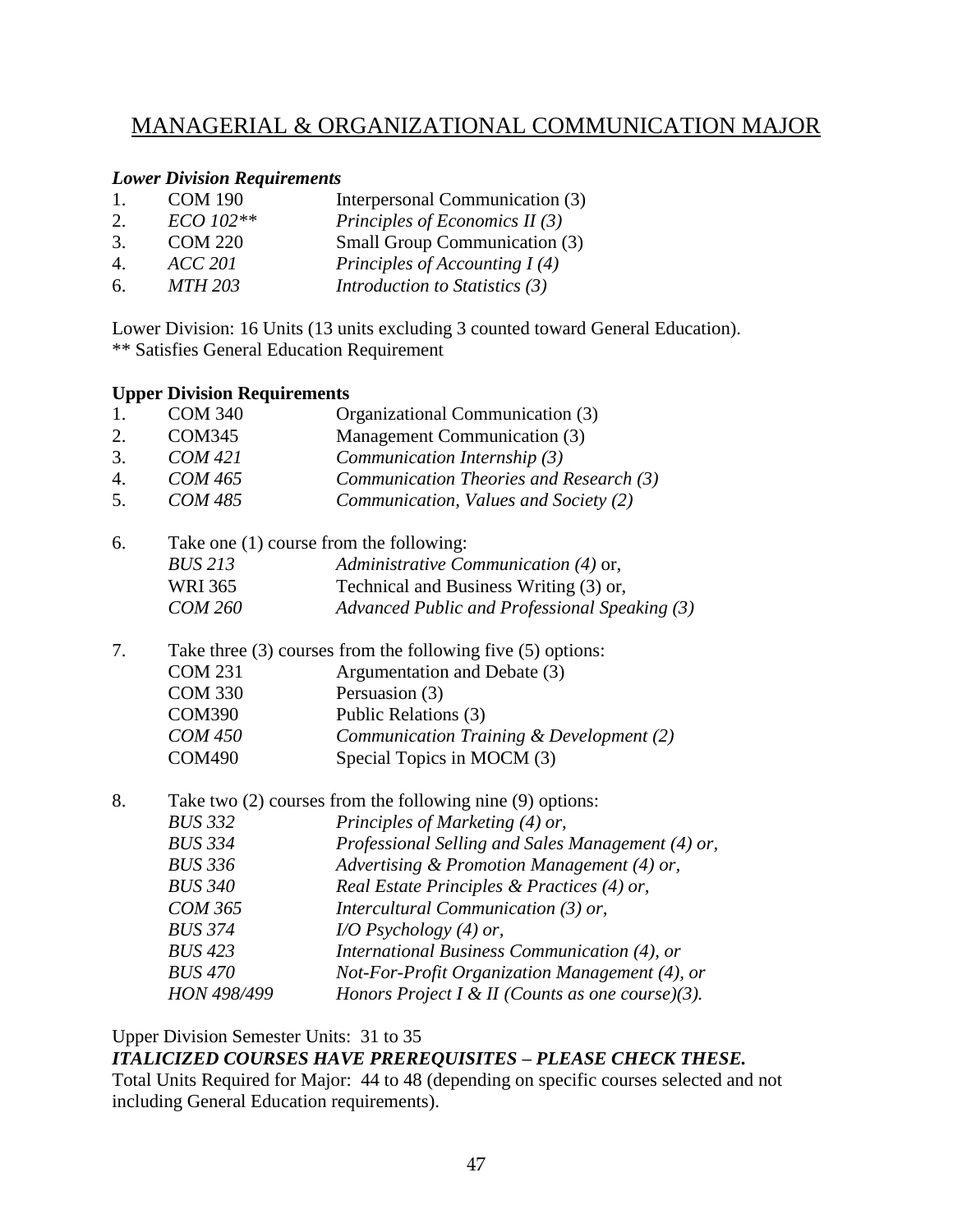# **Communication Major**

**Proposal XXVI:** Drop COM400, Communication in the Classroom, for the Communication major.

#### **Rationale**

This course is no longer required or an option for liberal studies major. The state education guidelines for teachers and credentialing no longer require the course. The course was designed for education majors who will no longer be taking the course.

#### **Units Added/Dropped: -3**

**Staffing Impact**: (see departmental summary)

**Proposal XXVII**: Revising current course and catalog number, COM360 Advanced Public Speaking, becomes COM260 Advanced Public and Professional Speaking.

#### **New Catalog Copy**

#### COM260 (3) ADVANCED PUBLIC AND PROFESSIONAL SPEAKING

Development of speaking skills for public and professional arenas, such as business, government, media, education and the ministry. Appropriate presentational technology will be examined along with audience analysis and adaptation techniques.

#### **Rationale**

The course is being moved from a 300-level to a 200-level course to better encourage students to complete the course as Sophomores to better aid their presentations in the more advanced courses and internships.

The content change of the course is designed to better serve the future professional presentational needs of multiple majors within the department, rather than primarily meeting the needs of the just one major, for which the course is currently designed. Most departmental majors will be required to take or have the option of taking this course for their major. The course will also be open to students from other departments as an elective to help prepare them for careers (such as education, business, political science and ministry) featuring public speaking.

#### **Units Added/Dropped: 0**

**Staffing Impact**: None.